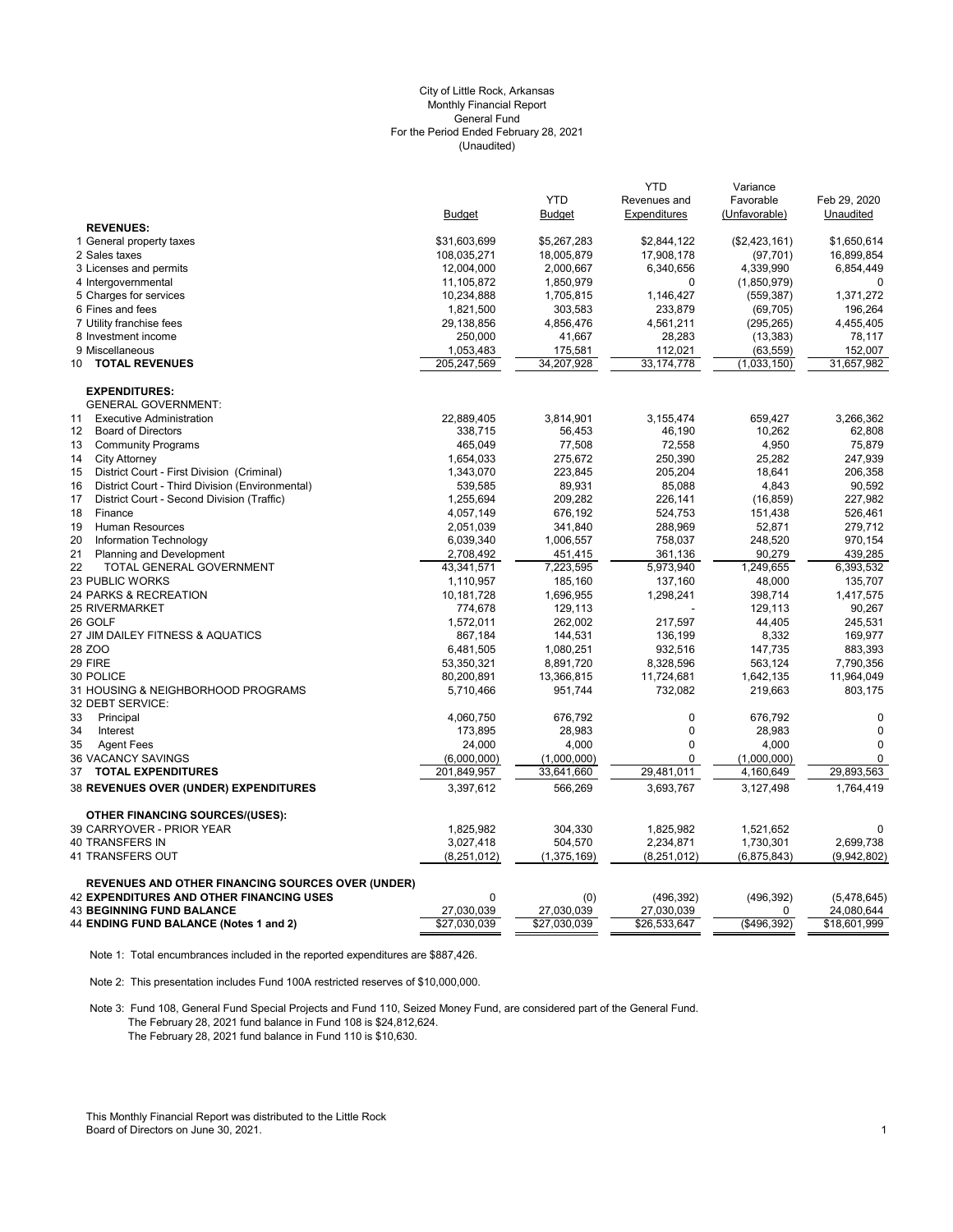#### (Unaudited) City of Little Rock, Arkansas Monthly Financial Report General Fund Special Projects Fund For the Period Ended February 28, 2021

|                                                          |               | <b>YTD</b>  | <b>YTD</b><br>Revenues and | Variance<br>Favorable | Feb 29, 2020 |
|----------------------------------------------------------|---------------|-------------|----------------------------|-----------------------|--------------|
|                                                          | <b>Budget</b> | Budget      | Expenditures               | (Unfavorable)         | Unaudited    |
| <b>REVENUES:</b>                                         |               |             |                            |                       |              |
| 1 Charges for services                                   | \$0           | \$0         | \$11,086                   | \$11,086              | \$37,847     |
| 2 Fines and fees                                         | 0             | $\mathbf 0$ | 4,299                      | 4,299                 | 5,301        |
| 3 Intergovernmental                                      | 0             | 0           | 0                          | 0                     | 0            |
| 4 Interest income                                        | 0             | 0           | $\Omega$                   | $\Omega$              |              |
| 5 Miscellaneous                                          | 0             | 0           | 91,243                     | 91,243                | 188,516      |
| <b>TOTAL REVENUES</b><br>6                               | $\Omega$      | $\Omega$    | 106.628                    | 106.628               | 231.664      |
| <b>EXPENDITURES:</b>                                     |               |             |                            |                       |              |
| 7 Executive Administration                               | 0             | 0           | 1,314,631                  | (1,314,631)           | 469,064      |
| 8 City Attorney                                          | 0             | 0           | 1,007                      | (1,007)               | 0            |
| 9 Finance                                                | 0             | 0           | 17,316                     | (17, 316)             | 1,647        |
| 10 Information Technology                                | 0             | $\mathbf 0$ | 49,728                     | (49, 728)             | 116,943      |
| 12 Human Resources                                       | 0             | $\mathbf 0$ | (1,466)                    | 1,466                 | 581          |
| 13 Planning                                              | 0             | 0           | $\Omega$                   | $\Omega$              | 116,054      |
| 14 Community Programs                                    | $\Omega$      | 0           | 215,124                    | (215, 124)            | 687,138      |
| 15 Public Works                                          | 0             | 0           | 109,779                    | (109, 779)            | 49,156       |
| 16 Parks and Recreation                                  | 0             | $\mathbf 0$ | 37,223                     | (37, 223)             | 62,365       |
| 17 Jim Dailey Fitness and Aquatics                       | 0             | 0           | $\Omega$                   | <sup>0</sup>          | 72,416       |
| 18 Fire                                                  | 0             | 0           | $\Omega$                   | O                     | 1,762        |
| 19 Police                                                | 0             | 0           | $\Omega$                   | U                     | 1,915        |
| 20 Housing                                               | 0             | 0           | 133,646                    | (133, 646)            | 183,482      |
| 21 Fleet                                                 | 0             | 0           | 626,583                    | (626, 583)            | $\mathbf 0$  |
| 22 Zoo                                                   | 0             | 0           | 6,324                      | (6, 324)              | 107,467      |
| 23 TOTAL EXPENDITURES                                    | 0             | $\mathbf 0$ | 2,509,894                  | (2,509,894)           | 1,869,990    |
| <b>24 REVENUES OVER (UNDER) EXPENDITURES</b>             | 0             | $\mathbf 0$ | (2,403,266)                | (2,403,266)           | (1,638,326)  |
| <b>OTHER FINANCING SOURCES (USES):</b>                   |               |             |                            |                       |              |
| 25 Transfers In                                          | 0             | $\mathbf 0$ | 8,194,512                  | 12,419,984            | 9,886,302    |
| 26 Transfers Out                                         | 0             | $\mathbf 0$ | (1,969,921)                | (1,969,921)           | (482, 290)   |
| <b>REVENUES AND OTHER FINANCING SOURCES OVER (UNDER)</b> |               |             |                            |                       |              |
| 27 EXPENDITURES AND OTHER FINANCING USES                 | 0             | $\pmb{0}$   | 3,821,325                  | 8,046,797             | 7,765,686    |
| <b>28 BEGINNING FUND BALANCE</b>                         | 0             | 0           | 20,991,299                 | 20,991,299            | 15,028,827   |
| 29 ENDING FUND BALANCE (Note 1)                          | \$0           | \$0         | \$24,812,624               | \$29,038,096          | \$22,794,513 |
|                                                          |               |             |                            |                       |              |

Note 1: As of February 28, 2021, fund balance is composed of 223 projects utilizing full fund balance.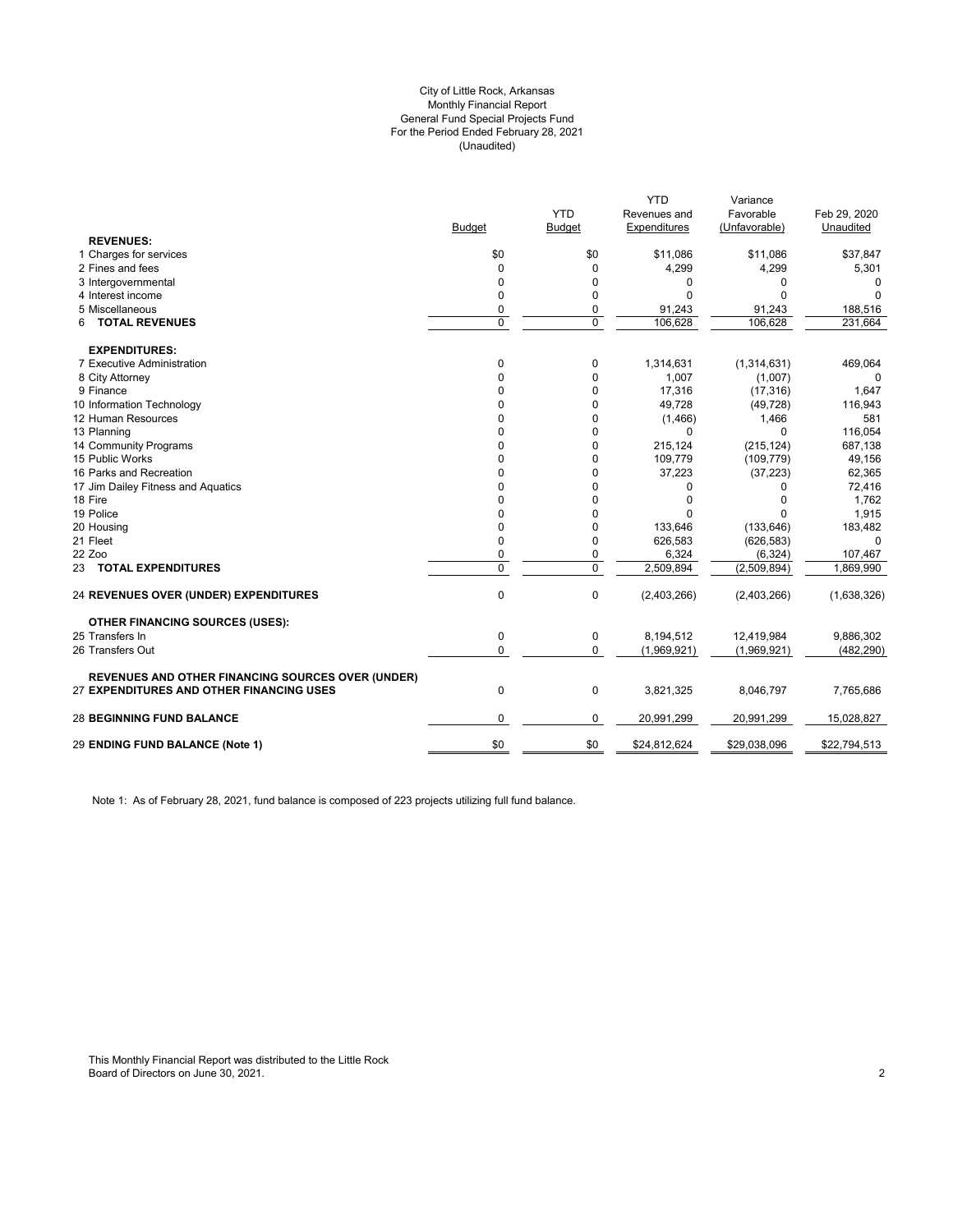#### City of Little Rock, Arkansas Monthly Financial Report Franchise Fee Collection Fund For the Period Ended February 28, 2021 (Unaudited)

|                                                                                                             | Budget   | <b>YTD</b><br><b>Budget</b> | <b>YTD</b><br>Revenues and<br>Expenditures | Variance<br>Favorable<br>(Unfavorable) | Feb 29, 2020<br>Unaudited |
|-------------------------------------------------------------------------------------------------------------|----------|-----------------------------|--------------------------------------------|----------------------------------------|---------------------------|
| <b>REVENUES:</b>                                                                                            |          |                             |                                            |                                        |                           |
| 1 Utility franchise fees<br>2 Interest income                                                               | \$0      | \$0<br>ŋ                    | \$431,000                                  | \$431,000                              | \$496,000                 |
| 3 Miscellaneous                                                                                             |          |                             |                                            |                                        | 0                         |
| <b>TOTAL REVENUES</b>                                                                                       | $\Omega$ | 0<br>0                      | 431,000                                    | 431,000                                |                           |
|                                                                                                             |          |                             |                                            |                                        | 496,000                   |
| <b>EXPENDITURES:</b>                                                                                        |          |                             |                                            |                                        |                           |
| 5 General Government                                                                                        | 0        | 0                           | 0                                          | 0                                      | 0                         |
| <b>TOTAL EXPENDITURES</b><br>6.                                                                             | $\Omega$ | 0                           | $\Omega$                                   | $\Omega$                               | 0                         |
| 7 REVENUES OVER (UNDER) EXPENDITURES                                                                        | 0        | 0                           | 431,000                                    | 431,000                                | 496,000                   |
| <b>OTHER FINANCING SOURCES (USES):</b>                                                                      |          |                             |                                            |                                        |                           |
| 8 Transfers In                                                                                              | 0        | 0                           | $\Omega$                                   | $\Omega$                               | 0                         |
| 9 Transfers Out                                                                                             | $\Omega$ | 0                           | $\Omega$                                   | <sup>0</sup>                           | 0                         |
|                                                                                                             |          |                             |                                            |                                        |                           |
| <b>REVENUES AND OTHER FINANCING SOURCES OVER (UNDER)</b><br><b>10 EXPENDITURES AND OTHER FINANCING USES</b> | 0        | 0                           | 431,000                                    | 431,000                                | 496,000                   |
| <b>11 BEGINNING FUND BALANCE</b>                                                                            | 0        | 0                           | (1)                                        | (1)                                    | (1)                       |
| <b>12 ENDING FUND BALANCE</b>                                                                               | \$0      | \$0                         | \$430,999                                  | \$430,999                              | \$495,999                 |

NOTE: Franchise revenues pledged to the 2017 Capital Improvement Revenue Refunding Bonds are initially deposited into the Franchise Fee Collection Fund. The debt service requirement is transferred on a monthly basis to the Trustee for deposit in the 2017 Capital Improvement Revenue Refunding Bond Debt Service Fund. After the monthly debt service requirement is met, franchise revenues are transferred into the General Fund.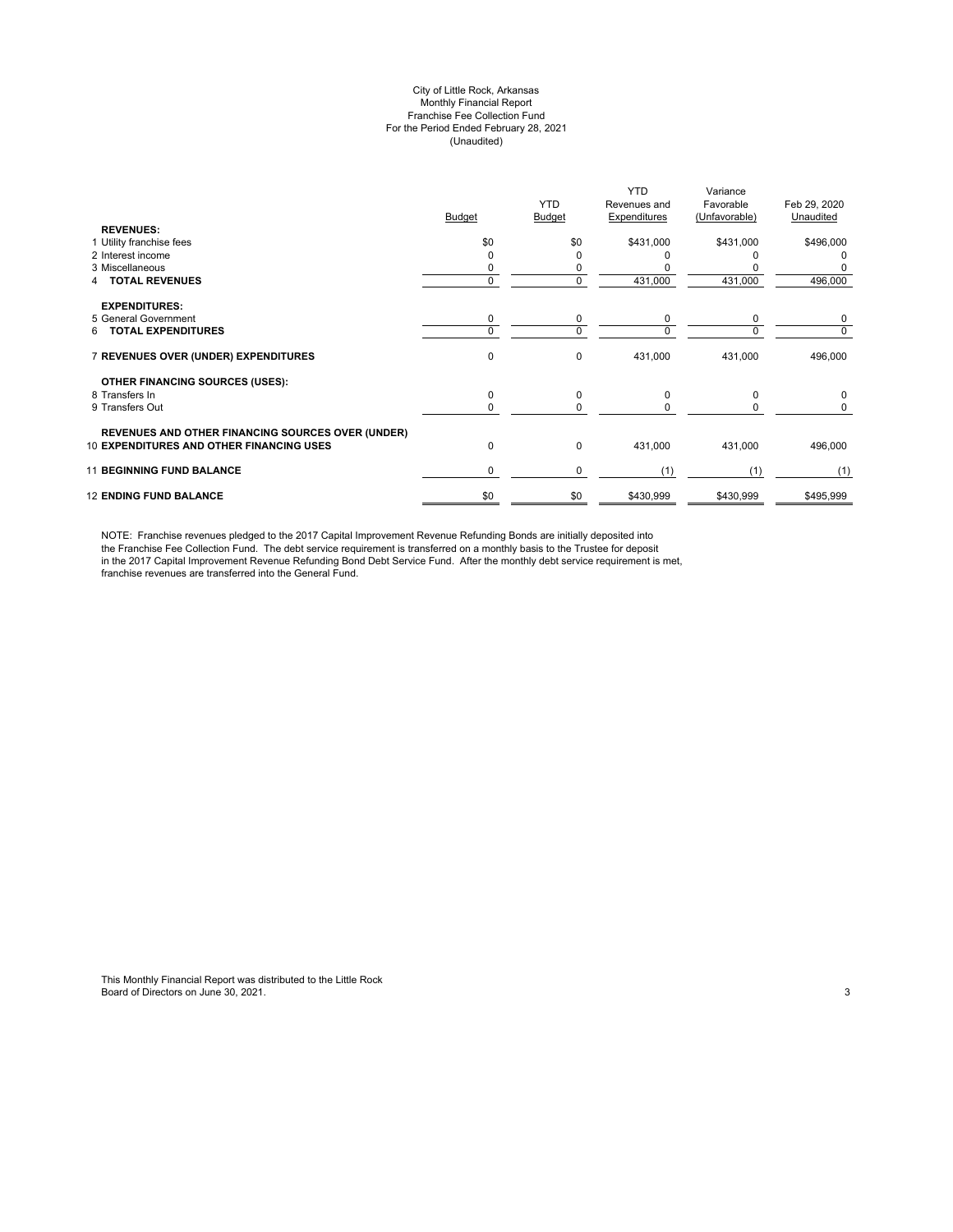# City of Little Rock, Arkansas (Unaudited) For the Period Ended February 28, 2021 Seized Money Fund Monthly Financial Report

| <b>REVENUES:</b>                                         | <b>Budget</b> | <b>YTD</b><br><b>Budget</b> | <b>YTD</b><br>Revenues and<br>Expenditures | Variance<br>Favorable<br>(Unfavorable) | Feb 29, 2020<br>Unaudited |
|----------------------------------------------------------|---------------|-----------------------------|--------------------------------------------|----------------------------------------|---------------------------|
| 1 Charges for services                                   | \$0           | \$0                         | \$0                                        | \$0                                    | \$0                       |
| 2 Interest income                                        |               | 0                           | 415                                        | 415                                    | 1,163                     |
| 3 Miscellaneous                                          |               | 0                           | 0                                          | 0                                      | 5,961                     |
| <b>4 TOTAL REVENUES</b>                                  |               | 0                           | 415                                        | 415                                    | 7,124                     |
| <b>EXPENDITURES:</b>                                     |               |                             |                                            |                                        |                           |
| 5 Police                                                 | 0             | 0                           | 27,232                                     | (27, 232)                              | 79,581                    |
| <b>6 TOTAL EXPENDITURES</b>                              |               | 0                           | 27,232                                     | (27, 232)                              | 79,581                    |
| 7 REVENUES OVER (UNDER) EXPENDITURES                     | $\mathbf 0$   | 0                           | (26, 817)                                  | (26, 817)                              | (72, 457)                 |
| <b>OTHER FINANCING SOURCES (USES):</b>                   |               |                             |                                            |                                        |                           |
| 8 Transfers In                                           | 0             | 0                           | 0                                          | $\mathbf 0$                            | 0                         |
| 9 Transfers Out                                          |               | 0                           | 0                                          | 0                                      | 0                         |
| <b>REVENUES AND OTHER FINANCING SOURCES OVER (UNDER)</b> |               |                             |                                            |                                        |                           |
| <b>10 EXPENDITURES AND OTHER FINANCING USES</b>          | $\mathbf 0$   | 0                           | (26, 817)                                  | (26, 817)                              | (72, 457)                 |
| <b>11 BEGINNING FUND BALANCE</b>                         | $\Omega$      | 0                           | 37,447                                     | 37,447                                 | 70,507                    |
| <b>12 ENDING FUND BALANCE</b>                            | \$0           | \$0                         | \$10,630                                   | \$10,630                               | (\$1,950)                 |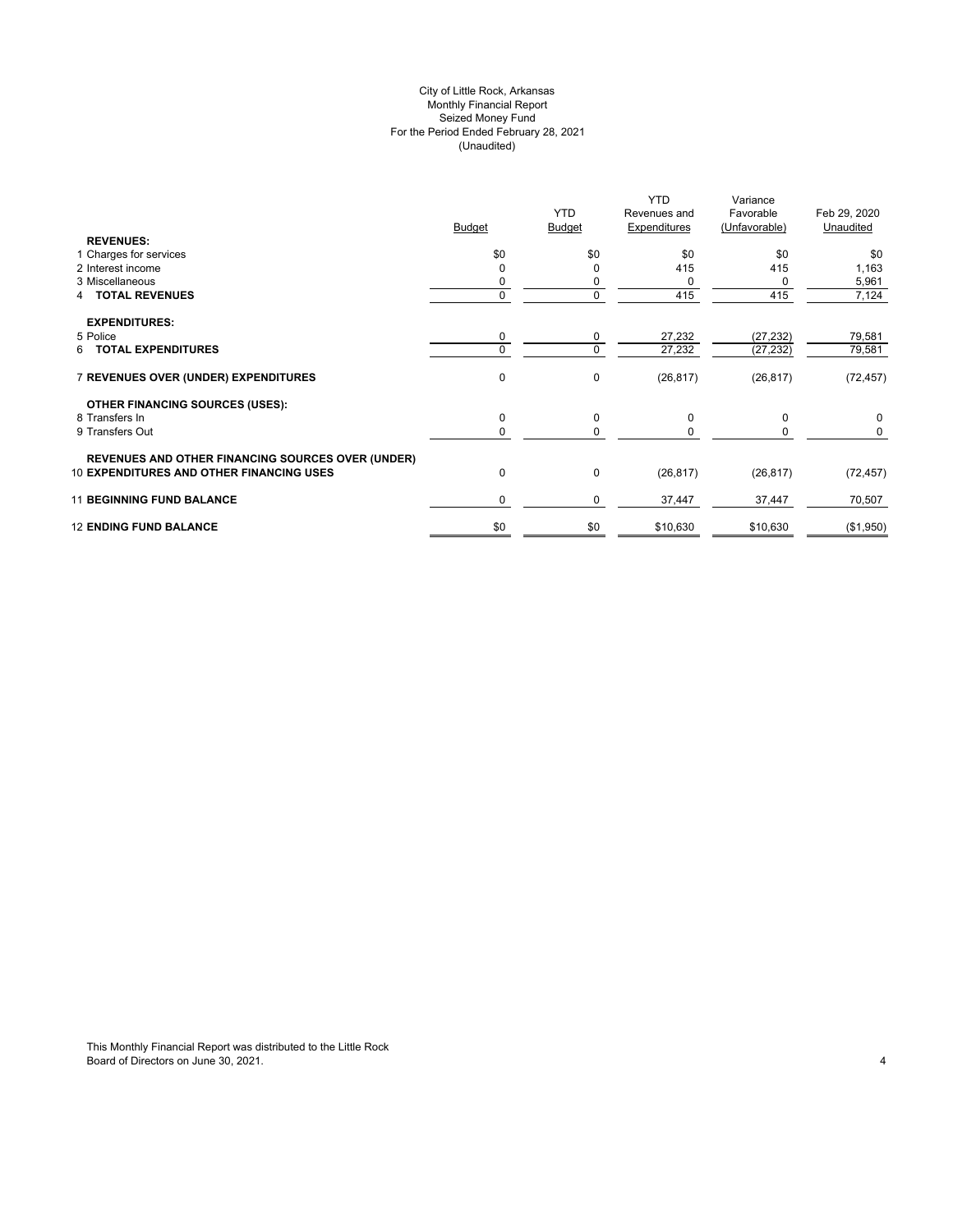#### (Unaudited) City of Little Rock, Arkansas Monthly Financial Report Street Fund For the Period Ended February 28, 2021

|                                                          |               |               | <b>YTD</b>    | Variance      |              |
|----------------------------------------------------------|---------------|---------------|---------------|---------------|--------------|
|                                                          |               | <b>YTD</b>    | Revenues and  | Favorable     | Feb 29, 2020 |
|                                                          | <b>Budget</b> | <b>Budget</b> | Expenditures  | (Unfavorable) | Unaudited    |
| <b>REVENUES:</b>                                         |               |               |               |               |              |
| 1 General property taxes                                 | \$6,406,003   | \$1,067,667   | \$588,598     | (\$479,069)   | \$341,799    |
| 2 Licenses and permits                                   | 21,860        | 3,643         |               | (3,643)       | 3,310        |
| 3 Intergovernmental                                      | 14,032,400    | 2,338,733     | 2,362,410     | 23,677        | 2,358,906    |
| 4 Charges for services                                   | 16,700        | 2,783         | 1,931         | (852)         | 1,816        |
| 5 Investment income                                      | 220,000       | 36,667        | 14,457        | (22, 210)     | 59,392       |
| 6 Miscellaneous                                          | 32,000        | 5,333         | 11,497        | 6,164         | 11,719       |
| <b>7 TOTAL REVENUES</b>                                  | 20,728,963    | 3,454,827     | 2,978,893     | (475, 934)    | 2,776,942    |
| <b>EXPENDITURES:</b>                                     |               |               |               |               |              |
| Public Works:                                            |               |               |               |               |              |
| <b>General Administration</b><br>8                       | 2,844,425     | 474,071       | 410,782       | 63,289        | 458,319      |
| 9<br><b>Operations Administration</b>                    | 628,576       | 104,763       | 78,432        | 26,331        | 84,499       |
| Street & Drainage Maintenance<br>10                      | 6,793,881     | 1,132,314     | 1,063,379     | 68,934        | 974,922      |
| 11<br>Storm Drainage Maintenance                         | 1,114,150     | 185,692       | 156,377       | 29,315        | 145,694      |
| Work Pool<br>12                                          | 130,796       | 21.799        | 17.262        | 4,537         | 16,113       |
| Resource Control & Scheduling<br>13                      | 414,498       | 69,083        | 56,685        | 12,398        | 60,419       |
| <b>Control Devices</b><br>14                             | 908,261       | 151,377       | 160,037       | (8,660)       | 148,342      |
| 15<br>Signals                                            | 1,006,502     | 167,750       | 162,144       | 5,607         | 123,735      |
| 16<br><b>Parking Meters</b>                              | 123,456       | 20,576        | 18,410        | 2,166         | 18,198       |
| 17<br><b>Civil Engineering</b>                           | 1,700,674     | 283,446       | 251,880       | 31,566        | 298,175      |
| <b>Traffic Engineering</b><br>18                         | 3,150,827     | 525,138       | 527,396       | (2, 258)      | 554,519      |
| 19<br><b>Parking Enforcement</b>                         | 335,356       | 55,893        | 33,049        | 22,843        | 34,084       |
| 20<br><b>TOTAL EXPENDITURES</b>                          | 19,151,402    | 3,191,900     | 2,935,834     | 256.067       | 2,917,018    |
| <b>21 REVENUES OVER (UNDER) EXPENDITURES</b>             | 1,577,561     | 262,927       | 43,060        | (219, 867)    | (140, 076)   |
| <b>OTHER FINANCING SOURCES (USES):</b>                   |               |               |               |               |              |
| 22 Carry-over Prior Year                                 | 82,456        | 13,743        | 82,456        | 68,713        | $\Omega$     |
| 23 Transfers In                                          | 467.700       | 77,950        | 467,700       | 389.750       | 467.700      |
| 24 Transfers Out                                         | (2, 127, 717) | (354, 620)    | (2, 177, 717) | (1,823,098)   | (1,947,217)  |
| <b>REVENUES AND OTHER FINANCING SOURCES OVER (UNDER)</b> |               |               |               |               |              |
| <b>25 EXPENDITURES AND OTHER FINANCING USES</b>          | (82, 456)     | (13, 743)     | (1,584,501)   | (1,584,501)   | (1,619,593)  |
| <b>26 BEGINNING FUND BALANCE</b>                         | 17,747,931    | 17,747,931    | 17,747,931    | 0             | 19,853,242   |
| 27 ENDING FUND BALANCE (Note 1)                          | \$17,665,475  | \$17,734,188  | \$16,163,430  | (\$1,584,501) | \$18,233,649 |
|                                                          |               |               |               |               |              |

Note 1: Fund 205, Street Special Projects Fund, is considered part of the Street Fund. The February 28, 2021 fund balance in Fund 205 is \$4,462,640.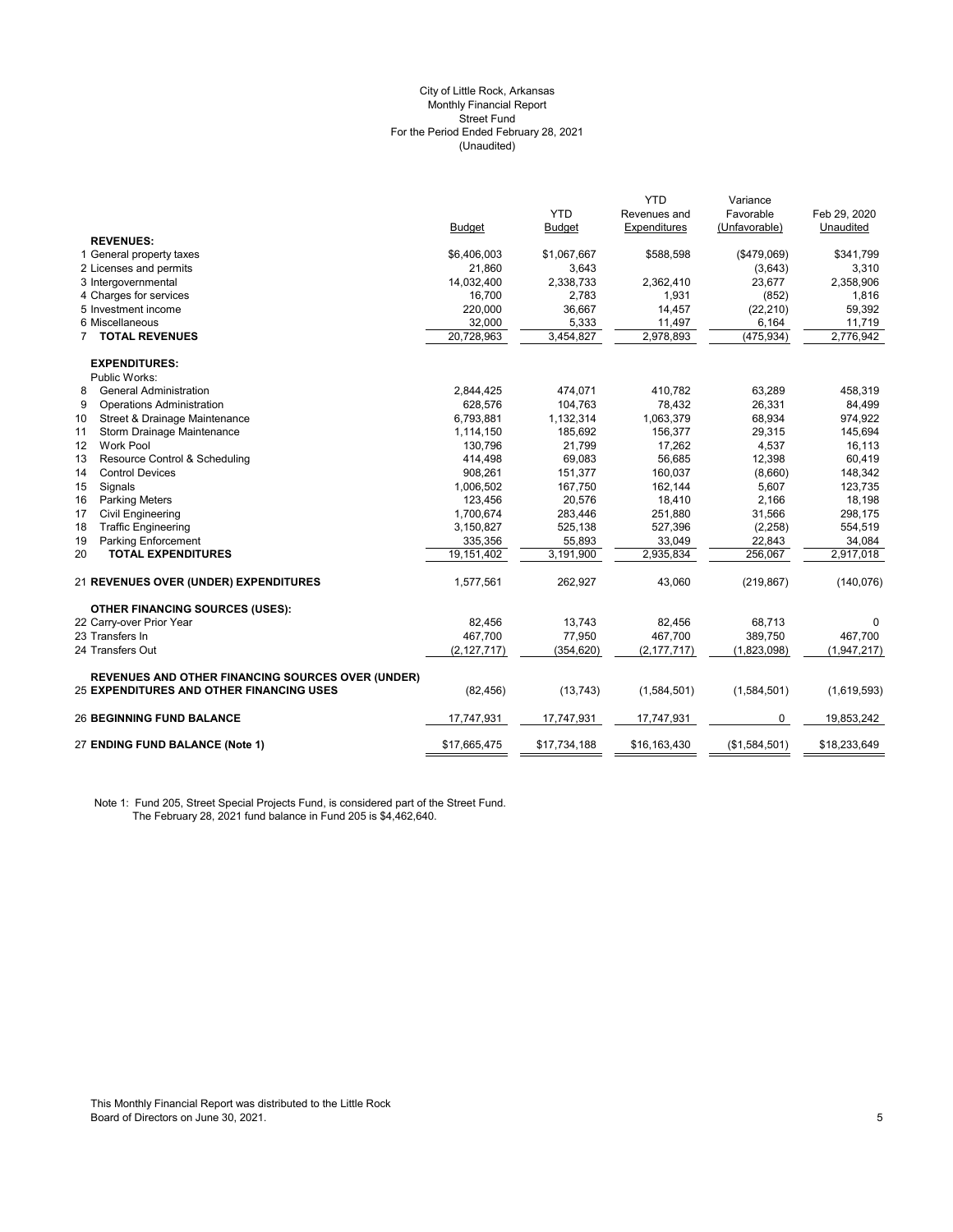# (Unaudited) City of Little Rock, Arkansas Monthly Financial Report Street Fund Special Projects Fund For the Period Ended February 28, 2021

|                                                          |        |               | <b>YTD</b>   | Variance      |              |
|----------------------------------------------------------|--------|---------------|--------------|---------------|--------------|
|                                                          |        | <b>YTD</b>    | Revenues and | Favorable     | Feb 29, 2020 |
|                                                          | Budget | <b>Budget</b> | Expenditures | (Unfavorable) | Unaudited    |
| <b>REVENUES:</b>                                         |        |               |              |               |              |
| 1 Charges for services                                   | \$0    | \$0           | \$0          | \$0           | \$0          |
| 2 Interest income                                        |        | $\Omega$      |              | 0             | $\Omega$     |
| 3 Miscellaneous                                          |        | 0             |              | 0             | 2,800        |
| <b>TOTAL REVENUES</b><br>4                               | 0      | 0             |              | 0             | 2,800        |
|                                                          |        |               |              |               |              |
| <b>EXPENDITURES:</b>                                     |        |               |              |               |              |
| 5 Public Works                                           | 0      | 0             | 162,209      | (162,209)     | 794,716      |
| <b>TOTAL EXPENDITURES</b><br>6                           | 0      | $\mathbf 0$   | 162,209      | (162, 209)    | 794,716      |
|                                                          |        |               |              |               |              |
| <b>7 REVENUES OVER (UNDER) EXPENDITURES</b>              | 0      | 0             | (162, 209)   | (162, 209)    | (791, 916)   |
|                                                          |        |               |              |               |              |
| <b>OTHER FINANCING SOURCES (USES):</b>                   |        |               |              |               |              |
| 8 Transfers In                                           | 0      | 0             | 1,700,000    | 1,700,000     | 1,470,000    |
| 9 Transfers Out                                          | 0      | 0             |              | 0             |              |
|                                                          |        |               |              |               |              |
| <b>REVENUES AND OTHER FINANCING SOURCES OVER (UNDER)</b> |        |               |              |               |              |
| <b>10 EXPENDITURES AND OTHER FINANCING USES</b>          | 0      | 0             | 1,537,791    | 1,537,791     | 678,084      |
|                                                          |        |               |              |               |              |
| <b>11 BEGINNING FUND BALANCE</b>                         | 0      | 0             | 2,924,849    | 2,924,849     | 3,477,323    |
|                                                          |        |               |              |               |              |
| 12 ENDING FUND BALANCE (Note 1)                          | \$0    | \$0           | \$4,462,640  | \$4,462,640   | \$4,155,407  |
|                                                          |        |               |              |               |              |

Note 1: As of February 28, 2021, special project commitments for 33 projects utilizing full fund balance.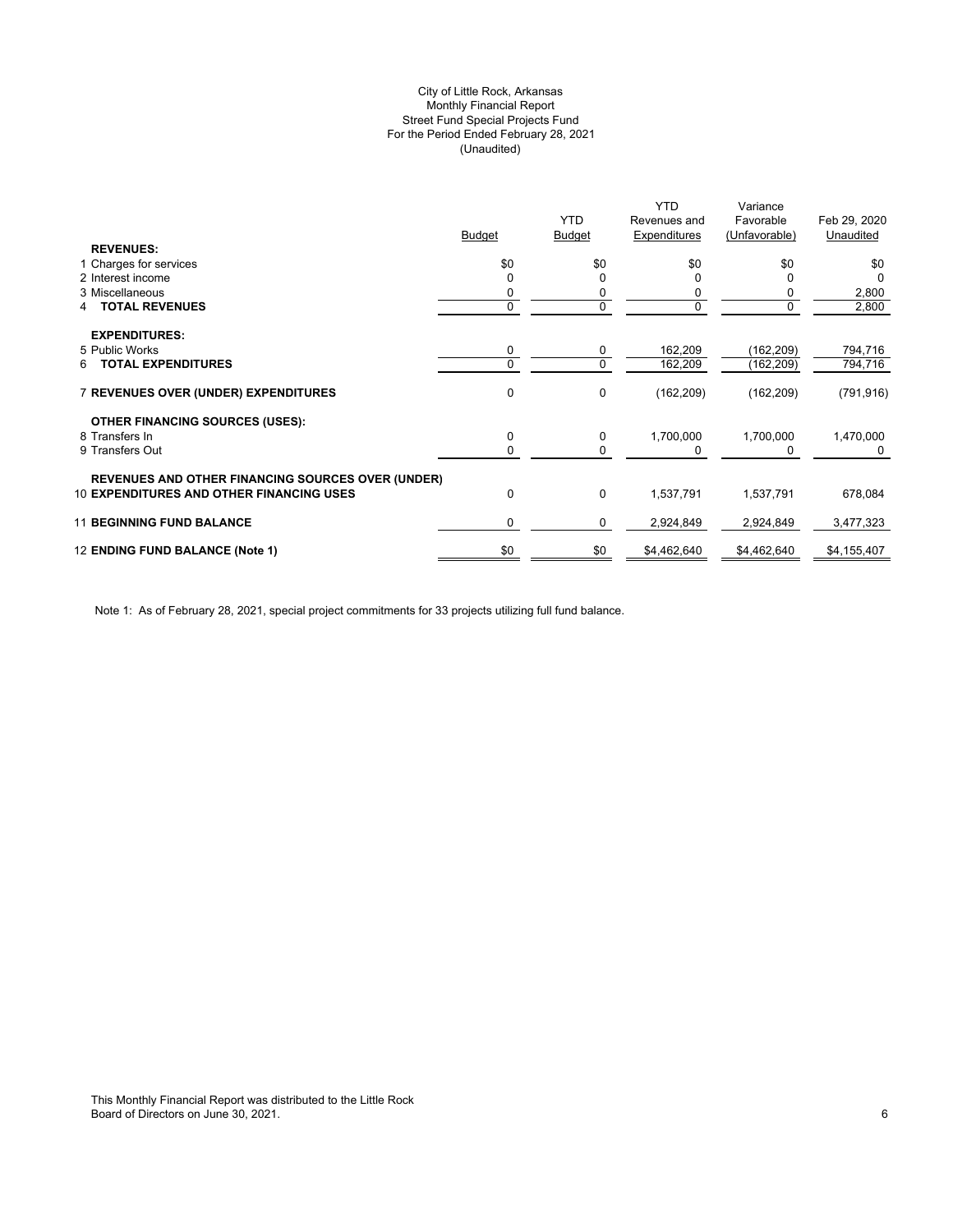#### City of Little Rock, Arkansas (Unaudited) For the Period Ended February 28, 2021 Special Projects Fund Monthly Financial Report

|                                                          |                |            | YTD          | Variance      |              |
|----------------------------------------------------------|----------------|------------|--------------|---------------|--------------|
|                                                          |                | <b>YTD</b> | Revenues and | Favorable     | Feb 29, 2020 |
|                                                          | <b>Budget</b>  | Budget     | Expenditures | (Unfavorable) | Unaudited    |
| <b>REVENUES:</b>                                         |                |            |              |               |              |
| 1 Licenses and permits                                   | \$0            | \$0        | \$28,843     | \$28,843      | \$37,220     |
| 2 Intergovernmental                                      | 0              | 0          | 20,220       | 20,220        | 12,580       |
| 3 Charges for services                                   | $\Omega$       | 0          | 117,803      | 117,803       | 335,914      |
| 4 Fines and fees                                         | $\mathbf 0$    | 0          | 114,781      | 114,781       | 139,553      |
| 5 Interest income                                        | $\mathbf 0$    | 0          | 2,428        | 2,428         | 3,122        |
| 6 Miscellaneous                                          | $\mathbf 0$    | 0          | 227,545      | 227,545       | 235,960      |
| <b>7 TOTAL REVENUES</b>                                  | $\overline{0}$ | 0          | 511,619      | 511,619       | 764,349      |
| <b>EXPENDITURES:</b>                                     |                |            |              |               |              |
| 8 Executive Administration                               | 0              | 0          | 26,160       | (26, 160)     | 11,545       |
| 9 Community Programs                                     | $\mathbf 0$    | 0          | 0            | 0             | 0            |
| 10 City Attorney                                         | 0              | 0          | 0            | $\Omega$      | 0            |
| 11 District Court - First Division (Criminal)            | $\Omega$       | 0          | $\Omega$     | $\Omega$      | 12,879       |
| 12 District Court - Second Division (Traffic)            | 0              | 0          | 2,399        | (2, 399)      | 6,479        |
| 13 District Court - Third Division (Environmental)       | $\Omega$       | $\Omega$   | 0            | 0             | 327          |
| 14 Finance                                               | 0              | 0          | 40,873       | (40, 873)     | 44,959       |
| 15 Human Resources                                       | 0              | 0          | 13,012       | (13,012)      | 20,359       |
| 16 Information Technology                                | $\Omega$       | 0          | 0            | 0             |              |
| 17 Planning                                              | $\Omega$       | 0          | 17,520       | (17, 520)     | 15,648       |
| 18 Fleet                                                 | $\Omega$       | 0          | 222,353      | (222, 353)    | 243,430      |
| 19 Public Works                                          | $\Omega$       | 0          | 9,009        | (9,009)       | 4,796        |
| 20 Parks and Recreation                                  | 0              | 0          | 138,156      | (138, 156)    | 553,181      |
| 21 Jim Dailey Fitness & Aquatics                         | 0              | 0          | 0            | 0             | $\mathbf 0$  |
| 22 Fire                                                  | $\Omega$       | $\Omega$   | 48,639       | (48, 639)     | 156,077      |
| 23 Police                                                | 0              | 0          | 0            | 0             | 19,127       |
| 24 Housing                                               | $\mathbf 0$    | 0          | 117          | (117)         | 8,358        |
| 25 Zoo                                                   | $\mathbf 0$    | 0          | 2,447        | (2, 447)      | 0            |
| 26 TOTAL EXPENDITURES                                    | $\pmb{0}$      | 0          | 520,686      | (520, 686)    | 1,097,165    |
| 27 REVENUES OVER (UNDER) EXPENDITURES                    | $\mathbf 0$    | 0          | (9,066)      | (9,066)       | (332, 815)   |
| <b>OTHER FINANCING SOURCES (USES):</b>                   |                |            |              |               |              |
| 28 Transfers In                                          | $\mathbf 0$    | 0          | $\mathbf 0$  | $\pmb{0}$     | $\mathbf 0$  |
| 29 Transfers Out                                         | 0              | 0          | $\mathbf{0}$ | 0             | $\mathbf 0$  |
| <b>REVENUES AND OTHER FINANCING SOURCES OVER (UNDER)</b> |                |            |              |               |              |
| <b>30 EXPENDITURES AND OTHER FINANCING USES</b>          | $\mathbf 0$    | 0          | (9,066)      | (9,066)       | (332, 815)   |
| <b>31 BEGINNING FUND BALANCE</b>                         | $\mathbf 0$    | 0          | 4,061,274    | 4,061,274     | 3,852,264    |
| 32 ENDING FUND BALANCE (Note 1)                          | \$0            | \$0        | \$4,052,208  | \$4,052,208   | \$3,519,449  |
|                                                          |                |            |              |               |              |

Note 1: Fund balance is comprised of 109 special projects with appropriations totaling \$6,355,664 and 15 special projects with negative balances of \$2,303,456.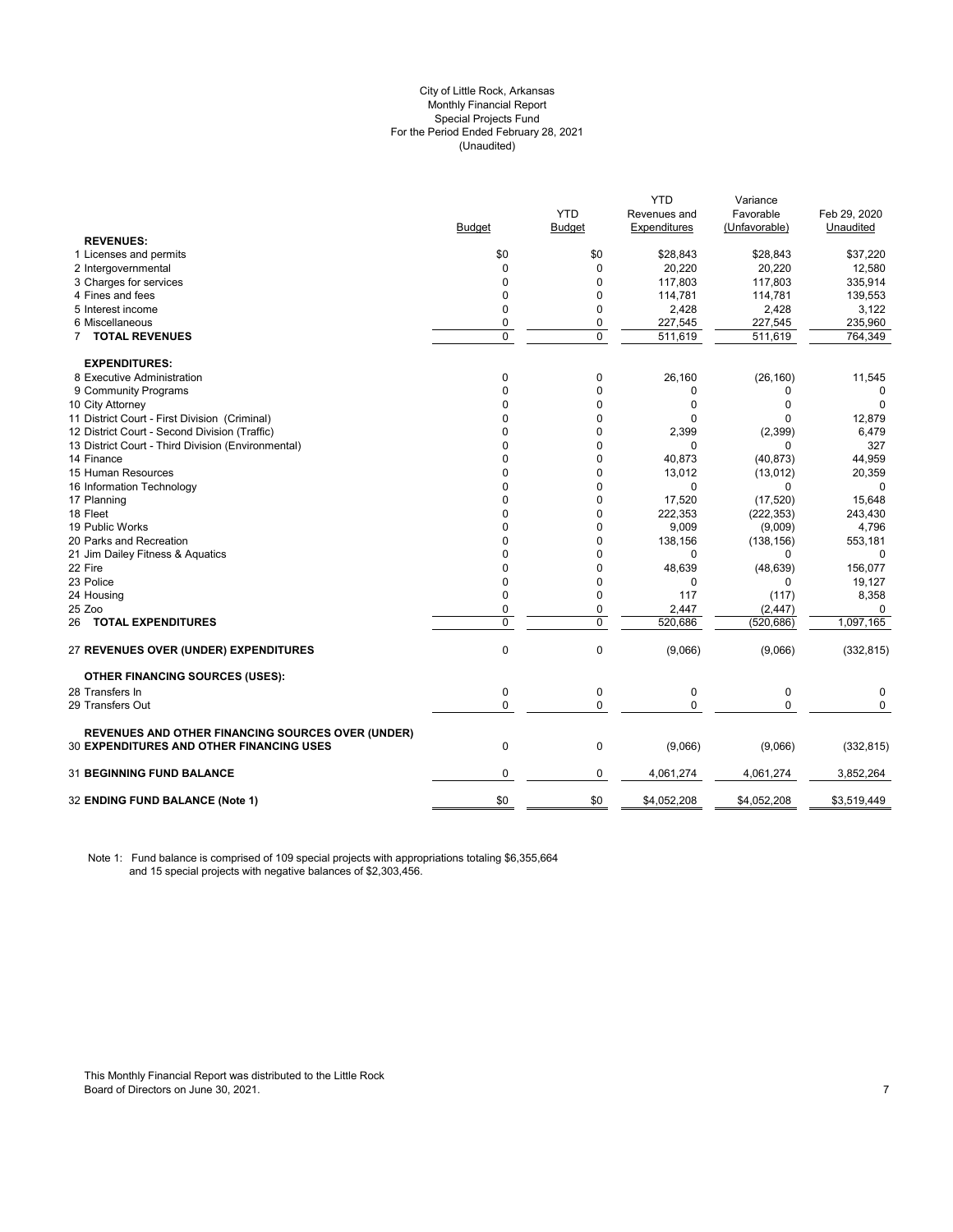# (Unaudited) City of Little Rock, Arkansas Monthly Financial Report Grant Fund For the Period Ended February 28, 2021

|                                                      |                |                | <b>YTD</b>    | Variance      |                 |
|------------------------------------------------------|----------------|----------------|---------------|---------------|-----------------|
|                                                      |                | <b>YTD</b>     | Revenues and  | Favorable     | Feb 29, 2020    |
|                                                      | <b>Budget</b>  | <b>Budget</b>  | Expenditures  | (Unfavorable) | Unaudited       |
| <b>REVENUES:</b>                                     |                |                |               |               |                 |
| 1 Intergovernmental                                  | \$0            | \$0            | (\$127,386)   | (\$127,386)   | \$1,239,436     |
| 2 Charges for Services                               | 0              | 0              |               | 0             |                 |
| 3 Interest income                                    | 0              | $\Omega$       | 479           | 479           | 2,903           |
| 4 Program income                                     | $\Omega$       | 0              | n             | $\Omega$      | <sup>0</sup>    |
| 5 Miscellaneous                                      | 0              | 0              | 77,492        | 77,492        | 588             |
| <b>TOTAL REVENUES</b>                                | $\overline{0}$ | $\overline{0}$ | (49, 415)     | (49, 415)     | 1,242,927       |
| <b>EXPENDITURES:</b>                                 |                |                |               |               |                 |
| 6 General Government                                 | $\Omega$       | 0              | 2,701,653     | (2,701,653)   | 575,758         |
| 7 Public Works                                       |                | 0              | 2,287,496     | (2, 287, 496) | 4,414,093       |
| 8 Parks & Recreation                                 |                | 0              | 172,942       | (172, 942)    | 205,628         |
| 9 Fleet                                              |                | $\Omega$       |               |               |                 |
| 10 Fire                                              |                | 0              |               |               |                 |
| 11 Police                                            | 0              | 0              | 558,500       | (558, 500)    | 243,019         |
| 12 Housing                                           | 0              | 0              | 9,340         | (9,340)       | 9,487           |
| <b>TOTAL EXPENDITURES</b>                            | $\Omega$       | $\overline{0}$ | 5,729,931     | (5,729,931)   | 5,447,986       |
| 13 REVENUES OVER (UNDER) EXPENDITURES                | $\mathbf 0$    | 0              | (5,779,347)   | (5,779,347)   | (4,205,059)     |
| <b>OTHER FINANCING SOURCES (USES):</b>               |                |                |               |               |                 |
| 14 Transfers In                                      | 0              | 0              | $\Omega$      | 0             | 0               |
| 15 Transfers Out                                     | $\Omega$       | 0              | U             | $\Omega$      | $\Omega$        |
| 16 REVENUES AND OTHER FINANCING SOURCES OVER (UNDER) |                |                |               |               |                 |
| <b>EXPENDITURES AND OTHER FINANCING USES</b>         | $\mathbf 0$    | 0              | (5,779,347)   | (5,779,347)   | (4,205,059)     |
| <b>17 BEGINNING FUND BALANCE</b>                     | $\mathbf 0$    | 0              | 16,142        | 16,142        | 99,534          |
| <b>18 ENDING FUND BALANCE</b>                        | \$0            | \$0            | (\$5,763,205) | (\$5,763,205) | (\$4, 105, 525) |
|                                                      |                |                |               |               |                 |

Expenditures include: Expended \$342,239 Encumbered 5,387,692

\$5,729,931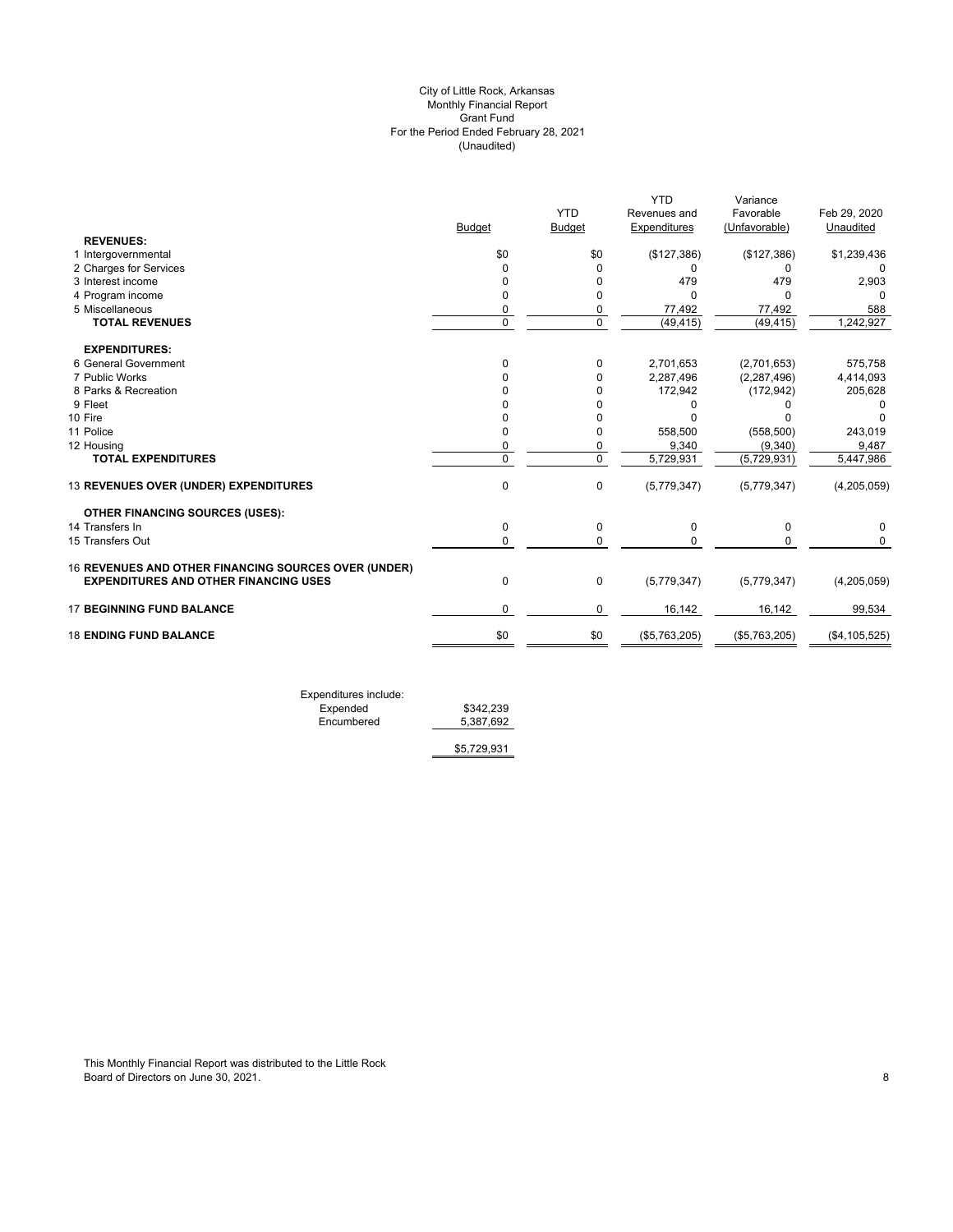# (Unaudited) City of Little Rock, Arkansas Monthly Financial Report Emergency 911 Fund For the Period Ended February 28, 2021

|                                                          |               | <b>YTD</b>    | YTD<br>Revenues and | Variance<br>Favorable | Feb 29, 2020 |
|----------------------------------------------------------|---------------|---------------|---------------------|-----------------------|--------------|
|                                                          | <b>Budget</b> | <b>Budget</b> | Expenditures        | (Unfavorable)         | Unaudited    |
| <b>REVENUES:</b>                                         |               |               |                     |                       |              |
| 1 Charges for services                                   | \$0           | \$0           | \$173               | \$173                 | \$327,775    |
| 2 Interest income                                        |               |               | 2,369               | 2,369                 | 2,290        |
| 3 Miscellaneous                                          |               |               |                     | 0                     | $\Omega$     |
| <b>TOTAL REVENUES</b>                                    | 0             | $\mathbf 0$   | 2,542               | 2,542                 | 330,065      |
| <b>EXPENDITURES:</b>                                     |               |               |                     |                       |              |
| 5 Police                                                 | 0             | 0             | 291,832             | (291,832)             | 134,263      |
| <b>TOTAL EXPENDITURES</b><br>6                           | 0             | $\mathbf 0$   | 291,832             | (291, 832)            | 134,263      |
|                                                          |               |               |                     |                       |              |
| 7 REVENUES OVER (UNDER) EXPENDITURES                     | 0             | 0             | (289, 290)          | (289, 290)            | 195,802      |
|                                                          |               |               |                     |                       |              |
| <b>OTHER FINANCING SOURCES (USES):</b><br>8 Transfers In | 0             | 0             | 0                   | 0                     | 0            |
| 9 Transfers Out                                          | 0             | 0             |                     |                       | 0            |
|                                                          |               |               |                     |                       |              |
| <b>REVENUES AND OTHER FINANCING SOURCES OVER (UNDER)</b> |               |               |                     |                       |              |
| <b>10 EXPENDITURES AND OTHER FINANCING USES</b>          | 0             | 0             | (289, 290)          | (289, 290)            | 195,802      |
| <b>11 BEGINNING FUND BALANCE</b>                         |               |               |                     |                       |              |
|                                                          | 0             | 0             | 3,076,940           | 3,076,940             | 1,007,531    |
| <b>12 ENDING FUND BALANCE</b>                            | \$0           | \$0           | \$2,787,650         | \$2,787,650           | \$1,203,333  |
|                                                          |               |               |                     |                       |              |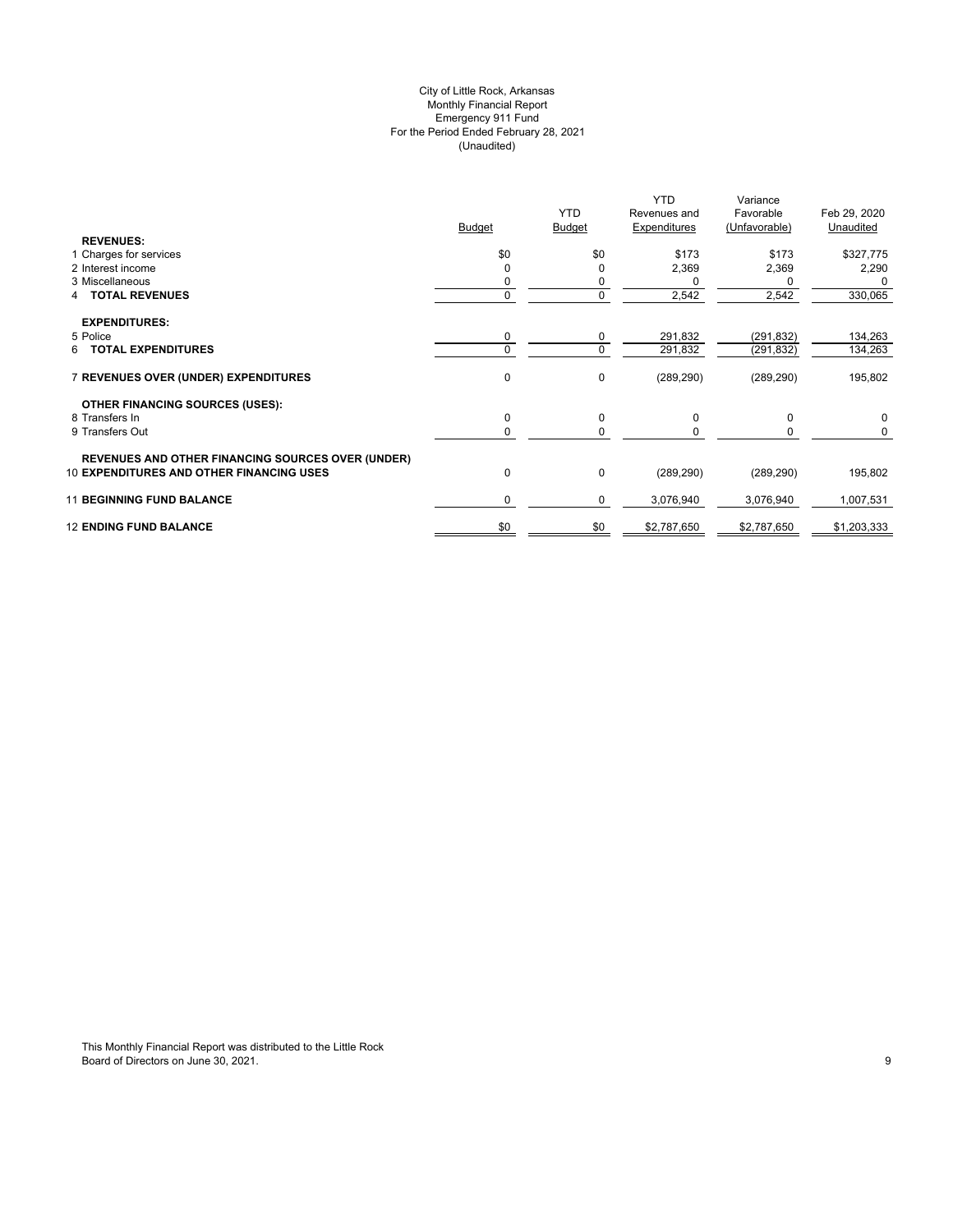# (Unaudited) City of Little Rock, Arkansas Monthly Financial Report Community Development Block Grant Fund For the Period Ended February 28, 2021

|                                                          |               | <b>YTD</b> | <b>YTD</b><br>Revenues and | Variance<br>Favorable<br>(Unfavorable) | Feb 29, 2020<br>Unaudited |
|----------------------------------------------------------|---------------|------------|----------------------------|----------------------------------------|---------------------------|
| <b>REVENUES:</b>                                         | <b>Budget</b> | Budget     | Expenditures               |                                        |                           |
| 1 Intergovernmental                                      | \$0           | \$0        | \$136,836                  | \$136,836                              | \$130,327                 |
| 2 Charges for Services                                   | $\Omega$      |            |                            |                                        | 0                         |
| 3 Miscellaneous                                          | 0             | 0          |                            |                                        |                           |
| <b>TOTAL REVENUES</b>                                    | 0             | $\Omega$   | 136,836                    | 136,836                                | 130,327                   |
| <b>EXPENDITURES:</b>                                     |               |            |                            |                                        |                           |
| 5 General Government                                     | 0             | $\Omega$   | U                          | O                                      | 0                         |
| 6 Housing                                                | 0             | 0          | 604,476                    | (604, 476)                             | 275,144                   |
| <b>TOTAL EXPENDITURES</b>                                | 0             | $\Omega$   | 604,476                    | (604, 476)                             | 275,144                   |
| 8 REVENUES OVER (UNDER) EXPENDITURES                     | 0             | 0          | (467, 640)                 | (467, 640)                             | (144, 816)                |
| <b>OTHER FINANCING SOURCES (USES):</b>                   |               |            |                            |                                        |                           |
| 9 Transfers In                                           | 0             | 0          | $\Omega$                   | $\Omega$                               | 0                         |
| 10 Transfers Out                                         | $\mathbf 0$   | $\Omega$   |                            | 0                                      | 0                         |
| <b>REVENUES AND OTHER FINANCING SOURCES OVER (UNDER)</b> |               |            |                            |                                        |                           |
| <b>11 EXPENDITURES AND OTHER FINANCING USES</b>          | $\mathbf 0$   | 0          | (467, 640)                 | (467, 640)                             | (144, 816)                |
| <b>12 BEGINNING FUND BALANCE</b>                         | 0             | 0          | 856,884                    | 856,884                                | 889,273                   |
| <b>13 ENDING FUND BALANCE</b>                            | \$0           | \$0        | \$389,244                  | \$389,244                              | \$744,457                 |
|                                                          |               |            |                            |                                        |                           |

| Expenditures include: |           |
|-----------------------|-----------|
| Expended              | \$204,707 |
| Encumbered            | 399.768   |
|                       | \$604.476 |

This Monthly Financial Report was distributed to the Little Rock Board of Directors on June 30, 2021. 2008. The state of the state of the state of the state of the state of the state of the state of the state of the state of the state of the state of the state of the state of the state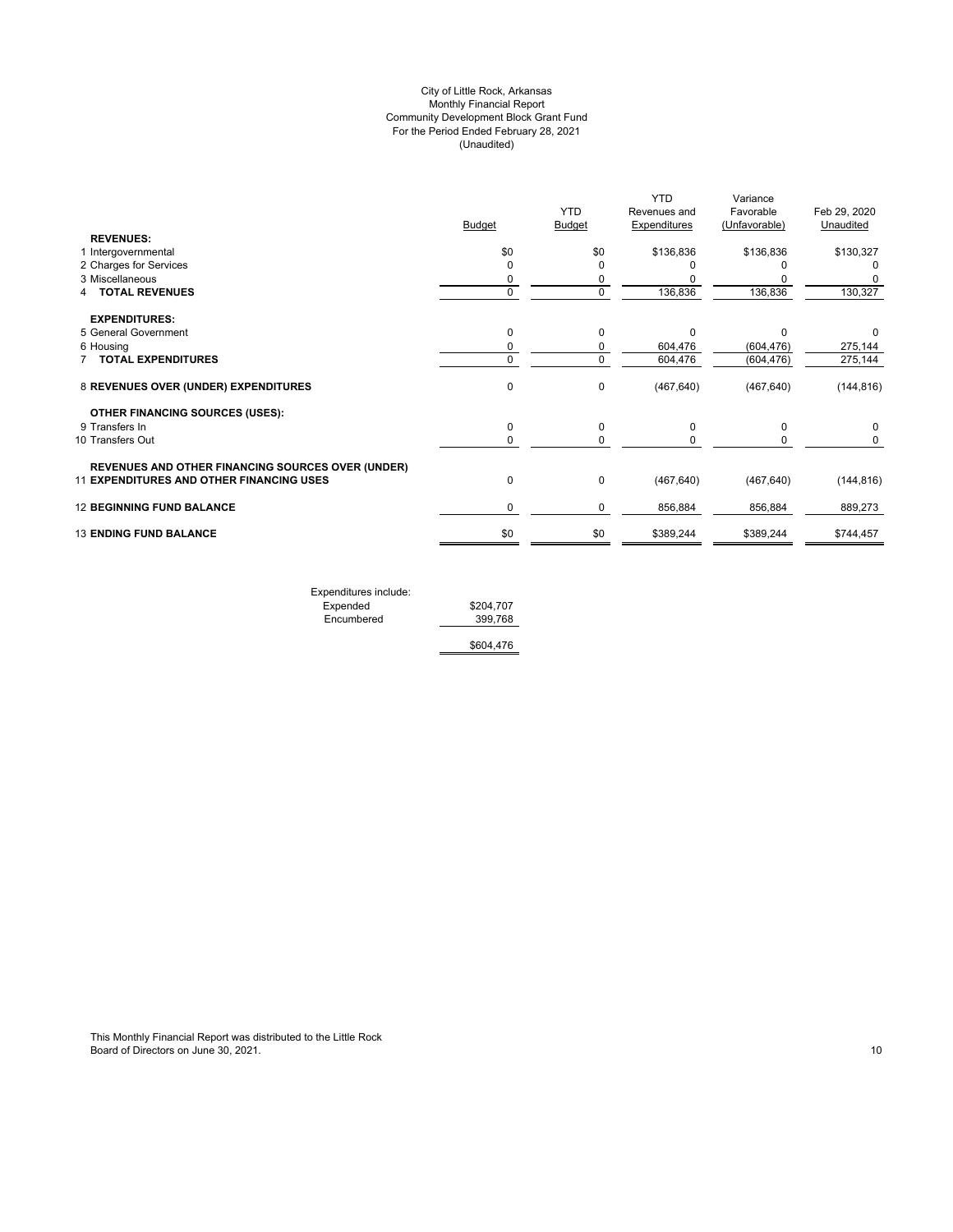#### (Unaudited) City of Little Rock, Arkansas Monthly Financial Report HIPP Fund For the Period Ended February 28, 2021

|                                                          |               | <b>YTD</b>    | <b>YTD</b><br>Revenues and | Variance<br>Favorable | Feb 29, 2020  |
|----------------------------------------------------------|---------------|---------------|----------------------------|-----------------------|---------------|
|                                                          | <b>Budget</b> | <b>Budget</b> | <b>Expenditures</b>        | (Unfavorable)         | Unaudited     |
| <b>REVENUES:</b>                                         |               |               |                            |                       |               |
| 1 Intergovernmental                                      | \$0           | \$0           | \$94,125                   | \$94,125              | \$238,696     |
| 2 Charges for Services                                   | 0             | 0             |                            |                       | 0             |
| 3 Miscellaneous                                          | 0             | 0             |                            |                       | (391)         |
| <b>TOTAL REVENUES</b>                                    | $\mathbf 0$   | 0             | 94,125                     | 94,125                | 238,305       |
| <b>EXPENDITURES:</b>                                     |               |               |                            |                       |               |
| 5 General Government                                     | $\mathbf 0$   | $\Omega$      | $\Omega$                   | $\Omega$              | 0             |
| 6 Housing                                                | 0             | 0             | 160,517                    | (160, 517)            | 106,468       |
| <b>TOTAL EXPENDITURES</b>                                | $\mathbf 0$   | 0             | 160,517                    | (160, 517)            | 106,468       |
| 8 REVENUES OVER (UNDER) EXPENDITURES                     | 0             | 0             | (66, 392)                  | (66, 392)             | 131,837<br>\$ |
| <b>OTHER FINANCING SOURCES (USES):</b>                   |               |               |                            |                       |               |
| 9 Transfers In                                           | 0             | 0             | $\Omega$                   | $\Omega$              | 0             |
| 10 Transfers Out                                         | 0             | 0             | 0                          | 0                     | 0             |
| <b>REVENUES AND OTHER FINANCING SOURCES OVER (UNDER)</b> |               |               |                            |                       |               |
| 11 EXPENDITURES AND OTHER FINANCING USES                 | 0             | 0             | (66, 392)                  | (66, 392)             | 131,837       |
| <b>12 BEGINNING FUND BALANCE</b>                         | 0             | 0             | 1,479,520                  | 1,479,520             | 1,245,703     |
| <b>13 ENDING FUND BALANCE</b>                            | \$0           | \$0           | \$1,413,128                | \$1,413,128           | \$1,377,540   |
|                                                          |               |               |                            |                       |               |

| Expenditures include: |           |
|-----------------------|-----------|
| Expended              | \$129,476 |
| Encumbered            | 31.041    |
|                       | \$160,517 |

This Monthly Financial Report was distributed to the Little Rock Board of Directors on June 30, 2021. 2003. The second second second second second second second second second second second second second second second second second second second second second second second second second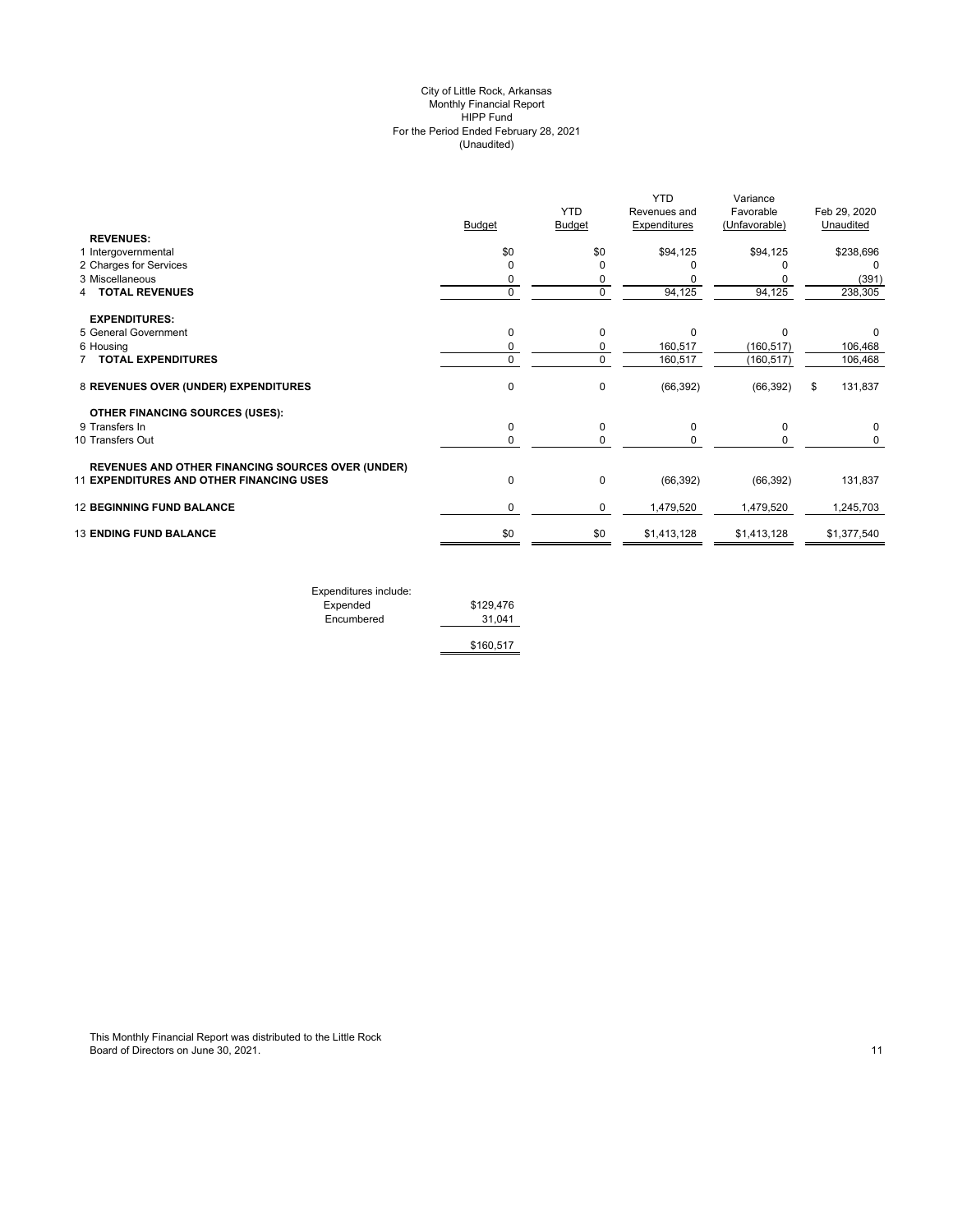# (Unaudited) City of Little Rock, Arkansas Monthly Financial Report NHSP Fund For the Period Ended February 28, 2021

|                                                          |               | <b>YTD</b>    | <b>YTD</b><br>Revenues and | Variance<br>Favorable | Feb 29, 2020 |
|----------------------------------------------------------|---------------|---------------|----------------------------|-----------------------|--------------|
| <b>REVENUES:</b>                                         | <b>Budget</b> | <b>Budget</b> | <b>Expenditures</b>        | (Unfavorable)         | Unaudited    |
| 1 Intergovernmental                                      | \$0           | \$0           | \$0                        | \$0                   | \$55         |
| 2 Charges for Services                                   | $\Omega$      |               | 0                          |                       | 0            |
| 3 Miscellaneous                                          | 0             |               | 12                         | 12                    | 0            |
| <b>4 TOTAL REVENUES</b>                                  | $\mathbf 0$   | $\mathbf 0$   | 12                         | 12                    | 55           |
|                                                          |               |               |                            |                       |              |
| <b>EXPENDITURES:</b>                                     |               |               |                            |                       |              |
| 5 General Government                                     | $\mathbf 0$   | 0             | 0                          | $\Omega$              | 0            |
| 6 Housing                                                | 0             | 0             | 21,383                     | (21, 383)             | 7,400        |
| <b>7 TOTAL EXPENDITURES</b>                              | $\mathbf 0$   | $\mathbf 0$   | 21,383                     | (21, 383)             | 7,400        |
| 8 REVENUES OVER (UNDER) EXPENDITURES                     | 0             | 0             | (21, 372)                  | (21, 372)             | (7, 345)     |
| <b>OTHER FINANCING SOURCES (USES):</b>                   |               |               |                            |                       |              |
| 9 Loan Proceeds                                          | 0             | $\Omega$      | O                          |                       | 0            |
| 10 Transfers In                                          | 0             | $\Omega$      |                            |                       | $\Omega$     |
| 11 Transfers Out                                         | 0             | 0             |                            |                       | 0            |
| <b>REVENUES AND OTHER FINANCING SOURCES OVER (UNDER)</b> |               |               |                            |                       |              |
| <b>12 EXPENDITURES AND OTHER FINANCING USES</b>          | $\pmb{0}$     | $\mathbf 0$   | (21, 372)                  | (21, 372)             | (7, 345)     |
| <b>13 BEGINNING FUND BALANCE</b>                         | 0             | 0             | 17,170                     | 17,170                | 17,086       |
| <b>14 ENDING FUND BALANCE</b>                            | \$0           | \$0           | (\$4,202)                  | (\$4,202)             | \$9,741      |
|                                                          |               |               |                            |                       |              |

| Expenditures include: |          |
|-----------------------|----------|
| Expended              | \$0      |
| Encumbered            | 21,383   |
|                       |          |
|                       | \$21,383 |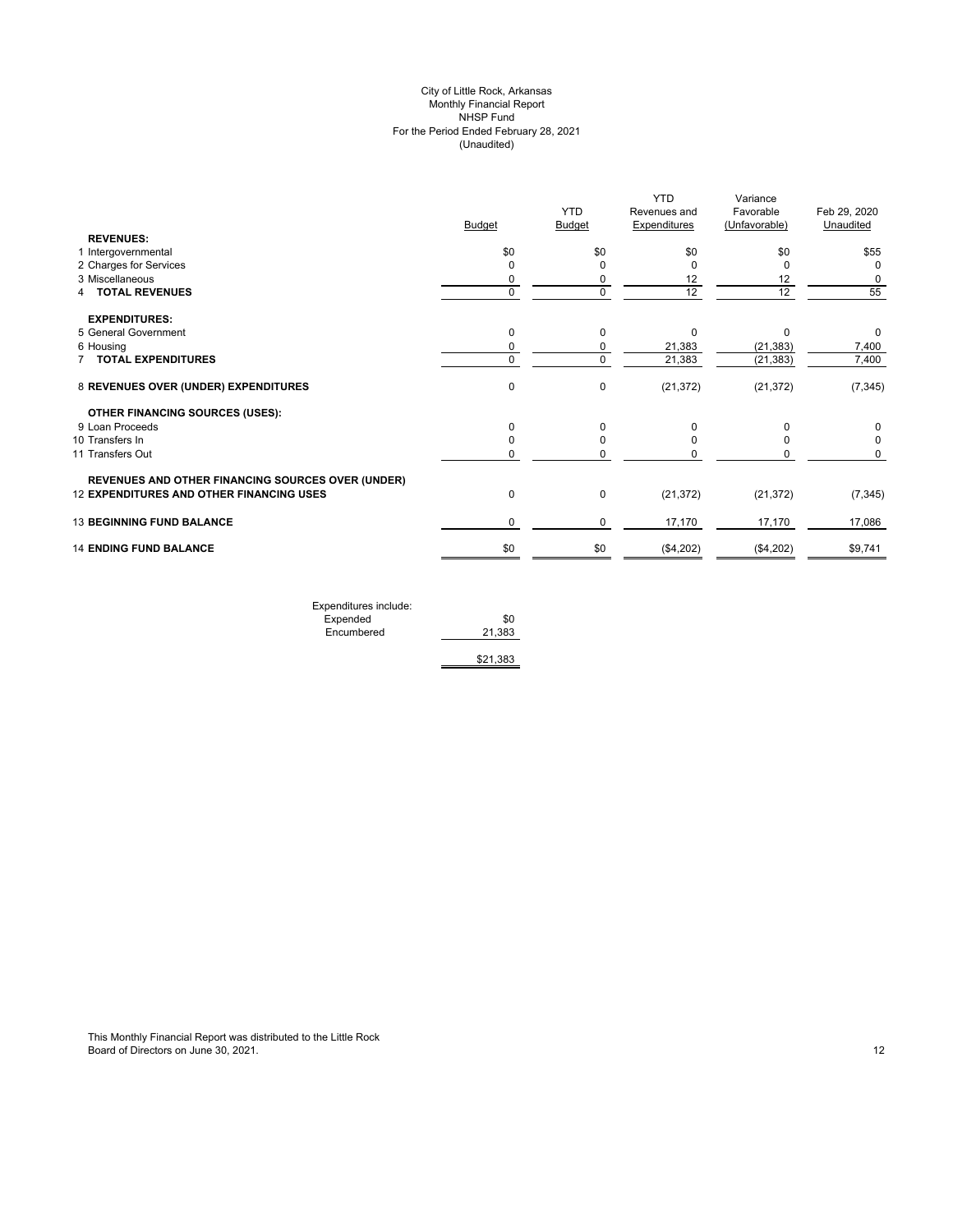#### For the Period Ended February 28, 2021 (Unaudited) City of Little Rock, Arkansas Monthly Financial Report Short Term Capital Fund

|                                                          |          |               | <b>YTD</b>   | Variance      |              |
|----------------------------------------------------------|----------|---------------|--------------|---------------|--------------|
|                                                          |          | <b>YTD</b>    | Revenues and | Favorable     | Feb 29, 2020 |
|                                                          | Budget   | <b>Budget</b> | Expenditures | (Unfavorable) | Unaudited    |
| <b>REVENUES:</b>                                         |          |               |              |               |              |
| 1 Charges for Services                                   | \$0      | \$0           | \$0          | \$0           | \$0          |
| 2 Interest income                                        | $\Omega$ | 0             | 1,858        | 1,858         | 9,671        |
| 3 Donations                                              |          | 0             | $\Omega$     | 0             | $\Omega$     |
| <b>4 TOTAL REVENUES</b>                                  | $\Omega$ | $\Omega$      | 1,858        | 1,858         | 9,671        |
| <b>EXPENDITURES:</b>                                     |          |               |              |               |              |
| 5 General Government                                     | $\Omega$ | $\mathbf 0$   | 0            | 0             | 0            |
| 6 Public Works                                           |          |               | 0            | n             | 0            |
| 7 Parks and Recreation                                   |          |               |              |               | 0            |
| 8 Fire                                                   |          |               | 609,880      | (609, 880)    | 609,880      |
| 9 Police                                                 |          |               | 1,086,932    | (1,086,932)   | 2,045,518    |
| 10 Fleet                                                 | 0        | 0             | $\Omega$     | n             | $\Omega$     |
| 11 TOTAL EXPENDITURES                                    | $\Omega$ | $\mathbf 0$   | 1,696,812    | (1,696,812)   | 2,655,398    |
| 12 REVENUES OVER (UNDER) EXPENDITURES                    | 0        | $\mathbf 0$   | (1,694,955)  | (1,694,955)   | (2,645,728)  |
| <b>OTHER FINANCING SOURCES (USES):</b>                   |          |               |              |               |              |
| 13 Temporary Note Proceeds                               | 0        | $\mathbf 0$   | 0            | 0             | 0            |
| 14 Capital Lease                                         | 0        | 0             | $\Omega$     | 0             | 0            |
| 14 Transfers Out                                         | 0        | $\mathbf 0$   |              |               | 0            |
| <b>REVENUES AND OTHER FINANCING SOURCES OVER (UNDER)</b> |          |               |              |               |              |
| <b>15 EXPENDITURES AND OTHER FINANCING USES</b>          | 0        | 0             | (1,694,955)  | (1,694,955)   | (2,645,728)  |
| <b>16 BEGINNING FUND BALANCE</b>                         | 0        | 0             | 2,352,912    | 2,352,912     | 3,285,177    |
| <b>17 ENDING FUND BALANCE</b>                            | \$0      | \$0           | \$657,957    | \$657,957     | \$639,449    |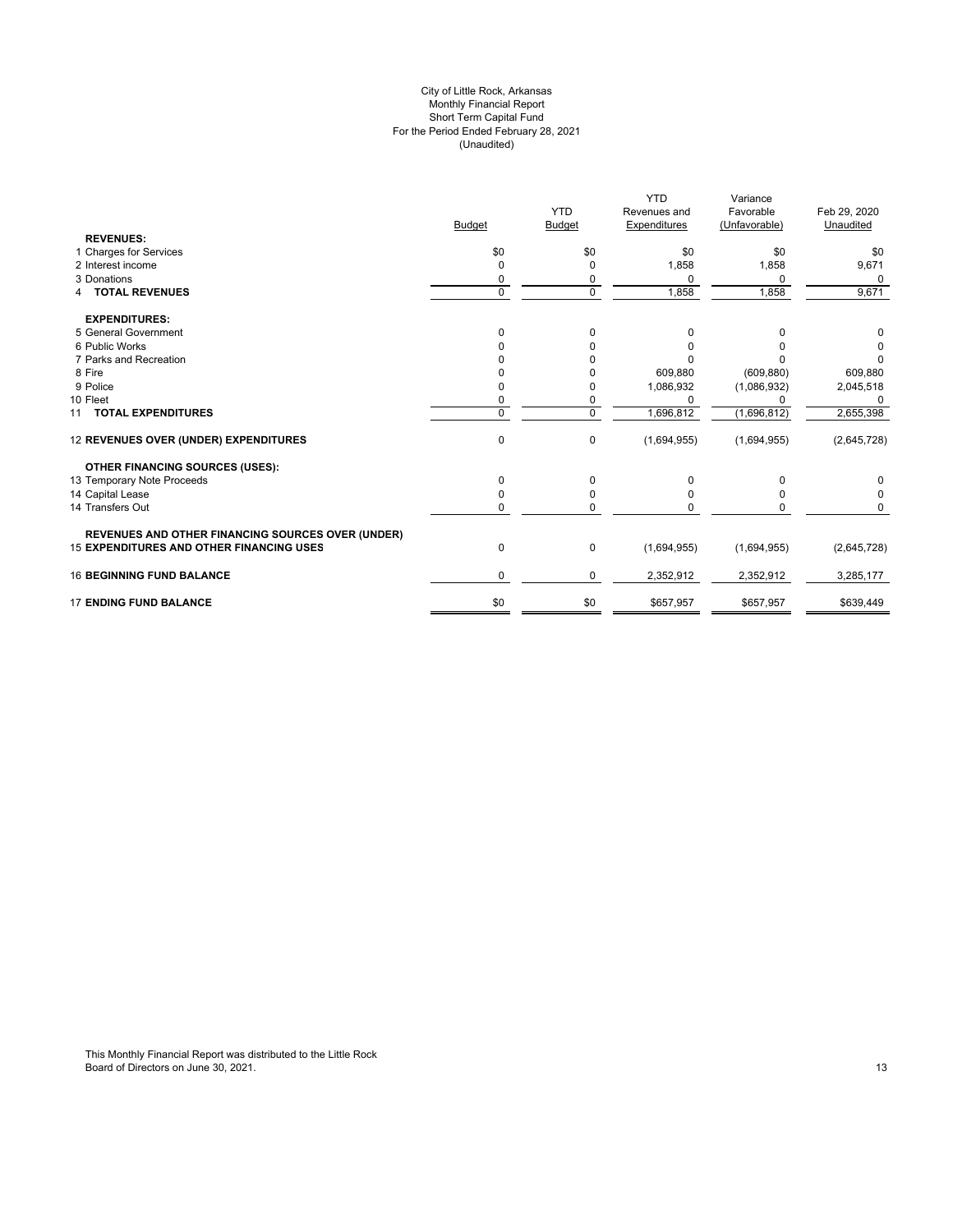# For the Period Ended February 28, 2021 (Unaudited) City of Little Rock, Arkansas Monthly Financial Report 2012-2021 Capital Project Fund

|                                                          |                |                | <b>YTD</b>   | Variance      |               |
|----------------------------------------------------------|----------------|----------------|--------------|---------------|---------------|
|                                                          |                | <b>YTD</b>     | Revenues and | Favorable     | Feb 29, 2020  |
|                                                          | Budget         | <b>Budget</b>  | Expenditures | (Unfavorable) | Unaudited     |
| <b>REVENUES:</b>                                         |                |                |              |               |               |
| 1 3/8 Cent Sales Tax                                     | \$0            | \$0            | \$3,311,279  | \$3,311,279   | \$3,136,069   |
| 2 Interest income                                        | 0              | $\Omega$       | 27,038       | 27,038        | 77,690        |
| 3 Miscellaneous Income                                   | 0              | 0              | O            | 0             | 0             |
| <b>TOTAL REVENUES</b>                                    | $\Omega$       | $\Omega$       | 3,338,317    | 3,338,317     | 3,213,759     |
| <b>EXPENDITURES:</b>                                     |                |                |              |               |               |
| 5 General Government                                     | 0              | $\mathbf 0$    | 703,016      | (703, 016)    | 382,737       |
| 6 Housing                                                | 0              | $\Omega$       | $\Omega$     | $\Omega$      |               |
| 7 Public Works                                           | 0              | $\Omega$       | 1,521,601    | (1,521,601)   | 3,466,461     |
| 8 Parks and Recreation                                   | 0              | $\Omega$       | 556,258      | (556, 258)    | 492,148       |
| 9 Fire                                                   | 0              | $\Omega$       | 199,847      | (199, 847)    | 242,960       |
| 10 Police                                                | 0              | $\Omega$       | 119,750      | (119, 750)    | 0             |
| 11 Fleet                                                 | 0              | $\Omega$       | 173,861      | (173, 861)    | 687,735       |
| 12 Zoo                                                   | 0              | 0              | 187,368      | (187, 368)    | 800,309       |
| 13 TOTAL EXPENDITURES                                    | $\overline{0}$ | $\overline{0}$ | 3,461,700    | (3,461,700)   | 6,072,349     |
| 14 REVENUES OVER (UNDER) EXPENDITURES                    | $\mathbf 0$    | $\mathbf 0$    | (123, 384)   | (123, 384)    | (2,858,590)   |
| <b>OTHER FINANCING SOURCES (USES):</b>                   |                |                |              |               |               |
| 15 Temporary Note Proceeds                               | $\mathbf 0$    | 0              | 0            | 0             | 0             |
| 16 Transfers In                                          | 0              | $\mathbf 0$    | $\Omega$     | $\Omega$      | $\Omega$      |
| 17 Transfers Out                                         | 0              | 0              | (159, 110)   | (159, 110)    | (307, 220)    |
| <b>REVENUES AND OTHER FINANCING SOURCES OVER (UNDER)</b> |                |                |              |               |               |
| <b>18 EXPENDITURES AND OTHER FINANCING USES</b>          | $\mathbf 0$    | 0              | (282, 493)   | (282, 493)    | (3, 165, 810) |
| <b>19 BEGINNING FUND BALANCE</b>                         | 0              | $\mathbf 0$    | 36,406,779   | 36,406,779    | 30,194,882    |
| <b>20 ENDING FUND BALANCE</b>                            | \$0            | \$0            | \$36,124,286 | \$36,124,286  | \$27,029,072  |

| Expended<br>Encumbered | \$164,159<br>3.297.541 |
|------------------------|------------------------|
| Total                  | \$3.461.700            |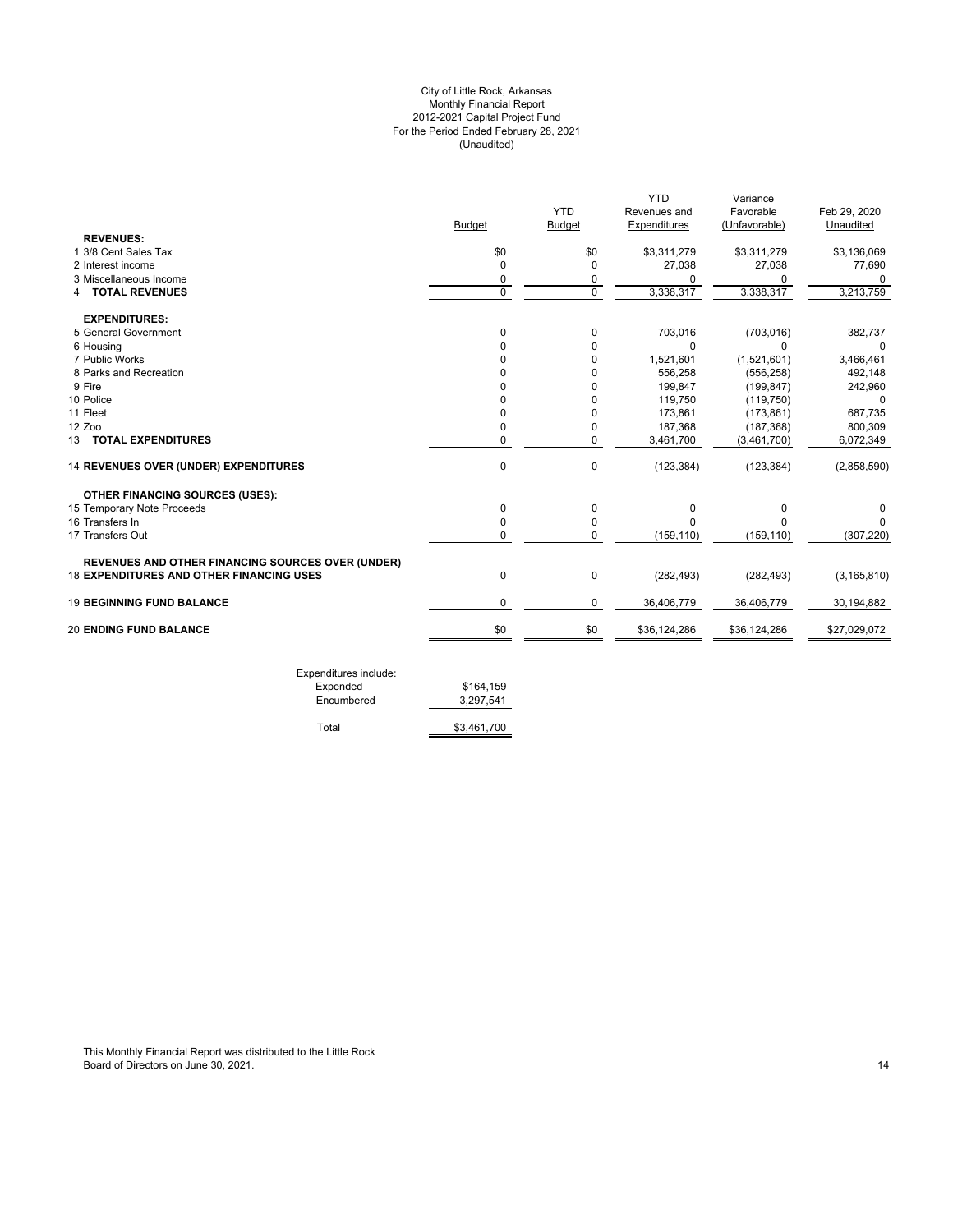# City of Little Rock, Arkansas Monthly Financial Report 2015 Library Improvement Bond For the Period Ended February 28, 2021 (Unaudited)

| <b>REVENUES:</b>                                         | <b>Budget</b> | <b>YTD</b><br>Budget | <b>YTD</b><br>Revenues and<br><b>Expenditures</b> | Variance<br>Favorable<br>(Unfavorable) | Feb 29, 2020<br>Actual |
|----------------------------------------------------------|---------------|----------------------|---------------------------------------------------|----------------------------------------|------------------------|
| 1 Interest income                                        | \$0           | \$0                  | \$201                                             | \$201                                  | \$1,024                |
| 2 Miscellaneous                                          | 0             | 0                    | 0                                                 | 0                                      | 0                      |
| <b>TOTAL REVENUES</b><br>3                               | 0             | $\Omega$             | 201                                               | 201                                    | 1,024                  |
| <b>EXPENDITURES:</b>                                     |               |                      |                                                   |                                        |                        |
| 4 General Government                                     | 0             | 0                    | 31,711                                            | (31, 711)                              |                        |
| 5 TOTAL EXPENDITURES                                     | 0             | $\Omega$             | 31,711                                            | (31, 711)                              |                        |
| 6 REVENUES OVER (UNDER) EXPENDITURES                     | 0             | 0                    | (31,510)                                          | (31, 510)                              | 1,024                  |
| <b>OTHER FINANCING SOURCES (USES):</b>                   |               |                      |                                                   |                                        |                        |
| 7 Bond Proceeds                                          | 0             | 0                    | $\Omega$                                          | $\Omega$                               | 0                      |
| 8 Discount on Bonds Issued                               | 0             | <sup>0</sup>         | <sup>0</sup>                                      |                                        | 0                      |
| 9 Bond Reoffering Premium                                | O             |                      |                                                   |                                        | 0                      |
| 10 Other, net                                            |               |                      |                                                   |                                        | 0                      |
| 11 Transfers In                                          | 0             |                      | <sup>0</sup>                                      | n                                      | 0                      |
| 12 Transfers Out                                         | 0             | 0                    | 0                                                 | 0                                      | 0                      |
| <b>REVENUES AND OTHER FINANCING SOURCES OVER (UNDER)</b> |               |                      |                                                   |                                        |                        |
| <b>13 EXPENDITURES AND OTHER FINANCING USES</b>          | $\pmb{0}$     | 0                    | (31,510)                                          | (31, 510)                              | 1,024                  |
| <b>14 BEGINNING FUND BALANCE</b>                         | 0             | 0                    | 404,486                                           | 404,486                                | 428,233                |
| <b>15 ENDING FUND BALANCE</b>                            | \$0           | \$0                  | \$372,976                                         | \$372,976                              | \$429,257              |

Note 1: This fund reflects bond proceeds and interest earnings dedicated to Library improvements.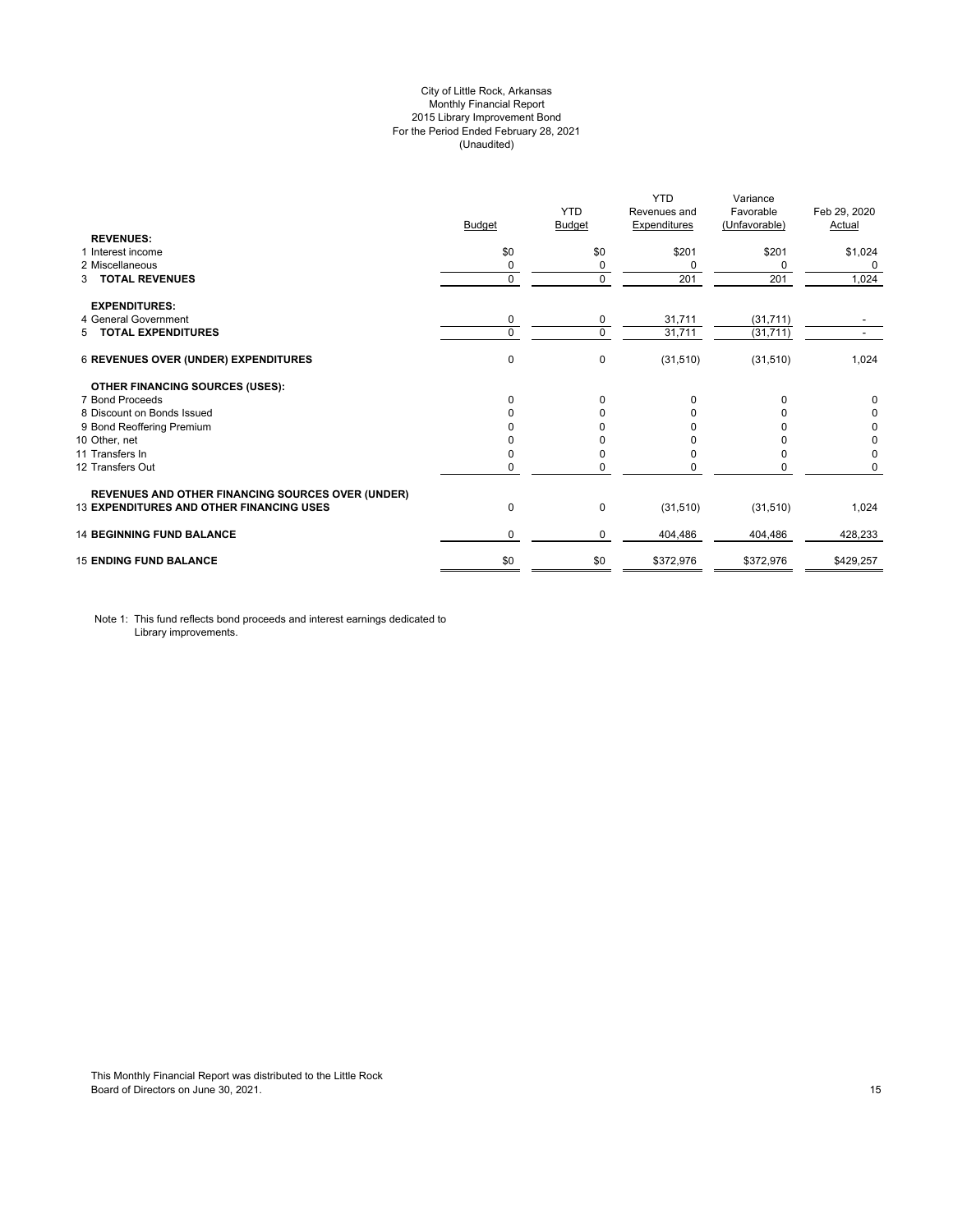# City of Little Rock, Arkansas Monthly Financial Report 2013 Capital Improvement Bonds For the Period Ended February 28, 2021 (Unaudited)

| <b>REVENUES:</b>                                         | <b>Budget</b> | <b>YTD</b><br>Budget | <b>YTD</b><br>Revenues and<br><b>Expenditures</b> | Variance<br>Favorable<br>(Unfavorable) | Feb 29, 2020<br>Unaudited |
|----------------------------------------------------------|---------------|----------------------|---------------------------------------------------|----------------------------------------|---------------------------|
| 1 Interest income                                        | \$0           | \$0                  | \$0                                               | \$0                                    | \$0                       |
| 2 Miscellaneous                                          | $\Omega$      | 0                    | 0                                                 | 0                                      | 0                         |
| 3 TOTAL REVENUES                                         | 0             | 0                    | $\mathbf 0$                                       | $\Omega$                               | 0                         |
| <b>EXPENDITURES:</b>                                     |               |                      |                                                   |                                        |                           |
| 4 Public Works                                           | 0             | 0                    | 0                                                 | 0                                      | 0                         |
| 5 TOTAL EXPENDITURES                                     | $\Omega$      | $\Omega$             | $\Omega$                                          | U                                      | $\Omega$                  |
| 6 REVENUES OVER (UNDER) EXPENDITURES                     | $\Omega$      | $\Omega$             | $\mathbf 0$                                       | $\Omega$                               | 0                         |
| <b>OTHER FINANCING SOURCES (USES):</b>                   |               |                      |                                                   |                                        |                           |
| 7 Bond Proceeds                                          | <sup>n</sup>  | n                    | $\Omega$                                          | n                                      | n                         |
| 8 Transfers In                                           |               |                      | <sup>0</sup>                                      |                                        |                           |
| 9 Transfers Out                                          |               |                      | n                                                 |                                        |                           |
| <b>REVENUES AND OTHER FINANCING SOURCES OVER (UNDER)</b> |               |                      |                                                   |                                        |                           |
| 10 EXPENDITURES AND OTHER FINANCING USES                 | 0             | $\Omega$             | $\mathbf 0$                                       | $\Omega$                               | 0                         |
| <b>11 BEGINNING FUND BALANCE</b>                         | $\Omega$      | 0                    |                                                   | $\Omega$                               | 1,485                     |
| <b>12 ENDING FUND BALANCE</b>                            | \$0           | \$0                  | \$0                                               | \$0                                    | \$1,485                   |
|                                                          |               |                      |                                                   |                                        |                           |

| Expenditures include: |     |
|-----------------------|-----|
| Expended              | \$0 |
| Encumbered            |     |
| Total                 |     |

Note 1: As of February 28, 2021, the fund balance has been allocated to special projects.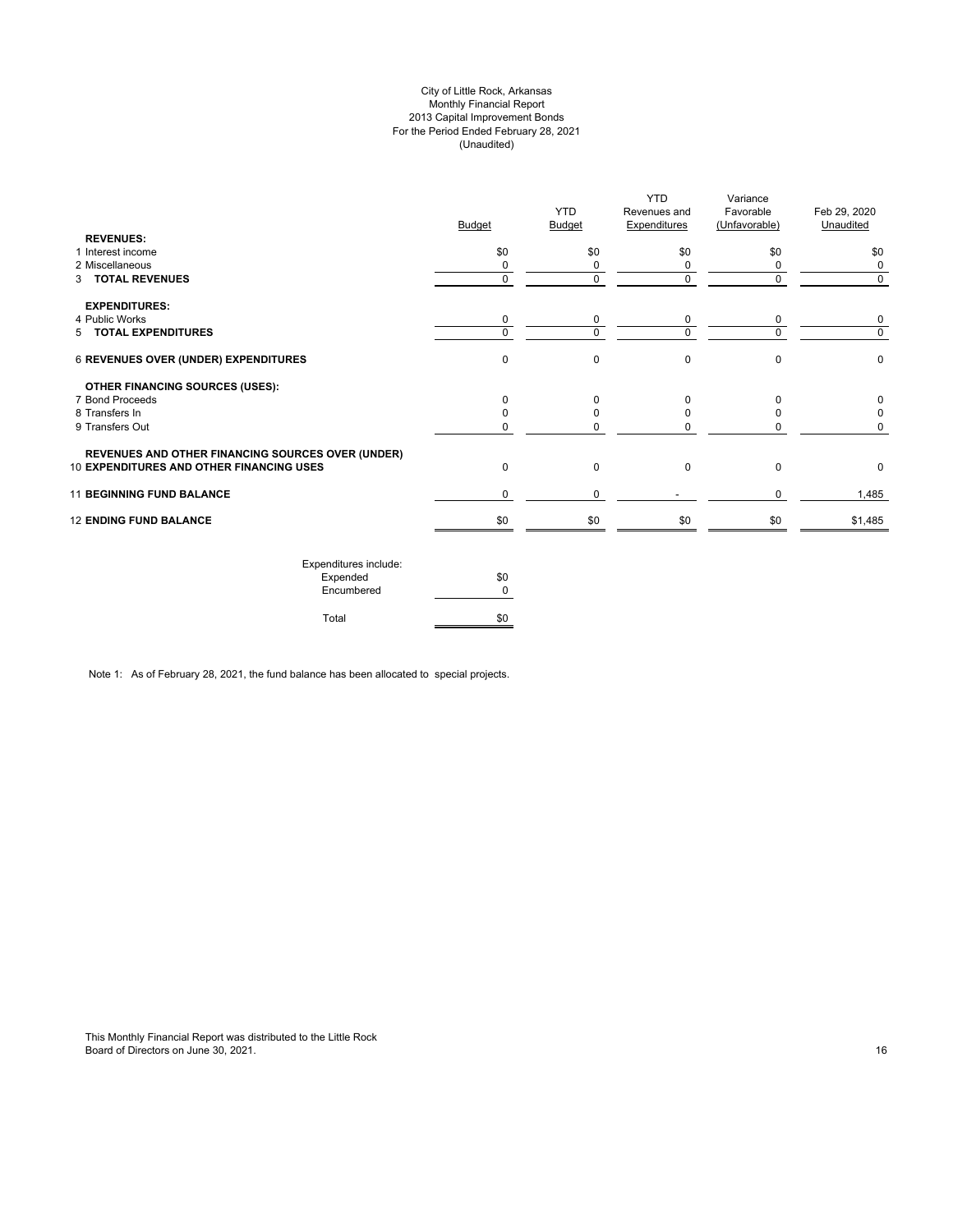#### City of Little Rock, Arkansas Monthly Financial Report 2018 Capital Improvement Bonds For the Period Ended February 28, 2021 (Unaudited)

| <b>REVENUES:</b>                                                                                     | <b>Budget</b> | <b>YTD</b><br>Budget | <b>YTD</b><br>Revenues and<br>Expenditures | Variance<br>Favorable<br>(Unfavorable) | Feb 29, 2020<br>Unaudited |
|------------------------------------------------------------------------------------------------------|---------------|----------------------|--------------------------------------------|----------------------------------------|---------------------------|
| 1 Interest income                                                                                    | \$0           | \$0                  | \$427                                      | \$427                                  | \$33,524                  |
| 2 Miscellaneous                                                                                      | 0             | 0                    | (57, 688)                                  | (57, 688)                              | 105,732                   |
| <b>3 TOTAL REVENUES</b>                                                                              | 0             | $\mathbf 0$          | (57, 261)                                  | (57, 261)                              | 139,255                   |
| <b>EXPENDITURES:</b>                                                                                 |               |                      |                                            |                                        |                           |
| 4 Public Works                                                                                       | 0             | 0                    | 13,451,867                                 | (13, 451, 867)                         | 8,773,888                 |
| 5 TOTAL EXPENDITURES                                                                                 | 0             | $\mathbf 0$          | 13,451,867                                 | (13, 451, 867)                         | 8,773,888                 |
| <b>6 REVENUES OVER (UNDER) EXPENDITURES</b>                                                          | 0             | $\mathbf 0$          | (13,509,128)                               | (13,509,128)                           | (8,634,633)               |
| <b>OTHER FINANCING SOURCES (USES):</b>                                                               |               |                      |                                            |                                        |                           |
| 7 Bond Proceeds                                                                                      | 0             | $\Omega$             | 0                                          | 0                                      | $\Omega$                  |
| 8 Bond Reoffering Premium                                                                            | 0             | 0                    | 0                                          | ŋ                                      | 0                         |
| 9 Discount on Bonds Issued                                                                           | ŋ             | 0                    | 0                                          | ŋ                                      | 0                         |
| 10 Cost of Issuance                                                                                  | 0             | 0                    | 0                                          | o                                      | 0                         |
| 11 Transfers In                                                                                      | 0             | 0                    | 0                                          | 0                                      | 0                         |
| 12 Transfers Out                                                                                     | 0             | 0                    | 0                                          | 0                                      | $\Omega$                  |
| REVENUES AND OTHER FINANCING SOURCES OVER (UNDER)<br><b>13 EXPENDITURES AND OTHER FINANCING USES</b> | 0             | $\mathbf 0$          | (13,509,128)                               | (13,509,128)                           | (8,634,633)               |
| <b>14 BEGINNING FUND BALANCE</b>                                                                     | 0             | 0                    | 23,819,367                                 | 23,819,367                             | 36.490.617                |
| <b>15 ENDING FUND BALANCE</b>                                                                        | \$0           | \$0                  | \$10,310,239                               | \$10,310,239                           | \$27,855,985              |

| Expenditures include: |              |
|-----------------------|--------------|
| Expended              | \$1,320,068  |
| Encumbered            | 12.131.799   |
| Total                 | \$13,451,867 |

Note 1: As of February 28, 2021, the fund balance has been allocated to 72 special projects.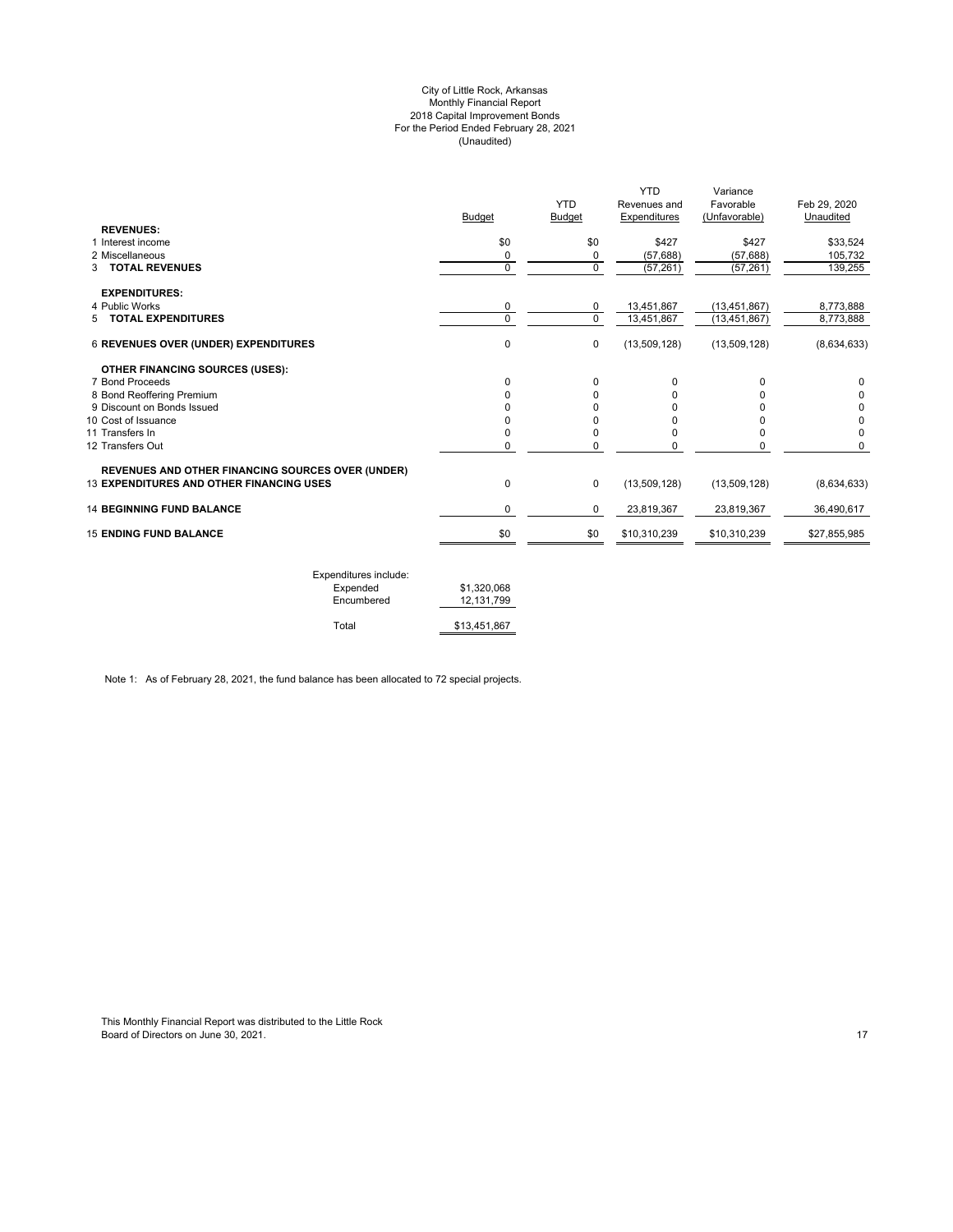#### City of Little Rock, Arkansas Monthly Financial Report TIF - Port Authority Fund For the Period Ended February 28, 2021 (Unaudited)

| \$0<br>\$0<br>\$6,108<br>\$6,108<br>1 General Property Taxes<br>\$4,630<br>174<br>2 Interest income<br>174<br>$\Omega$<br>O<br>3 Miscellaneous<br>0<br>0<br>0<br>$\mathbf 0$<br>$\mathbf 0$<br>6,282<br>6,282<br>4 TOTAL REVENUES<br><b>EXPENDITURES:</b><br>5 Street & Drainage<br>0<br>0<br>0<br>0<br>6 TOTAL EXPENDITURES<br>$\Omega$<br>$\Omega$<br>$\Omega$<br>$\Omega$<br>$\pmb{0}$<br>$\mathbf 0$<br>6,282<br>7 REVENUES OVER (UNDER) EXPENDITURES<br>6,282<br><b>OTHER FINANCING SOURCES (USES):</b><br>8 Bond Proceeds<br>0<br>$\mathbf 0$<br>0<br>O<br>9 Transfers In<br>$\mathbf 0$<br>n<br>10 Transfers Out<br>$\mathbf 0$<br>O<br>0<br><b>REVENUES AND OTHER FINANCING SOURCES OVER (UNDER)</b><br><b>11 EXPENDITURES AND OTHER FINANCING USES</b><br>0<br>$\Omega$<br>6,282<br>6,282<br><b>12 BEGINNING FUND BALANCE</b><br>0<br>0<br>220,217<br>220,217<br><b>13 ENDING FUND BALANCE</b> |                  | <b>Budget</b> | <b>YTD</b><br>Budget | <b>YTD</b><br>Revenues and<br><b>Expenditures</b> | Variance<br>Favorable<br>(Unfavorable) | Feb 29, 2020<br>Unaudited |
|---------------------------------------------------------------------------------------------------------------------------------------------------------------------------------------------------------------------------------------------------------------------------------------------------------------------------------------------------------------------------------------------------------------------------------------------------------------------------------------------------------------------------------------------------------------------------------------------------------------------------------------------------------------------------------------------------------------------------------------------------------------------------------------------------------------------------------------------------------------------------------------------------------|------------------|---------------|----------------------|---------------------------------------------------|----------------------------------------|---------------------------|
|                                                                                                                                                                                                                                                                                                                                                                                                                                                                                                                                                                                                                                                                                                                                                                                                                                                                                                         | <b>REVENUES:</b> |               |                      |                                                   |                                        |                           |
|                                                                                                                                                                                                                                                                                                                                                                                                                                                                                                                                                                                                                                                                                                                                                                                                                                                                                                         |                  |               |                      |                                                   |                                        | 682                       |
|                                                                                                                                                                                                                                                                                                                                                                                                                                                                                                                                                                                                                                                                                                                                                                                                                                                                                                         |                  |               |                      |                                                   |                                        | 0                         |
|                                                                                                                                                                                                                                                                                                                                                                                                                                                                                                                                                                                                                                                                                                                                                                                                                                                                                                         |                  |               |                      |                                                   |                                        | 5,312                     |
|                                                                                                                                                                                                                                                                                                                                                                                                                                                                                                                                                                                                                                                                                                                                                                                                                                                                                                         |                  |               |                      |                                                   |                                        |                           |
|                                                                                                                                                                                                                                                                                                                                                                                                                                                                                                                                                                                                                                                                                                                                                                                                                                                                                                         |                  |               |                      |                                                   |                                        | 0                         |
|                                                                                                                                                                                                                                                                                                                                                                                                                                                                                                                                                                                                                                                                                                                                                                                                                                                                                                         |                  |               |                      |                                                   |                                        | $\Omega$                  |
|                                                                                                                                                                                                                                                                                                                                                                                                                                                                                                                                                                                                                                                                                                                                                                                                                                                                                                         |                  |               |                      |                                                   |                                        | 5,312                     |
|                                                                                                                                                                                                                                                                                                                                                                                                                                                                                                                                                                                                                                                                                                                                                                                                                                                                                                         |                  |               |                      |                                                   |                                        |                           |
|                                                                                                                                                                                                                                                                                                                                                                                                                                                                                                                                                                                                                                                                                                                                                                                                                                                                                                         |                  |               |                      |                                                   |                                        | 0                         |
|                                                                                                                                                                                                                                                                                                                                                                                                                                                                                                                                                                                                                                                                                                                                                                                                                                                                                                         |                  |               |                      |                                                   |                                        | 0                         |
|                                                                                                                                                                                                                                                                                                                                                                                                                                                                                                                                                                                                                                                                                                                                                                                                                                                                                                         |                  |               |                      |                                                   |                                        | 0                         |
|                                                                                                                                                                                                                                                                                                                                                                                                                                                                                                                                                                                                                                                                                                                                                                                                                                                                                                         |                  |               |                      |                                                   |                                        |                           |
|                                                                                                                                                                                                                                                                                                                                                                                                                                                                                                                                                                                                                                                                                                                                                                                                                                                                                                         |                  |               |                      |                                                   |                                        | 5,312                     |
|                                                                                                                                                                                                                                                                                                                                                                                                                                                                                                                                                                                                                                                                                                                                                                                                                                                                                                         |                  |               |                      |                                                   |                                        | 258,684                   |
|                                                                                                                                                                                                                                                                                                                                                                                                                                                                                                                                                                                                                                                                                                                                                                                                                                                                                                         |                  | \$0           | \$0                  | \$226,499                                         | \$226,499                              | \$263,996                 |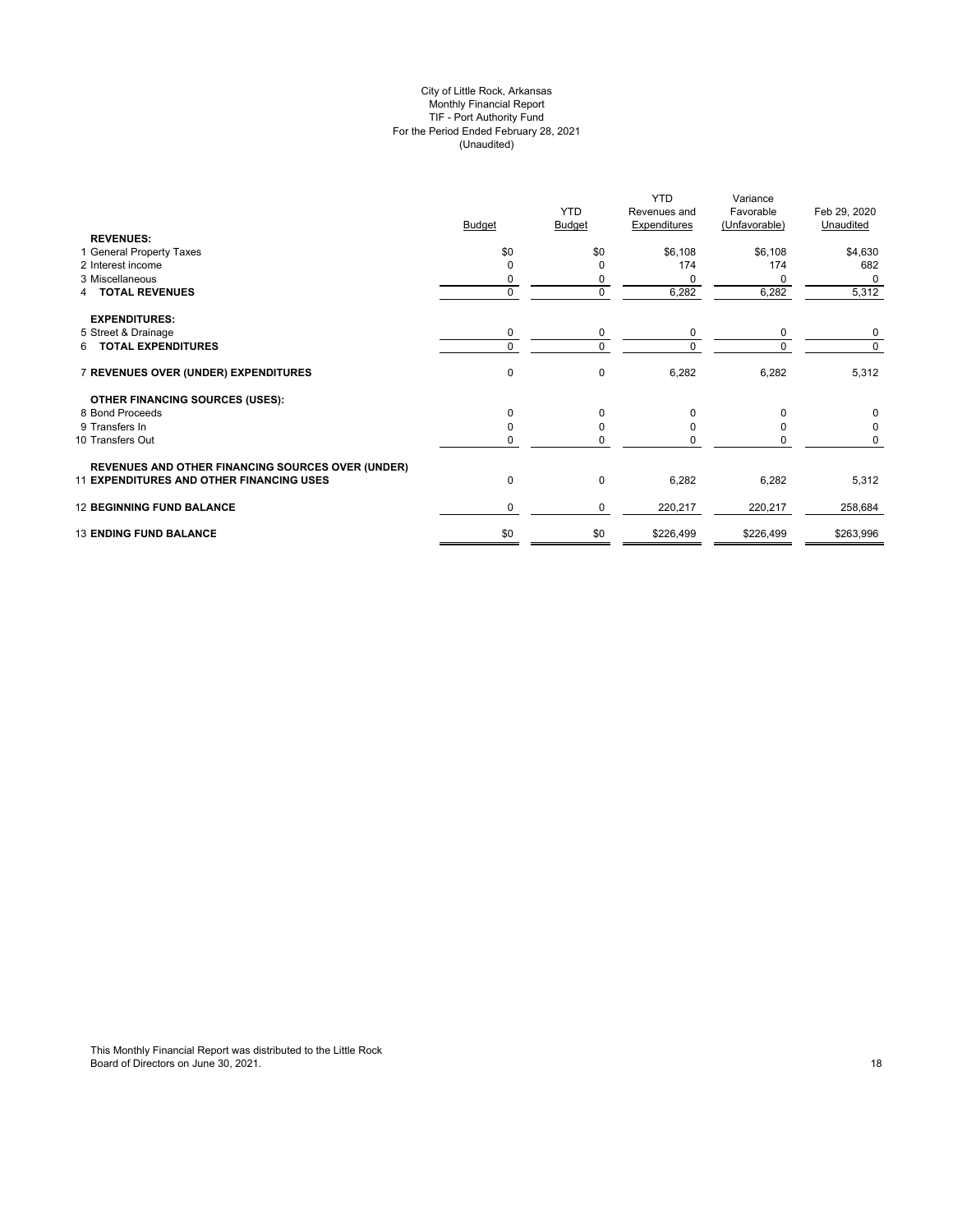#### City of Little Rock, Arkansas Monthly Financial Report 2018 Hotel Gross Receipts Tax For the Period Ended February 28, 2021 (Unaudited)

| <b>Budget</b> | <b>YTD</b><br><b>Budget</b> | YTD<br>Revenues and<br>Expenditures | Variance<br>Favorable<br>(Unfavorable) | Feb 29, 2020<br>Unaudited |
|---------------|-----------------------------|-------------------------------------|----------------------------------------|---------------------------|
|               |                             |                                     |                                        |                           |
| \$0           | \$0                         | \$7                                 | \$7                                    | \$73,516                  |
| 0             | 0                           | 0                                   | 0                                      | 0                         |
| $\Omega$      | $\Omega$                    |                                     |                                        | 73,516                    |
|               |                             |                                     |                                        |                           |
| 0             | 0                           | 0                                   | 0                                      |                           |
| $\Omega$      | 0                           | 0                                   | 0                                      | 5,634,911                 |
| $\Omega$      |                             |                                     |                                        | 5,634,911                 |
| $\mathbf 0$   | 0                           | 7                                   | $\overline{7}$                         | (5,561,395)               |
|               |                             |                                     |                                        |                           |
| <sup>0</sup>  | 0                           | 0                                   | 0                                      | 0                         |
|               | 0                           |                                     |                                        | 0                         |
|               | <sup>0</sup>                |                                     |                                        | 0                         |
|               | O                           |                                     |                                        | 0                         |
|               | 0                           |                                     |                                        | 0                         |
| 0             | 0                           | 0                                   |                                        | 0                         |
|               |                             |                                     |                                        |                           |
| $\Omega$      | 0                           | 7                                   | $\overline{7}$                         | (5,561,395)               |
| 0             | 0                           | 9,577                               | 9,577                                  | 28,996,536                |
| \$0           | \$0                         | \$9,584                             | \$9,584                                | \$23,435,141              |
|               |                             | $\Omega$                            | $\mathbf 0$                            | $\Omega$                  |

| Expenditures include:<br>Expended | \$0 |
|-----------------------------------|-----|
| Encumbered                        |     |
| Total                             |     |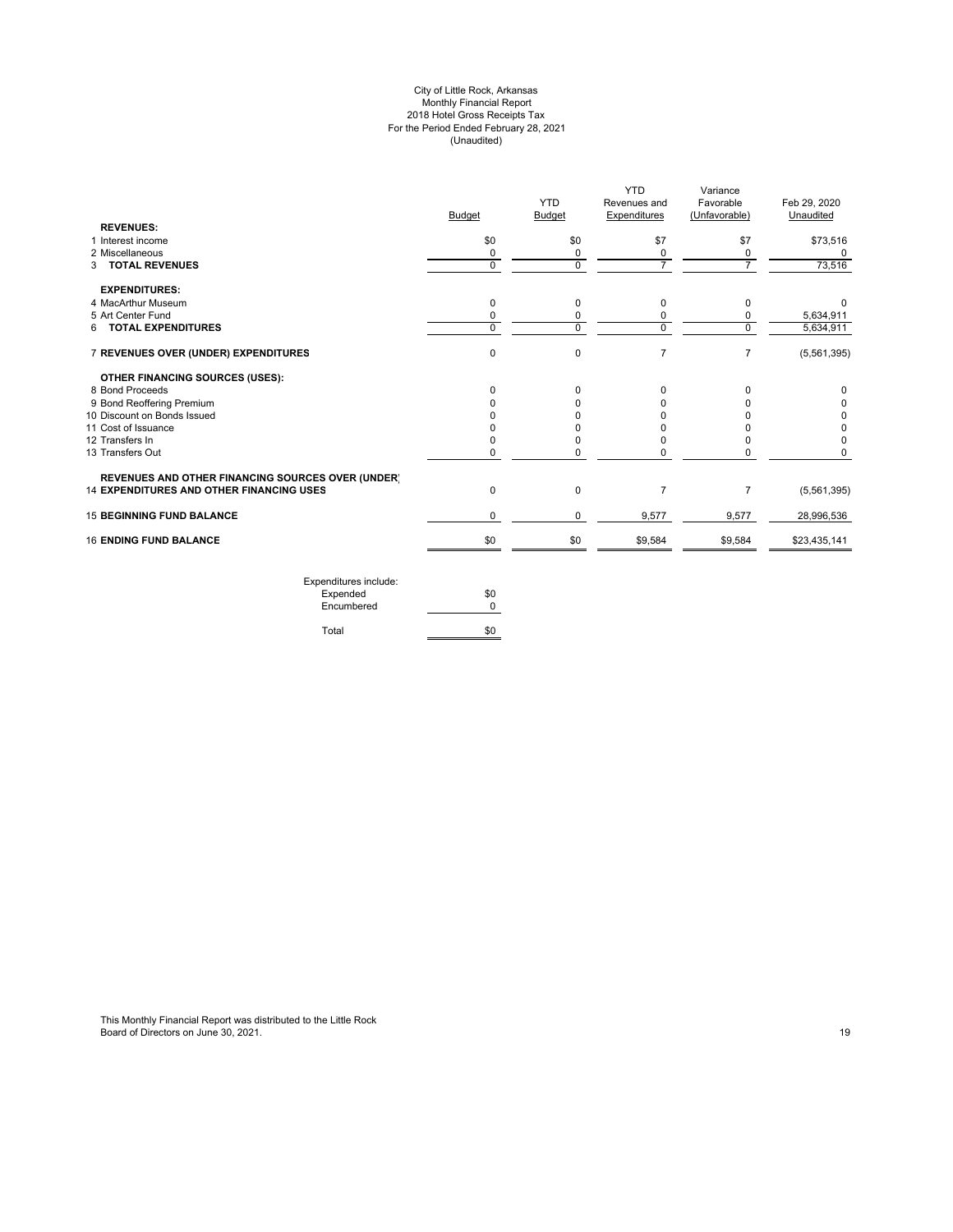# City of Little Rock, Arkansas Monthly Financial Report 2015 Library Improvement Bonds Debt Service Fund For the Period Ended February 28, 2021 (Unaudited)

|                                                                                                             | <b>Budget</b> | <b>YTD</b><br><b>Budget</b> | <b>YTD</b><br>Revenues and<br>Expenditures | Variance<br>Favorable<br>(Unfavorable) | Feb 29, 2020<br>Unaudited |
|-------------------------------------------------------------------------------------------------------------|---------------|-----------------------------|--------------------------------------------|----------------------------------------|---------------------------|
| <b>REVENUES:</b><br>1 Property Tax                                                                          | \$0           | \$0                         | \$366,445                                  | \$366,445                              | \$212,345                 |
| 2 Interest Income                                                                                           |               | 0                           | 1,405                                      | 1,405                                  | 8,242                     |
| 3 TOTAL REVENUES                                                                                            | $\Omega$      | $\mathbf 0$                 | 367,850                                    | 367,850                                | 220,586                   |
| <b>EXPENDITURES:</b>                                                                                        |               |                             |                                            |                                        |                           |
| 4 Debt Service                                                                                              | 0             | 0                           | 0                                          | $\Omega$                               | 0                         |
| 5 TOTAL EXPENDITURES                                                                                        |               | 0                           |                                            |                                        | $\Omega$                  |
| <b>6 REVENUES OVER (UNDER) EXPENDITURES</b>                                                                 | 0             | 0                           | 367,850                                    | 367,850                                | 220,586                   |
| <b>OTHER FINANCING SOURCES (USES):</b>                                                                      |               |                             |                                            |                                        |                           |
| 7 Bond Proceeds                                                                                             | $\Omega$      | $\Omega$                    | 0                                          | $\Omega$                               | $\Omega$                  |
| 8 Transfers In                                                                                              |               |                             | 0                                          |                                        | $\Omega$                  |
| 9 Transfers Out                                                                                             |               | n                           |                                            |                                        | 0                         |
| <b>REVENUES AND OTHER FINANCING SOURCES OVER (UNDER)</b><br><b>10 EXPENDITURES AND OTHER FINANCING USES</b> | $\Omega$      | $\mathbf{0}$                | 367,850                                    | 367,850                                | 220,586                   |
| <b>11 BEGINNING FUND BALANCE</b>                                                                            | $\Omega$      | 0                           | 4,210,609                                  | 4,210,609                              | 4,124,874                 |
| <b>12 ENDING FUND BALANCE</b>                                                                               | \$0           | \$0                         | \$4,578,459                                | \$4,578,459                            | \$4,345,460               |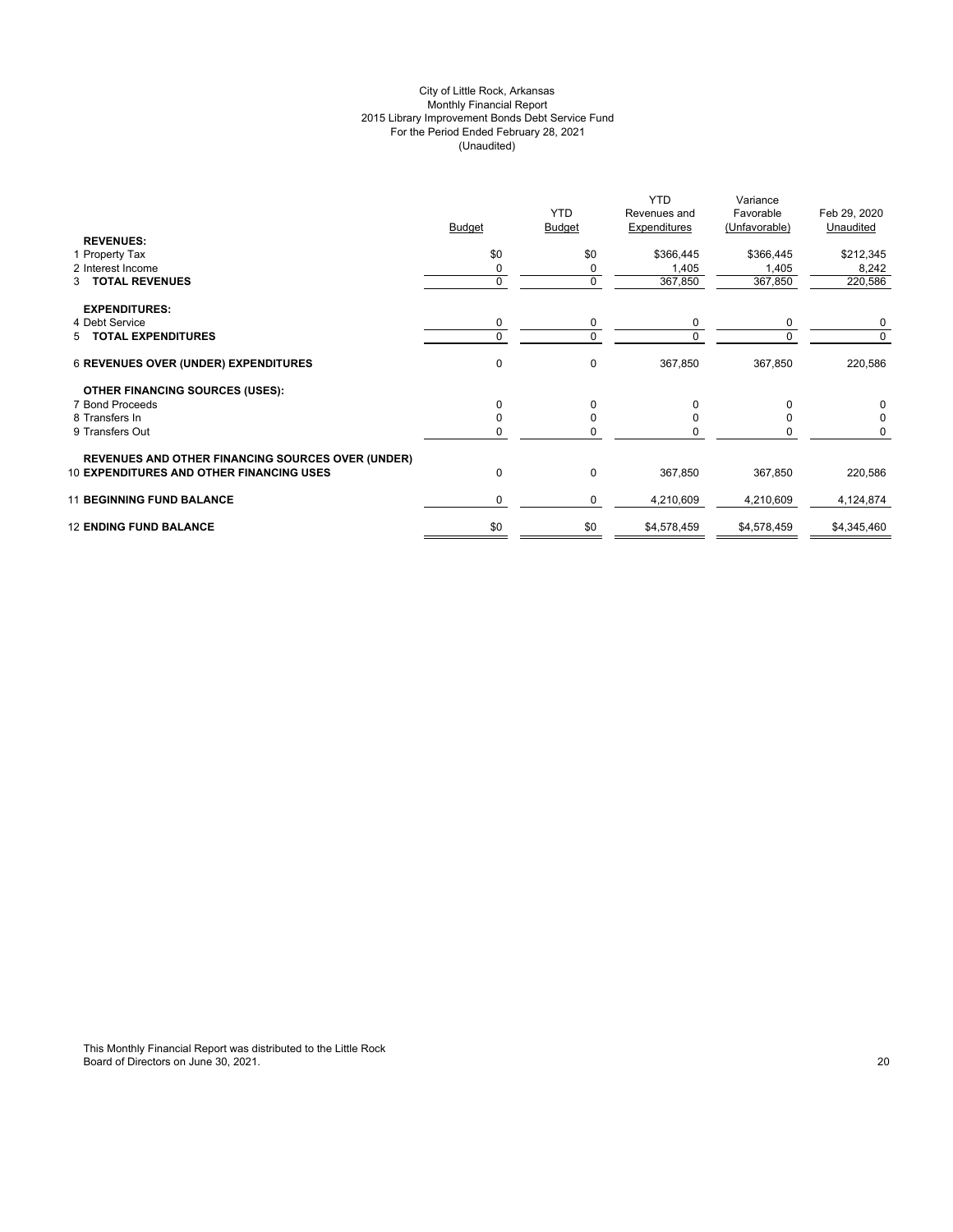# City of Little Rock, Arkansas Monthly Financial Report 2013 & 2018 Capital Improvement Bonds Debt Service Fund For the Period Ended February 28, 2021 (Unaudited)

|                                                          | <b>Budget</b> | <b>YTD</b><br><b>Budget</b> | <b>YTD</b><br>Revenues and<br><b>Expenditures</b> | Variance<br>Favorable<br>(Unfavorable) | Feb 29, 2020<br>Unaudited |
|----------------------------------------------------------|---------------|-----------------------------|---------------------------------------------------|----------------------------------------|---------------------------|
| <b>REVENUES:</b>                                         |               |                             |                                                   |                                        |                           |
| 1 Property Tax                                           | \$0           | \$0                         | \$1,221,521                                       | \$1,221,521                            | \$707,832                 |
| 2 Interest Income                                        |               | 0                           | 496                                               | 496                                    | 34,421                    |
| 3 Miscellaneous                                          |               |                             |                                                   |                                        | 0                         |
| 4 TOTAL REVENUES                                         | 0             | $\mathbf 0$                 | 1,222,017                                         | 1,222,017                              | 742,254                   |
| <b>EXPENDITURES:</b>                                     |               |                             |                                                   |                                        |                           |
| 5 Debt Service                                           | 0             | 0                           | 0                                                 | 0                                      | 0                         |
| <b>TOTAL EXPENDITURES</b><br>6.                          | $\Omega$      | $\Omega$                    | $\Omega$                                          | $\Omega$                               | $\Omega$                  |
| 7 REVENUES OVER (UNDER) EXPENDITURES                     | $\mathbf 0$   | 0                           | 1,222,017                                         | 1,222,017                              | 742,254                   |
| <b>OTHER FINANCING SOURCES (USES):</b>                   |               |                             |                                                   |                                        |                           |
| 8 Bond Proceeds                                          | O             | 0                           | O                                                 | 0                                      | $\Omega$                  |
| 9 Transfers In                                           |               | 0                           |                                                   | n                                      |                           |
| 10 Transfers Out                                         |               | $\Omega$                    |                                                   |                                        | 0                         |
| <b>REVENUES AND OTHER FINANCING SOURCES OVER (UNDER)</b> |               |                             |                                                   |                                        |                           |
| <b>11 EXPENDITURES AND OTHER FINANCING USES</b>          | $\Omega$      | 0                           | 1,222,017                                         | 1,222,017                              | 742,254                   |
| <b>12 BEGINNING FUND BALANCE</b>                         | 0             | 0                           | 14,469,750                                        | 14,469,750                             | 14,079,717                |
| <b>13 ENDING FUND BALANCE</b>                            | \$0           | \$0                         | \$15,691,767                                      | \$15,691,767                           | \$14,821,971              |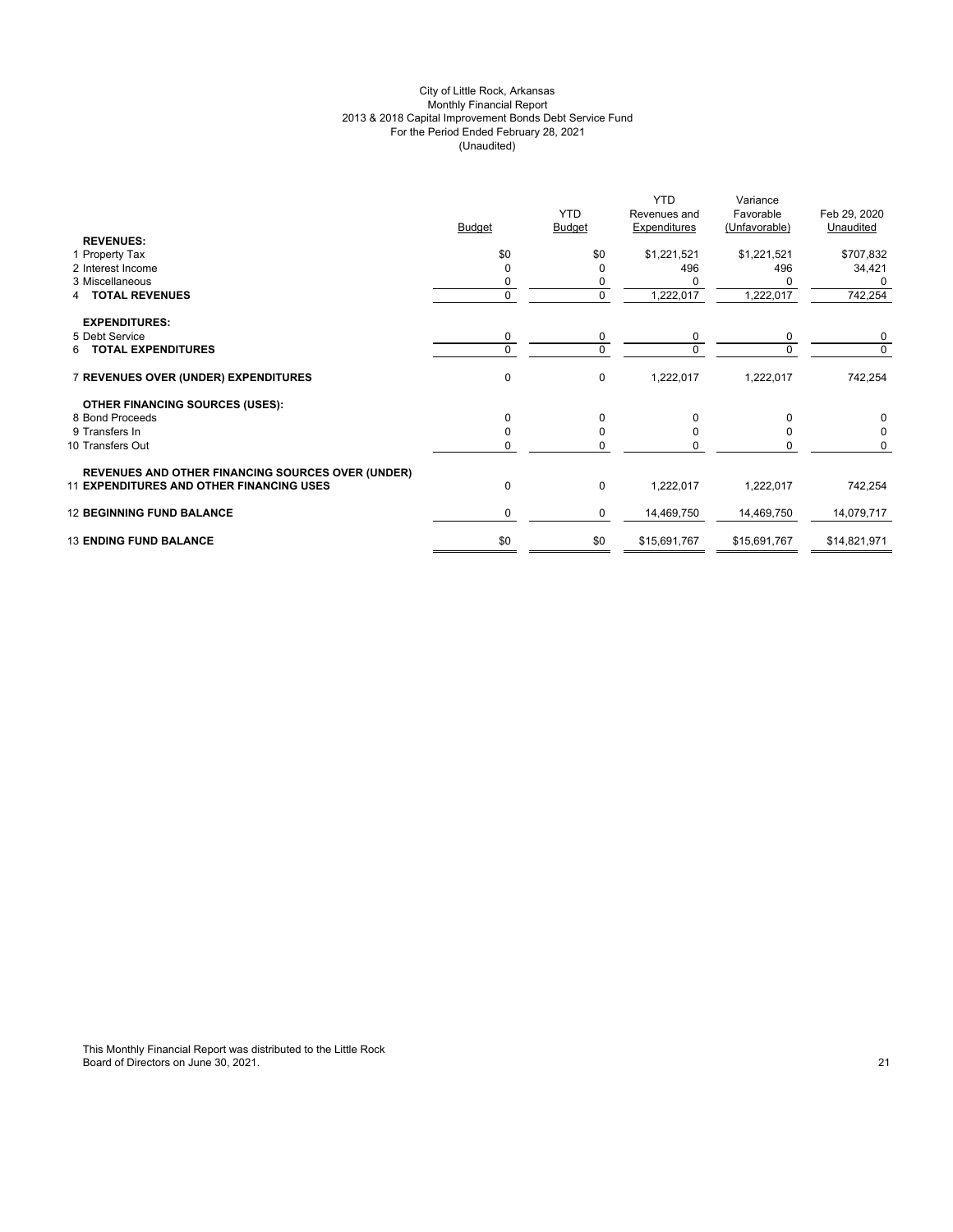#### City of Little Rock, Arkansas Monthly Financial Report 2017 Capital Improvement Refunding Revenue Bond For the Period Ended February 28, 2021 (Unaudited)

|                                                          |               |               | <b>YTD</b>   | Variance      |              |
|----------------------------------------------------------|---------------|---------------|--------------|---------------|--------------|
|                                                          |               | <b>YTD</b>    | Revenues and | Favorable     | Feb 29, 2020 |
|                                                          | <b>Budget</b> | <b>Budget</b> | Expenditures | (Unfavorable) | Unaudited    |
| <b>REVENUES:</b>                                         |               |               |              |               |              |
| 1 Franchise Fees                                         | \$0           | \$0           | \$399,856    | \$399,856     | \$402,139    |
| 2 Charges for Services                                   |               | 0             | 0            | 0             | $\Omega$     |
| 3 Interest income                                        |               | 0             | 15           | 15            | 259          |
| 4 Miscellaneous Revenue                                  | 0             | 0             |              |               | $\Omega$     |
| <b>TOTAL REVENUES</b><br>5                               | $\Omega$      | $\mathbf 0$   | 399,871      | 399,871       | 402,398      |
| <b>EXPENDITURES:</b>                                     |               |               |              |               |              |
| 6 Issuance Cost                                          | 0             | 0             | 0            | 0             | 0            |
| 7 Debt Service                                           | 0             | 0             |              | 0             | 0            |
| <b>TOTAL EXPENDITURES</b><br>8                           | $\Omega$      | $\mathbf 0$   | U            | $\Omega$      | 0            |
| 9 REVENUES OVER (UNDER) EXPENDITURES                     | 0             | $\mathbf 0$   | 399,871      | 399,871       | 402,398      |
| <b>OTHER FINANCING SOURCES (USES):</b>                   |               |               |              |               |              |
| 10 Bond Proceeds                                         | <sup>0</sup>  | 0             | 0            | 0             | 0            |
| 11 Bond Reoffering Premium                               |               |               |              |               | 0            |
| 12 Discount on Bonds Issued                              |               |               |              |               | 0            |
| 13 Payment to Refunded Bond Escrow Agent                 |               | n             | o            |               | 0            |
| 14 Transfer In                                           |               | 0             |              | 0             | 0            |
| 15 Transfers Out                                         |               | ŋ             |              | ŋ             | 0            |
| <b>REVENUES AND OTHER FINANCING SOURCES OVER (UNDER)</b> |               |               |              |               |              |
| <b>16 EXPENDITURES AND OTHER FINANCING USES</b>          | 0             | 0             | 399,871      | 399,871       | 402,398      |
| <b>17 BEGINNING FUND BALANCE</b>                         | $\Omega$      | 0             | 19,334       | 19,334        | 20,909       |
| <b>18 ENDING FUND BALANCE</b>                            | \$0           | \$0           | \$419,205    | \$419,205     | \$423,307    |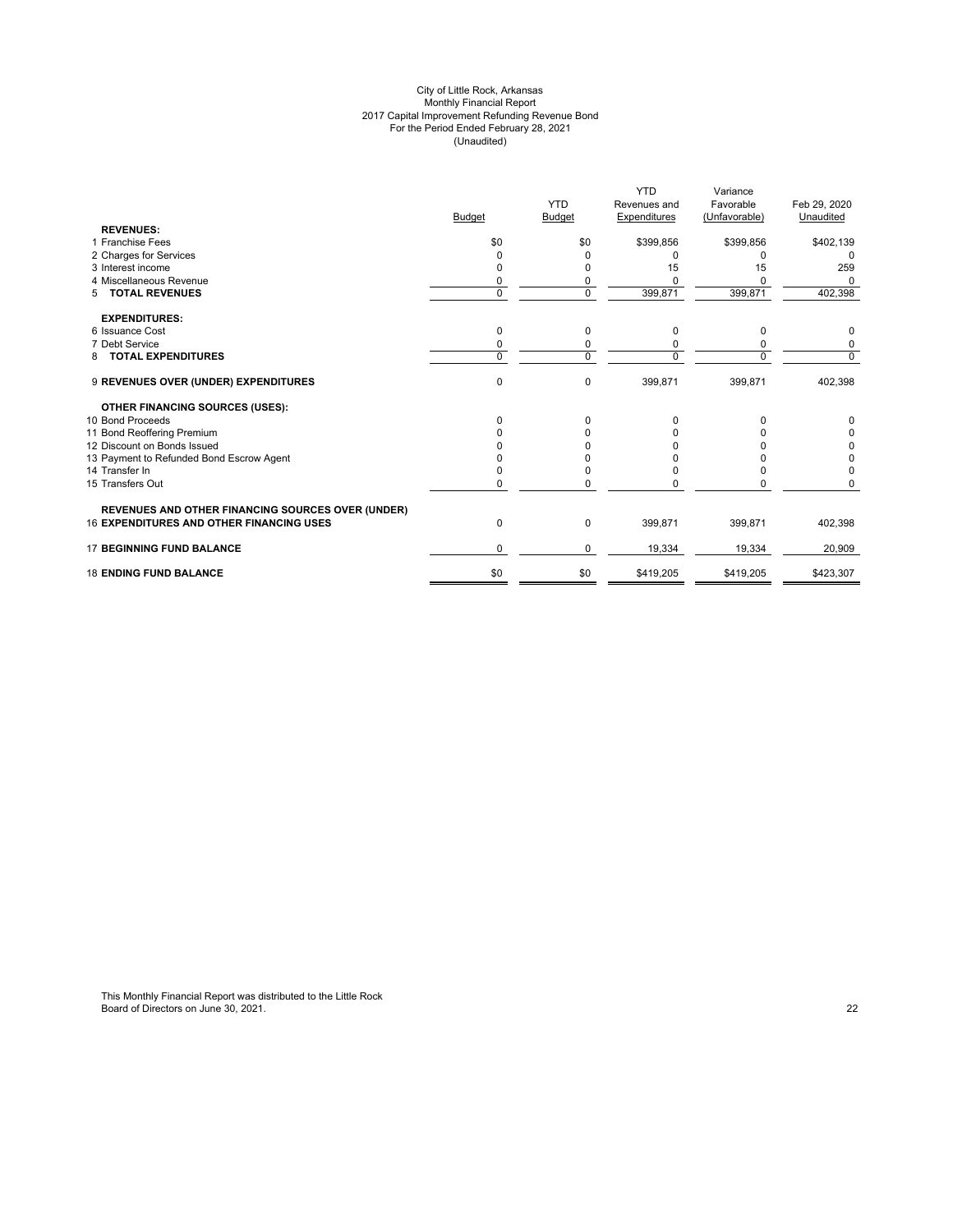# City of Little Rock, Arkansas Monthly Financial Report 2014 TIF #1 Capital Improvement Bonds Debt Service Fund For the Period Ended February 28, 2021 (Unaudited)

|                                                          | <b>Budget</b> | <b>YTD</b><br><b>Budget</b> | Revenues and<br>Expenditures | Favorable<br>(Unfavorable) | Feb 29, 2020<br>Unaudited |
|----------------------------------------------------------|---------------|-----------------------------|------------------------------|----------------------------|---------------------------|
| <b>REVENUES:</b>                                         |               |                             |                              |                            |                           |
| 1 Property Tax                                           | \$0           | \$0                         | \$20,835                     | \$20,835                   | \$0                       |
| 2 Interest Income                                        |               | 0                           | 18                           | 18                         | 1,478                     |
| 3 Miscellaneous                                          |               | 0                           |                              |                            | 0                         |
| <b>TOTAL REVENUES</b><br>4                               | 0             | $\pmb{0}$                   | 20,853                       | 20,853                     | 1,478                     |
| <b>EXPENDITURES:</b>                                     |               |                             |                              |                            |                           |
| 5 Debt Service                                           | 0             | 0                           | 0                            | 0                          | 0                         |
| 6 TOTAL EXPENDITURES                                     | $\Omega$      | $\Omega$                    | $\Omega$                     | $\Omega$                   | $\Omega$                  |
| 7 REVENUES OVER (UNDER) EXPENDITURES                     | $\mathbf 0$   | $\pmb{0}$                   | 20,853                       | 20,853                     | 1,478                     |
| <b>OTHER FINANCING SOURCES (USES):</b>                   |               |                             |                              |                            |                           |
| 8 Bond Proceeds                                          | U             | 0                           | O                            | 0                          | $\Omega$                  |
| 9 Transfers In                                           |               | $\Omega$                    |                              | ŋ                          |                           |
| 10 Transfers Out                                         |               | 0                           |                              |                            | 0                         |
| <b>REVENUES AND OTHER FINANCING SOURCES OVER (UNDER)</b> |               |                             |                              |                            |                           |
| <b>11 EXPENDITURES AND OTHER FINANCING USES</b>          | $\Omega$      | 0                           | 20,853                       | 20,853                     | 1,478                     |
| <b>12 BEGINNING FUND BALANCE</b>                         | 0             | 0                           | 881,442                      | 881,442                    | 713,563                   |
| <b>13 ENDING FUND BALANCE</b>                            | \$0           | \$0                         | \$902,295                    | \$902,295                  | \$715,041                 |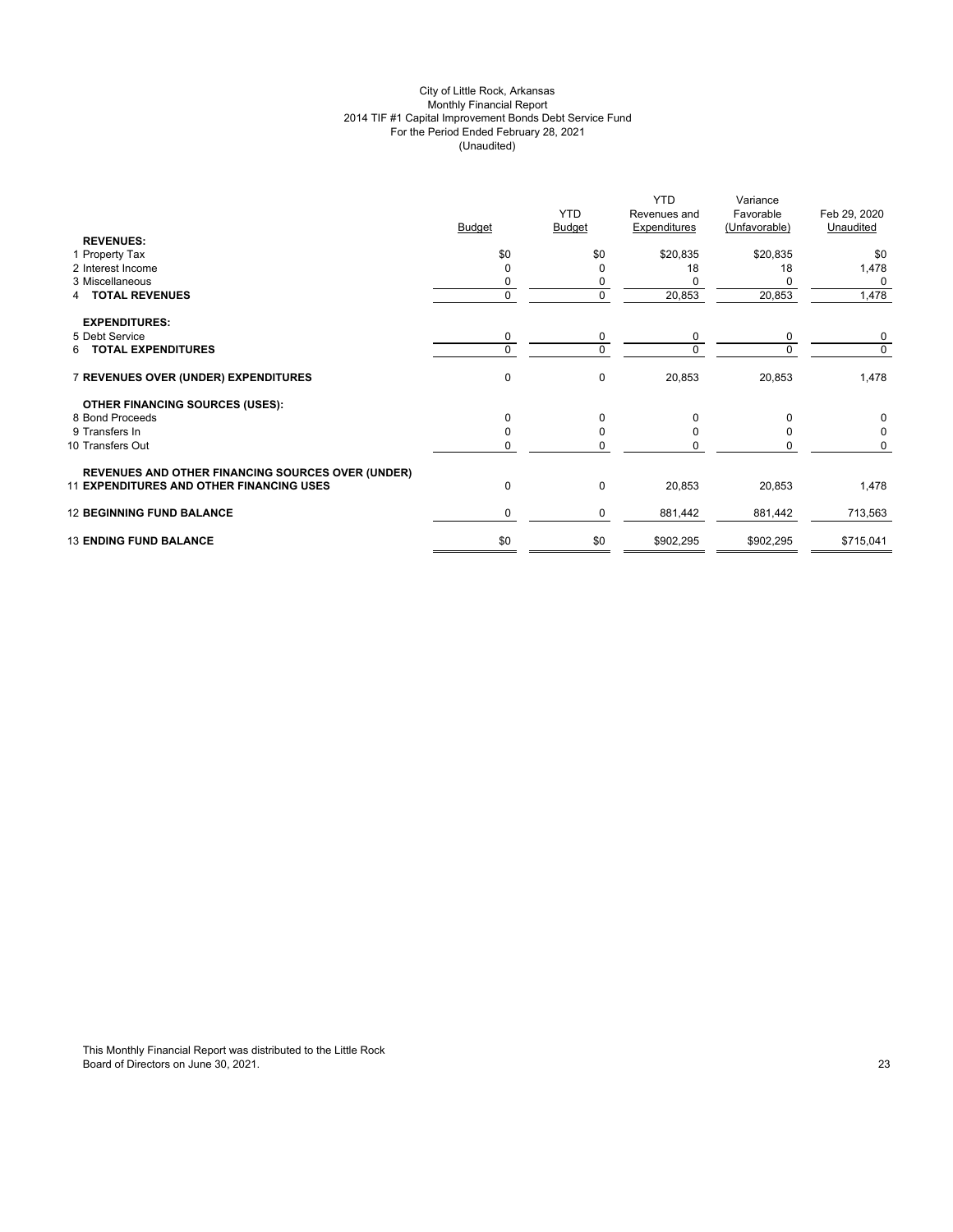#### City of Little Rock, Arkansas Monthly Financial Report 2017 Library Refunding Bond Fund For the Period Ended February 28, 2021 (Unaudited)

|                                                          |               |                | <b>YTD</b>          | Variance      |              |
|----------------------------------------------------------|---------------|----------------|---------------------|---------------|--------------|
|                                                          |               | <b>YTD</b>     | Revenues and        | Favorable     | Feb 29, 2020 |
|                                                          | <b>Budget</b> | Budget         | <b>Expenditures</b> | (Unfavorable) | Unaudited    |
| <b>REVENUES:</b>                                         |               |                |                     |               |              |
| 1 Property Tax                                           | \$0           | \$0            | \$366,445           | \$366,445     | \$212,345    |
| 2 Interest income                                        |               | 0              | 218                 | 218           | 9,091        |
| 3 Miscellaneous                                          |               |                |                     |               | <sup>0</sup> |
| <b>TOTAL REVENUES</b>                                    | $\Omega$      | $\overline{0}$ | 366,663             | 366,663       | 221,436      |
| <b>EXPENDITURES:</b>                                     |               |                |                     |               |              |
| 5 Issuance Cost                                          |               | 0              | 0                   | $\Omega$      | 0            |
| 6 Debt Service                                           |               | 0              |                     | 0             | 0            |
| 7 TOTAL EXPENDITURES                                     | $\Omega$      | $\mathbf 0$    |                     | $\Omega$      | 0            |
| 8 REVENUES OVER (UNDER) EXPENDITURES                     | 0             | $\pmb{0}$      | 366,663             | 366,663       | 221,436      |
| <b>OTHER FINANCING SOURCES (USES):</b>                   |               |                |                     |               |              |
| 9 Transfer In                                            | $\Omega$      | $\mathbf 0$    | 0                   | 0             | 0            |
| 10 Transfers Out                                         | 0             | 0              |                     | O             | 0            |
| <b>REVENUES AND OTHER FINANCING SOURCES OVER (UNDER)</b> |               |                |                     |               |              |
| <b>11 EXPENDITURES AND OTHER FINANCING USES</b>          | 0             | $\mathbf 0$    | 366,663             | 366,663       | 221,436      |
| <b>12 BEGINNING FUND BALANCE</b>                         | 0             | 0              | 4,511,146           | 4,511,146     | 4,436,099    |
| <b>13 ENDING FUND BALANCE</b>                            | \$0           | \$0            | \$4,877,809         | \$4,877,809   | \$4,657,535  |
|                                                          |               |                |                     |               |              |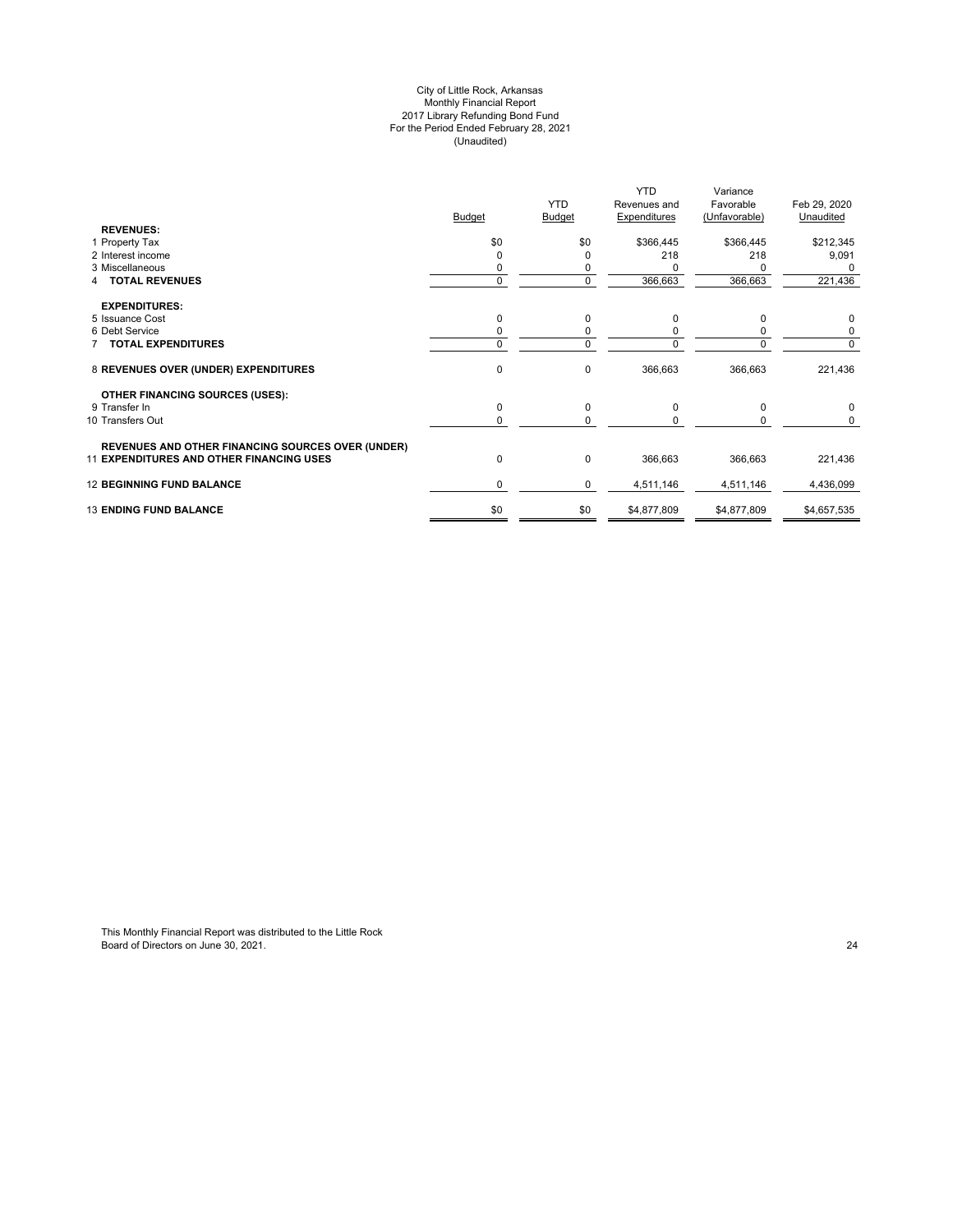# City of Little Rock, Arkansas Monthly Financial Report Hotel Tax Revenue For the Period Ended February 28, 2021 (Unaudited)

|                                                          |               |               | <b>YTD</b>   | Variance      |              |
|----------------------------------------------------------|---------------|---------------|--------------|---------------|--------------|
|                                                          |               | <b>YTD</b>    | Revenues and | Favorable     | Feb 29, 2020 |
|                                                          | <b>Budget</b> | <b>Budget</b> | Expenditures | (Unfavorable) | Unaudited    |
| <b>REVENUES:</b>                                         |               |               |              |               |              |
| 1 Hotel Gross Receipts Tax                               | \$0           | \$0           | \$113,842    | \$113,842     | \$0          |
| 2 Interest Income                                        | 0             |               | 104,407      | 104,407       | 733          |
| 3 Miscellaneous                                          | 0             |               | n            |               | $\Omega$     |
| <b>TOTAL REVENUES</b><br>4                               | 0             | 0             | 218,249      | 218,249       | 733          |
| <b>EXPENDITURES:</b>                                     |               |               |              |               |              |
| 5 Interest Expense                                       | 0             | 0             | 0            | 0             | 0            |
| 6 TOTAL EXPENDITURES                                     | $\Omega$      | $\Omega$      | $\Omega$     |               | $\Omega$     |
| 7 REVENUES OVER (UNDER) EXPENDITURES                     | 0             | 0             | 218,249      | 218,249       | 733          |
| <b>OTHER FINANCING SOURCES (USES):</b>                   |               |               |              |               |              |
| 8 Bond Proceeds                                          | $\Omega$      | 0             | O            |               | 0            |
| 9 Payment to Refunded Bond Escrow Agent                  |               |               |              |               |              |
| 10 Transfers In                                          |               |               |              |               |              |
| 11 Transfers Out                                         |               |               |              |               | 0            |
| <b>REVENUES AND OTHER FINANCING SOURCES OVER (UNDER)</b> |               |               |              |               |              |
| 11 EXPENDITURES AND OTHER FINANCING USES                 | 0             | $\Omega$      | 218,249      | 218,249       | 733          |
| <b>12 BEGINNING FUND BALANCE</b>                         | 0             | 0             | 355,187      | 355,187       | 617,919      |
| <b>13 ENDING FUND BALANCE</b>                            | \$0           | \$0           | \$573,436    | \$573,436     | \$618,652    |
|                                                          |               |               |              |               |              |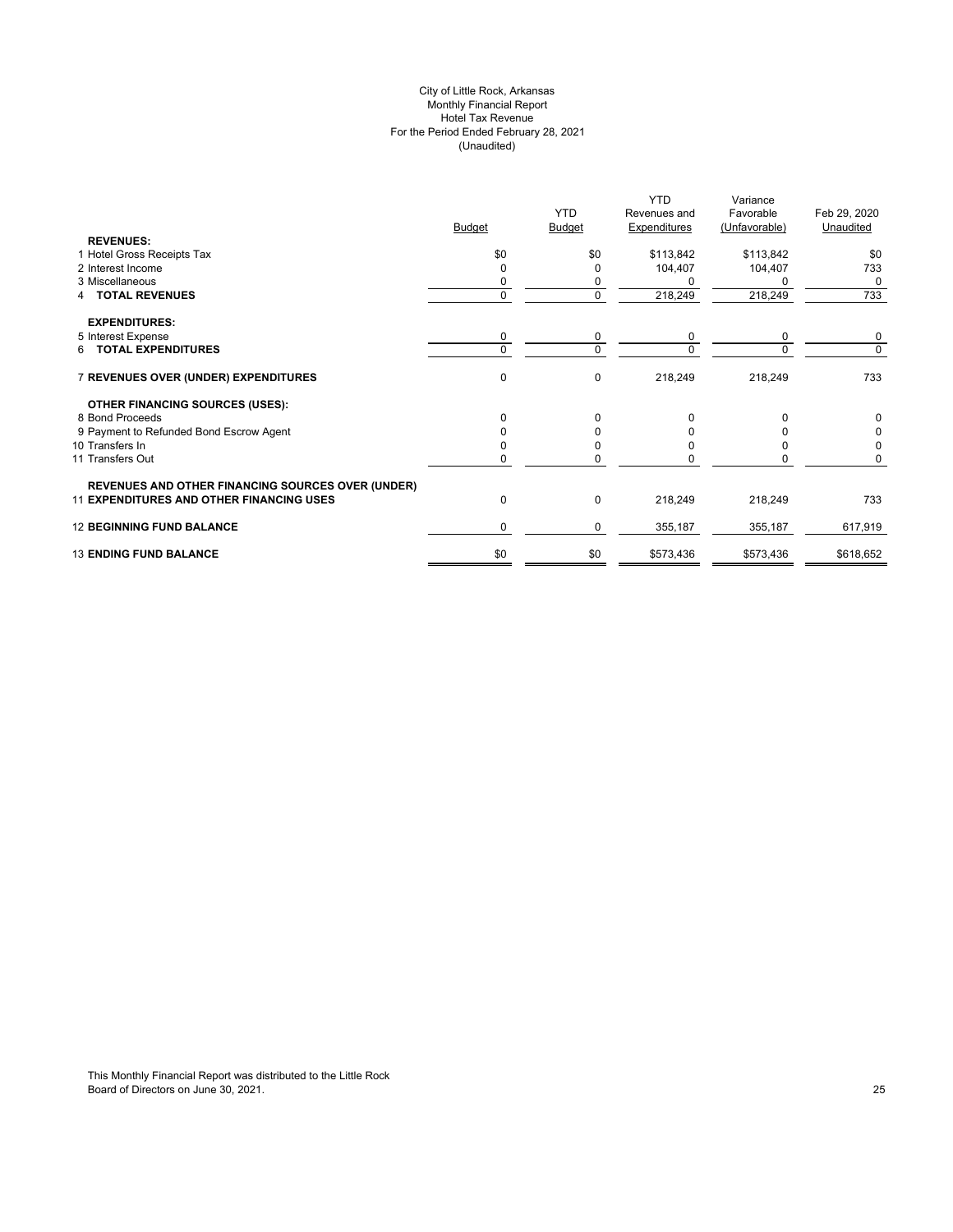# (Unaudited) City of Little Rock, Arkansas Monthly Financial Report Fleet Services Fund For the Period Ended February 28, 2021

|                                             |               | <b>YTD</b>     | <b>YTD</b><br>Revenues and | Variance<br>Favorable | Feb 29, 2020 |
|---------------------------------------------|---------------|----------------|----------------------------|-----------------------|--------------|
|                                             | <b>Budget</b> | <b>Budget</b>  | Expenditures               | (Unfavorable)         | Unaudited    |
| <b>OPERATING REVENUES:</b>                  |               |                |                            |                       |              |
| 1 Charges for services                      | \$13,370,623  | 2,228,437      | \$1,931,406                | (\$297,031)           | \$2,087,714  |
| 2 Interest Income                           | 20,000        | 3,333          | 1,587                      | (1,747)               | 6,314        |
| <b>TOTAL OPERATING REVENUES</b><br>3        | 13,390,623    | 2,231,771      | 1,932,993                  | (298, 777)            | 2,094,027    |
| <b>OPERATING EXPENSES:</b>                  |               |                |                            |                       |              |
| 4 Personnel Services                        | 4,019,964     | 669.994        | 573.630                    | 96.364                | 587,430      |
| 5 Supplies and materials                    | 4,513,660     | 752,277        | 454.681                    | 297.595               | 523,654      |
| 6 Services and other expenses               | 3,448,659     | 574,777        | 357,907                    | 216,870               | 407,195      |
| 7 Repairs and maintenance                   | 1,058,040     | 176.340        | 177,258                    | (918)                 | 78,018       |
| 8 Depreciation and amortization             | 350,300       | 58,383         | 92,359                     | (33,976)              | 56,785       |
| <b>TOTAL OPERATING EXPENSES</b><br>9        | 13,390,623    | 2,231,771      | 1,655,835                  | 575,935               | 1,653,082    |
| 10 OPERATING INCOME/(LOSS)                  | 0             | $\Omega$       | 277,158                    | 277,158               | 440,945      |
|                                             |               |                |                            |                       |              |
| <b>NONOPERATING REVENUES/(EXPENSES):</b>    |               |                |                            |                       |              |
| 11 Investment income                        | 0             | 0              | 0                          | 0                     | 0            |
| 12 Gain (loss) on disposal of fixed assets  | 0             | 0              | O                          | 0                     | 0            |
| 13 Other, net                               | 0             | 0              | O                          | 0                     | $\Omega$     |
| 14 INCOME (LOSS) BEFORE OPERATING TRANSFERS | $\Omega$      | $\overline{0}$ | 277,158                    | 277,158               | 440,945      |
| <b>OPERATING TRANSFERS:</b>                 |               |                |                            |                       |              |
| 15 Operating transfers in                   | 0             | 0              | 0                          | 0                     | 0            |
| 16 Operating transfers out                  | 0             | 0              | O                          | 0                     | $\Omega$     |
| 17 NET INCOME/(LOSS)                        | $\Omega$      | $\Omega$       | 277,158                    | 277,158               | 440,945      |
|                                             |               |                |                            |                       |              |
| <b>18 BEGINNING NET POSITION</b>            | 5,732,526     | 5,732,526      | 5,732,526                  | 0                     | 5,622,695    |
| <b>19 ENDING NET POSITION</b>               | \$5,732,526   | \$5,732,526    | \$6,009,684                | \$277,158             | \$6,063,640  |

| Analysis of Net Position |             |
|--------------------------|-------------|
| Cash                     | \$2,321,453 |
| Receivable               | 10,721      |
| Inventory                | 402,287     |
| Capital Assets, net      | 3,202,549   |
| <b>Other Assets</b>      | 726,860     |
| <b>Deferred Outflows</b> | 80.216      |
| Liabilities              | (523, 137)  |
| Deferred Inflows         | (211, 265)  |
|                          |             |
| <b>Net Position</b>      | \$6.009.684 |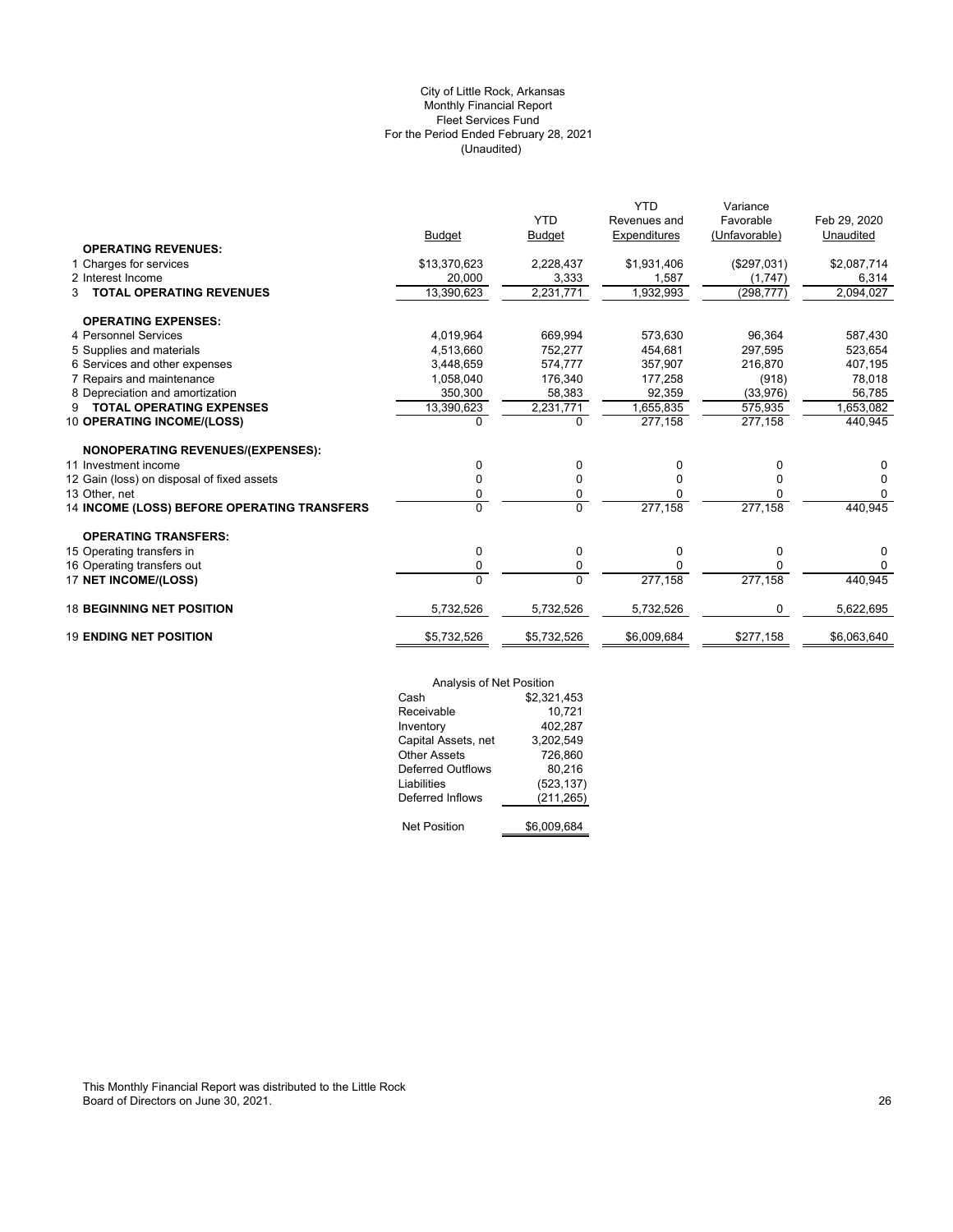# (Unaudited) City of Little Rock, Arkansas Monthly Financial Report Vehicle Storage Facility Fund For the Period Ended February 28, 2021

|                                             |               |               | <b>YTD</b>   | Variance      |              |
|---------------------------------------------|---------------|---------------|--------------|---------------|--------------|
|                                             |               | <b>YTD</b>    | Revenues and | Favorable     | Feb 29, 2020 |
|                                             | <b>Budget</b> | <b>Budget</b> | Expenditures | (Unfavorable) | Unaudited    |
| <b>OPERATING REVENUES:</b>                  |               |               |              |               |              |
| 1 Licenses and permits                      | \$13,080      | \$2,180       | \$8,130      | \$5,950       | \$10,710     |
| 2 Charges for services                      | 1,739,180     | 289,863       | 295,374      | 5,510         | 311,252      |
| 3 Other                                     | 0             | 0             | 0            | 0             | 0            |
| <b>TOTAL OPERATING REVENUES</b>             | 1,752,260     | 292,043       | 303,504      | 11,460        | 321,962      |
| <b>OPERATING EXPENSES:</b>                  |               |               |              |               |              |
| 5 Personnel Services                        | 778,372       | 129,729       | 125,699      | 4,030         | 120,795      |
| 6 Supplies and materials                    | 55.755        | 9,293         | 4,605        | 4.688         | 5,202        |
| 7 Services and other expenses               | 783.017       | 130,503       | 80,174       | 50,329        | 54,298       |
| 8 Repairs and maintenance                   | 66,013        | 11,002        | 2,806        | 8,196         | 5,812        |
| 9 Depreciation and amortization             | 16,000        | 2,667         | 3,983        | (1, 316)      | 2,655        |
| 10 Refunds                                  |               | 0             | ŋ            |               | 1,910        |
| <b>TOTAL OPERATING EXPENSES</b><br>11       | 1,699,157     | 283,193       | 217,266      | 65,927        | 190,672      |
| <b>12 OPERATING INCOME/(LOSS)</b>           | 53,103        | 8,850         | 86,238       | 77,387        | 131,291      |
| <b>NONOPERATING REVENUES/(EXPENSES):</b>    |               |               |              |               |              |
| 13 Investment income                        | 1,700         | 283           | 407          | (123)         | 314          |
| 14 Gain (loss) on disposal of fixed assets  | 0             | 0             | $\Omega$     | 0             | 0            |
| 15 Other, net                               | O             | 0             | (9)          | 9             | $\Omega$     |
| 16 INCOME (LOSS) BEFORE OPERATING TRANSFERS | 54,803        | 9,134         | 86,635       | 77,273        | 131,604      |
| <b>OPERATING TRANSFERS:</b>                 |               |               |              |               |              |
| 17 Operating transfers in                   | 5,887         | 981           | 5,887        | (4,906)       | 0            |
| 18 Operating transfers out                  | $\Omega$      | 0             | $\Omega$     | U             | 0            |
| 19 NET INCOME/(LOSS)                        | 60,690        | 10,115        | 92,522       | 72,367        | 131,604      |
| <b>20 BEGINNING NET POSITION</b>            | 243,907       | 243,907       | 243,907      | 0             | (157, 298)   |
| <b>21 ENDING NET POSITION</b>               | \$304,597     | \$254,022     | \$336,429    | \$72,367      | (\$25,694)   |

| Analysis of Net Position |            |  |  |  |
|--------------------------|------------|--|--|--|
| Cash                     | \$528.546  |  |  |  |
| Receivable               | ŋ          |  |  |  |
| Inventory                | 0          |  |  |  |
| Capital Assets, net      | 42.607     |  |  |  |
| Other Assets             | ŋ          |  |  |  |
| Deferred Outflows        | 13.369     |  |  |  |
| Liabilities              | (212, 883) |  |  |  |
| Deferred Inflows         | (35, 210)  |  |  |  |
|                          |            |  |  |  |
| <b>Net Position</b>      | \$336,429  |  |  |  |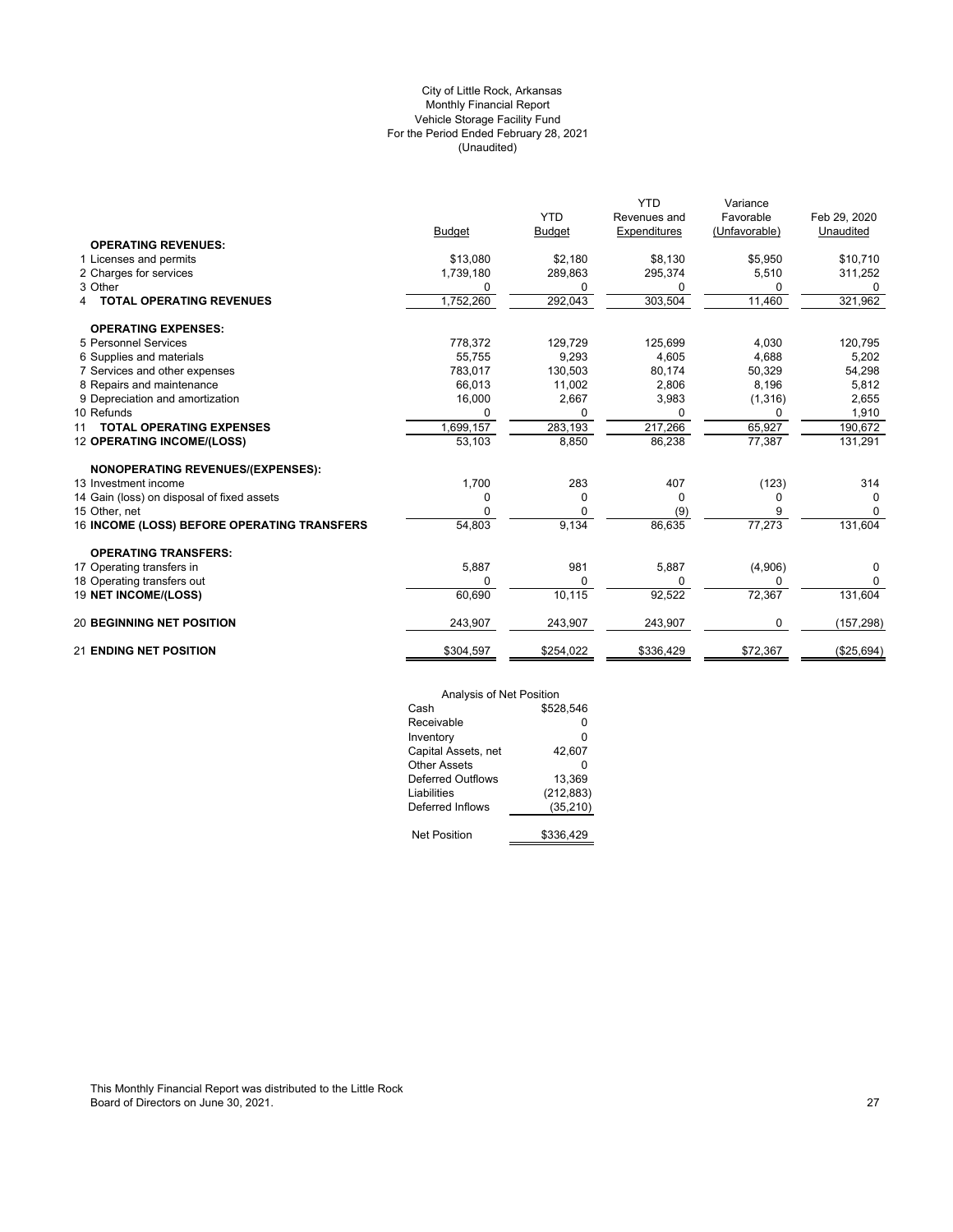#### (Unaudited) City of Little Rock, Arkansas Monthly Financial Report Waste Disposal Fund For the Period Ended February 28, 2021

|                                             | <b>Budget</b> | <b>YTD</b><br><b>Budget</b> | <b>YTD</b><br>Revenues and<br>Expenditures | Variance<br>Favorable<br>(Unfavorable) | Feb 29, 2020<br>Unaudited |
|---------------------------------------------|---------------|-----------------------------|--------------------------------------------|----------------------------------------|---------------------------|
| <b>OPERATING REVENUES:</b>                  |               |                             |                                            |                                        |                           |
| 1 Charges for services                      | \$23,510,900  | \$3,918,483                 | \$3,811,696                                | (\$106,787)                            | \$3,822,537               |
| 2 Other                                     | 0             | 0                           | 0                                          | 0                                      | 495                       |
| <b>3 TOTAL OPERATING REVENUES</b>           | 23,510,900    | 3,918,483                   | 3,811,696                                  | (106, 787)                             | 3,823,032                 |
| <b>OPERATING EXPENSES:</b>                  |               |                             |                                            |                                        |                           |
| 4 Personnel Services                        | 7,400,496     | 1,233,416                   | 1,294,615                                  | (61, 199)                              | 1,177,159                 |
| 5 Supplies and materials                    | 1,320,551     | 220,092                     | 77,684                                     | 142,408                                | 126,032                   |
| 6 Services and other expenses               | 4,861,808     | 810,301                     | 205,648                                    | 604,653                                | 389,962                   |
| 7 Repairs and maintenance                   | 4,328,649     | 721,442                     | 595,467                                    | 125,974                                | 608,734                   |
| 8 Closure & Postclosure Costs               | 444,500       | 74,083                      | 41,291                                     | 32,792                                 | 32,793                    |
| 9 Depreciation and amortization             | 3,282,100     | 547,017                     | 991,005                                    | (443,988)                              | 466,948                   |
| 10 TOTAL OPERATING EXPENSES                 | 21,638,104    | 3,606,351                   | 3,205,710                                  | 400,641                                | 2,801,627                 |
| 11 OPERATING INCOME/(LOSS)                  | 1,872,796     | 312,133                     | 605,986                                    | 293,854                                | 1,021,405                 |
| <b>NONOPERATING REVENUES/(EXPENSES):</b>    |               |                             |                                            |                                        |                           |
| 12 Investment income                        | 100.000       | 16,667                      | 4.737                                      | (11,930)                               | 33,685                    |
| 13 Interest expense                         | (27, 523)     | (4, 587)                    | (6,093)                                    | (1,506)                                | (8,898)                   |
| 14 Gain (loss) on disposal of fixed assets  | 0             | 0                           | 0                                          | $\Omega$                               | 0                         |
| 15 Other, net                               | 5,375         | 896                         | 20,289                                     | 19,393                                 | 8,245                     |
| 16 INCOME (LOSS) BEFORE OPERATING TRANSFERS | 1,950,648     | 325,108                     | 624,918                                    | 299,810                                | 1,054,437                 |
| <b>OPERATING TRANSFERS:</b>                 |               |                             |                                            |                                        |                           |
| 17 Operating transfers in                   | 55,596        | 9,266                       | 55,596                                     | 46,330                                 | $\Omega$                  |
| 18 Operating transfers out                  | (2,006,244)   | (334, 374)                  | (2,006,244)                                | (1,671,870)                            | (1,844,211)               |
| <b>19 NET INCOME/(LOSS)</b>                 | $\Omega$      | 0                           | (1,325,730)                                | (1,325,730)                            | (789, 774)                |
| <b>20 BEGINNING NET POSITION</b>            | 24,814,406    | 24,814,406                  | 24,814,406                                 | $\mathbf 0$                            | 24,732,266                |
| <b>21 ENDING NET POSITION</b>               | \$24,814,406  | \$24,814,406                | \$23,488,676                               | (\$1,325,730)                          | \$23,942,492              |

# Analysis of Net Position

| Cash                |              |
|---------------------|--------------|
| Operating           | \$4,558,142  |
| Debt Reserve        | 1.309.724    |
| Receivable          | 3.717.823    |
| Inventory           |              |
| Capital Assets, net | 22,979,232   |
| Other Assets        | 85,186       |
| Deferred Outflows   | 106,956      |
| Liabilities         | (8,986,699)  |
| Deferred Inflows    | (281, 688)   |
|                     |              |
| <b>Net Position</b> | \$23.488.676 |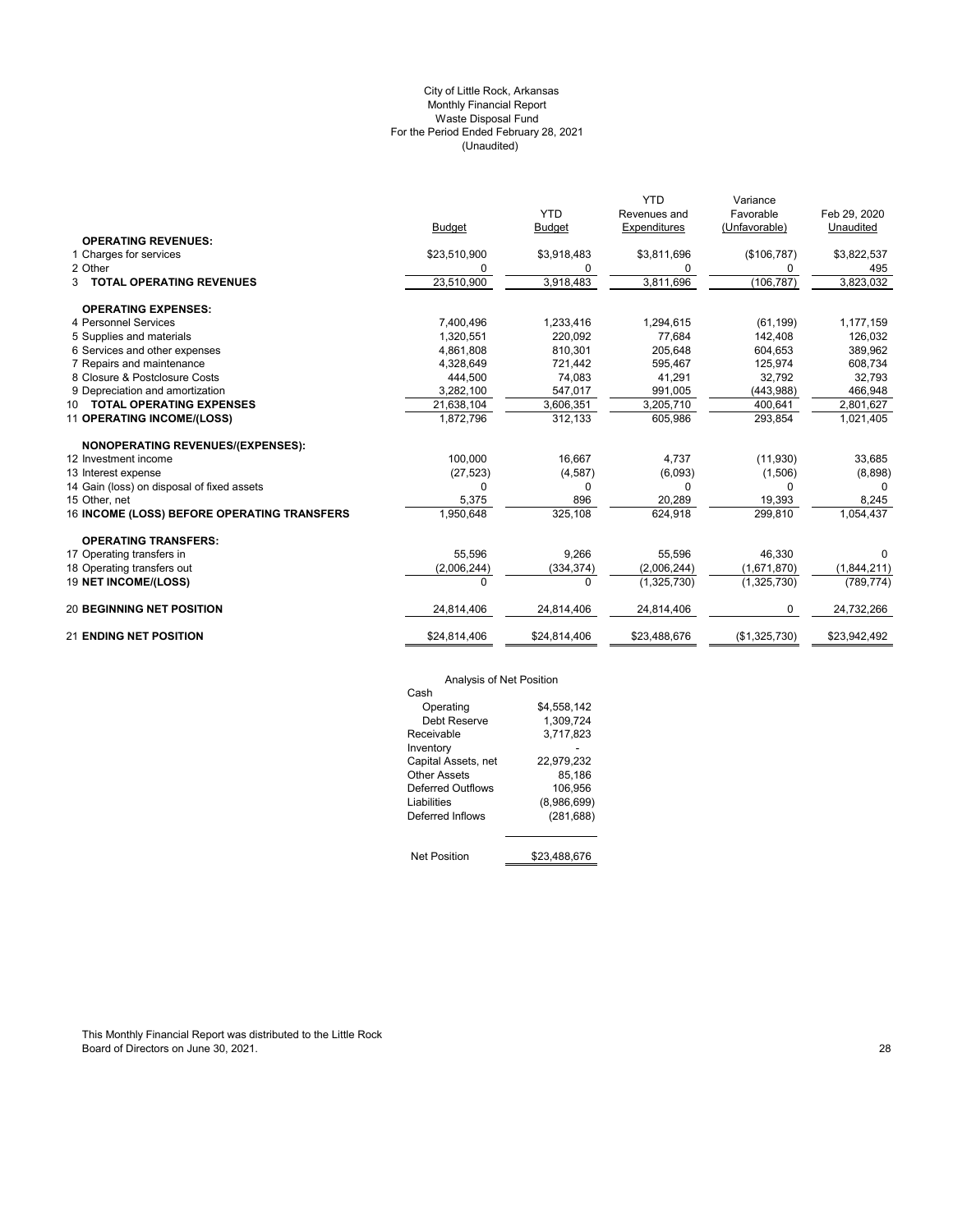# (Unaudited) City of Little Rock, Arkansas Monthly Financial Report Rivermarket Garage Fund For the Period Ended February 28, 2021

|                                             |               |               | <b>YTD</b>   | Variance      |              |
|---------------------------------------------|---------------|---------------|--------------|---------------|--------------|
|                                             |               | <b>YTD</b>    | Revenues and | Favorable     | Feb 29, 2020 |
|                                             | <b>Budget</b> | <b>Budget</b> | Expenditures | (Unfavorable) | Unaudited    |
| <b>OPERATING REVENUES:</b>                  |               |               |              |               |              |
| 1 Statehouse Parking                        | \$796,912     | \$132,819     | \$111,198    | (\$21,620)    | \$156,469    |
| 2 RiverMarket Parking                       | 660,250       | 110,042       | 105,408      | (4,634)       | 90,222       |
| 3 Business Licenses                         | 330.000       | 55,000        | 252,401      | 197.401       | 332,385      |
| 4 Street Repairs                            | 400,000       | 66,667        | 27,561       | (39, 106)     | 139,588      |
| 5 Parking Meters                            | 298,200       | 49,700        | 29,031       | (20, 669)     | 53,464       |
| 6 Other                                     | $\Omega$      | 0             | 0            | 0             | 0            |
| 7 TOTAL OPERATING REVENUES                  | 2,485,362     | 414,227       | 525,598      | 111,371       | 772,128      |
| <b>OPERATING EXPENSES:</b>                  |               |               |              |               |              |
| 8 Statehouse Parking                        | 510,206       | 85,034        | 60,079       | 24,955        | 102,667      |
| 9 RiverMarket Parking                       | 683,886       | 113,981       | 65,787       | 48,194        | 103,231      |
| 10 Repairs and maintenance                  | $\mathbf 0$   | 0             | 0            | 0             | 0            |
| 11 Other                                    | 2,700         | 450           | 0            | 450           | $\Omega$     |
| 12 Depreciation and amortization            | 247,800       | 41,300        | 61,933       | (20, 633)     | 41,289       |
| 13 TOTAL OPERATING EXPENSES                 | 1,444,592     | 240,765       | 187,799      | 52,966        | 247,186      |
| <b>14 OPERATING INCOME/(LOSS)</b>           | 1,040,770     | 173,462       | 337,799      | 164,337       | 524,942      |
| NONOPERATING REVENUES/(EXPENSES):           |               |               |              |               |              |
| 15 Investment income                        | 22,100        | 3,683         | (2, 496)     | (6, 180)      | 7,477        |
| 16 Debt Service                             | (29, 326)     | (4,888)       | 0            | 4,888         | (5, 471)     |
| 17 Interest expense                         | (286,969)     | (47, 828)     | (49, 841)    | (2,013)       | (55, 309)    |
| 18 Gain (loss) on disposal of fixed assets  | 0             | 0             | 0            | 0             | 0            |
| 19 Other, net                               | O             | $\Omega$      | (517)        | (517)         | 0            |
| 20 INCOME (LOSS) BEFORE OPERATING TRANSFERS | 746,575       | 124,429       | 284,944      | 160,515       | 471,639      |
| <b>OPERATING TRANSFERS:</b>                 |               |               |              |               |              |
| 21 Operating transfers in                   | 0             | 0             | 0            | 0             | 0            |
| 22 Operating transfers out                  | U             | U             |              | $\Omega$      | 0            |
| 23 NET INCOME/(LOSS)                        | 746,575       | 124,429       | 284,944      | 160,515       | 471,639      |
| <b>24 BEGINNING NET POSITION</b>            | 3,930,478     | 3,930,478     | 3,930,478    | 0             | 2,920,598    |
| <b>25 ENDING NET POSITION</b>               | \$4,677,053   | \$4,054,907   | \$4,215,422  | \$160,515     | \$3,392,237  |
|                                             |               |               |              |               |              |

# Analysis of Net Position

| Cash                |             |
|---------------------|-------------|
| Operating           | \$2.594.814 |
| Debt Reserve        | 1.605.413   |
| Receivable          | 82.303      |
| Inventory           |             |
| Capital Assets, net | 5.613.168   |
| Other Assets        | 181,077     |
| I jabilities        | (5,861,352) |
|                     |             |
| Net Position        | \$4,215,422 |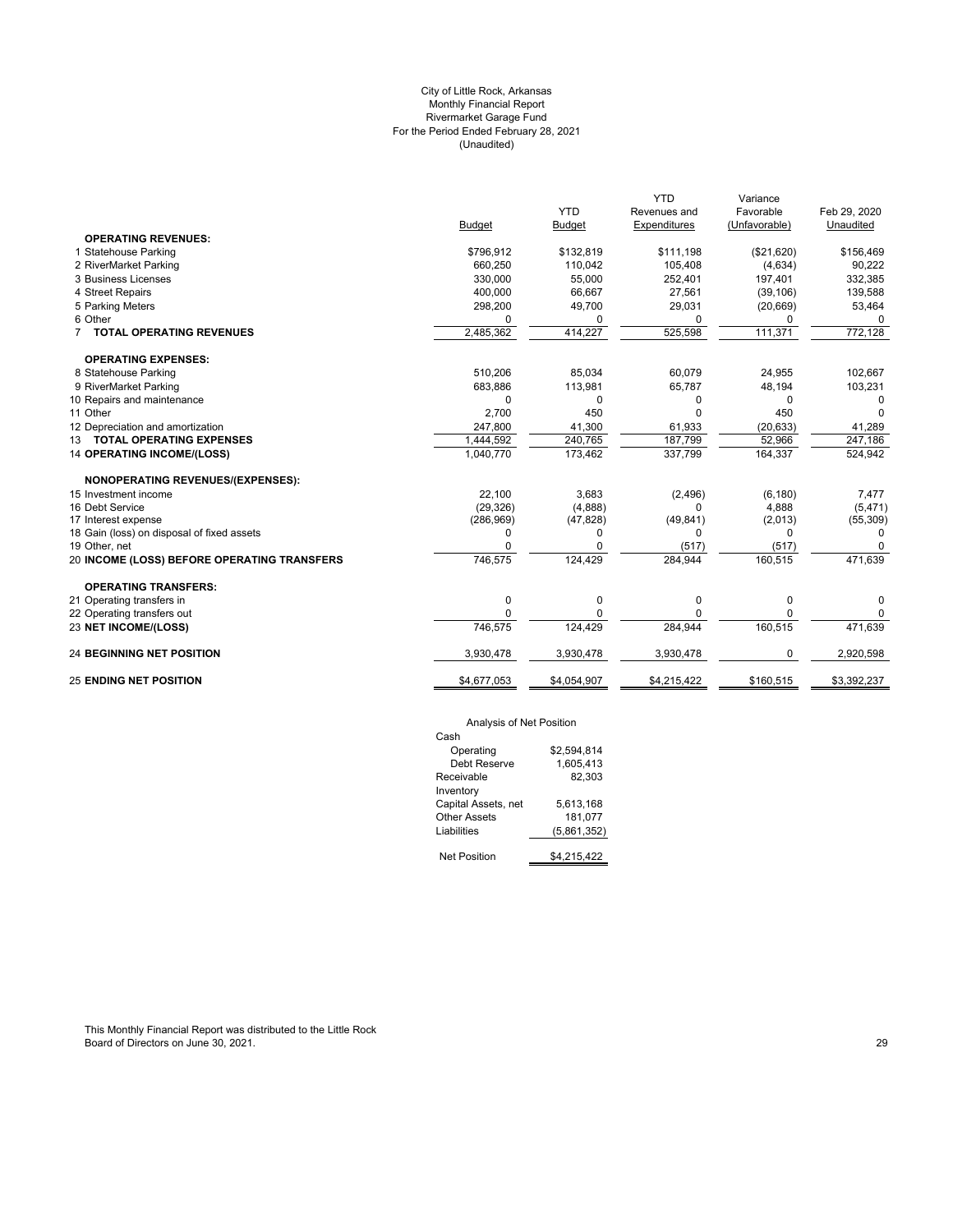#### (Unaudited) City of Little Rock, Arkansas Monthly Financial Report Police Pension and Relief Fund For the Period Ended February 28, 2021

|                | <b>ADDITIONS:</b>                                             | <b>Budget</b>  | <b>YTD</b><br>Budget | <b>YTD</b><br>Revenues and<br>Expenditures | Variance<br>Favorable<br>(Unfavorable) | Feb 29, 2020<br>Unaudited |
|----------------|---------------------------------------------------------------|----------------|----------------------|--------------------------------------------|----------------------------------------|---------------------------|
|                | Contributions:                                                |                |                      |                                            |                                        |                           |
| 1              | Employer                                                      | \$0            | \$0                  | \$0                                        | \$0                                    | \$0                       |
| $\overline{2}$ | Plan members                                                  | <sup>0</sup>   | <sup>0</sup>         | ŋ                                          | o                                      | $\Omega$                  |
| 3              | General property taxes                                        | n              | 0                    |                                            |                                        | <sup>0</sup>              |
| 4              | State insurance turnback and guarantee fund                   | n              | U                    |                                            |                                        | 0                         |
| 5              | Other                                                         | 0              | 0                    |                                            | 0                                      | 0                         |
| 6              | <b>Total Contributions</b>                                    | $\Omega$       | $\Omega$             | $\Omega$                                   | 0                                      | $\mathbf 0$               |
|                | Investment income (loss):                                     |                |                      |                                            |                                        |                           |
| $\overline{7}$ | Net increase (decrease) in fair value of investments          | $\Omega$       | 0                    | 0                                          | 0                                      | 0                         |
| 8              | Realized gain (loss) on the sale of investments               | $\Omega$       | 0                    |                                            | n                                      | 0                         |
| 9              | Interest and dividends                                        | $\Omega$       | 0                    | 0                                          | 0                                      | 0                         |
| 10             |                                                               | $\Omega$       | $\Omega$             | $\Omega$                                   | 0                                      | 0                         |
| 11             | Less investment expense                                       | 0              | 0                    | 0                                          | 0                                      | 0                         |
| 12             | Net investment income (loss)                                  | $\Omega$       | $\Omega$             | $\Omega$                                   | $\mathbf 0$                            | $\mathbf 0$               |
| 13             | <b>TOTAL ADDITIONS</b>                                        | $\overline{0}$ | $\Omega$             | $\overline{0}$                             | $\overline{0}$                         | $\overline{0}$            |
|                | <b>DEDUCTIONS:</b>                                            |                |                      |                                            |                                        |                           |
| 14             | Benefits paid directly to participants                        | $\Omega$       | $\Omega$             | $\Omega$                                   | 0                                      |                           |
| 15<br>16       | Administrative expenses                                       | $\Omega$       | $\Omega$             | $\Omega$                                   | $\Omega$                               | $\Omega$                  |
|                | 17 INCOME (LOSS) BEFORE OPERATING TRANSFERS                   | $\Omega$       | $\Omega$             | $\Omega$                                   | 0                                      | $\Omega$                  |
|                | <b>OPERATING TRANSFERS:</b>                                   |                |                      |                                            |                                        |                           |
|                | 18 Operating transfers in                                     | $\Omega$       | $\Omega$             | $\Omega$                                   | 0                                      | 0                         |
|                | 19 Operating transfers out                                    | 0              | 0                    |                                            | 0                                      | 0                         |
|                | <b>20 NET INCOME/(LOSS)</b>                                   | $\Omega$       | $\Omega$             | $\Omega$                                   | $\Omega$                               | $\Omega$                  |
|                |                                                               |                |                      |                                            |                                        |                           |
|                | 21 NET POSITION HELD IN TRUST FOR PENSION BENEFITS, BEGINNING | $\Omega$       | 0                    | 742,107                                    | 742,107                                | 1,196,503                 |
|                | 22 NET POSITION HELD IN TRUST FOR PENSION BENEFITS, ENDING    | \$0            | \$0                  | \$742,107                                  | \$742,107                              | \$1,196,503               |
|                |                                                               |                |                      |                                            |                                        |                           |

Note 1: Administration of the Police Pension and Relief Fund was transferred to LOPFI in December 2013.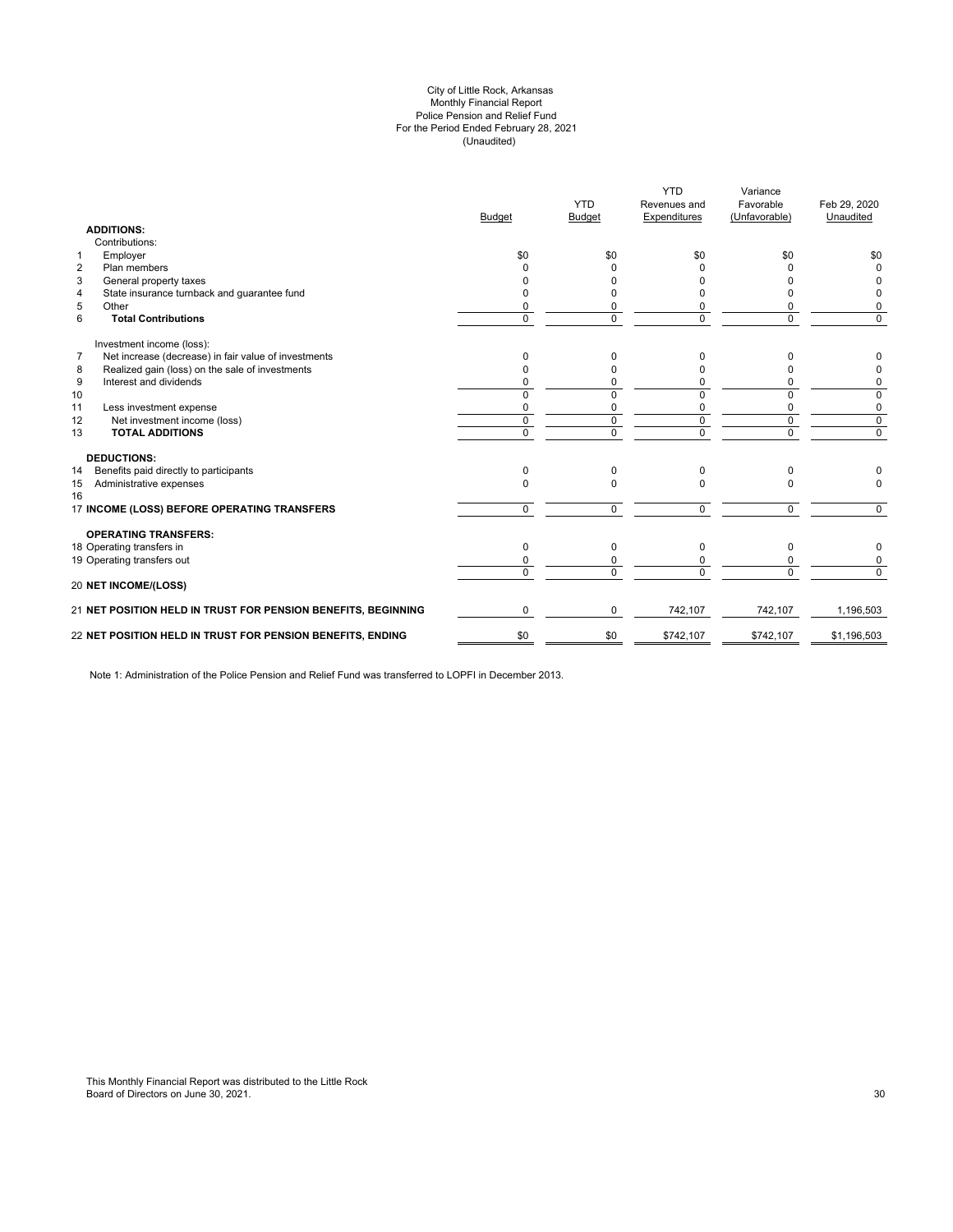#### (Unaudited) City of Little Rock, Arkansas Monthly Financial Report Fire Relief and Pension Fund For the Period Ended February 28, 2021

|                | <b>ADDITIONS:</b>                                             | <b>Budget</b> | <b>YTD</b><br><b>Budget</b> | <b>YTD</b><br>Revenues and<br>Expenditures | Variance<br>Favorable<br>(Unfavorable) | Feb 29, 2020<br>Unaudited |
|----------------|---------------------------------------------------------------|---------------|-----------------------------|--------------------------------------------|----------------------------------------|---------------------------|
|                | Contributions:                                                |               |                             |                                            |                                        |                           |
| $\mathbf{1}$   | Employer                                                      | \$0           | \$0                         | \$0                                        | \$0                                    | \$0                       |
| $\overline{2}$ | Plan members                                                  |               |                             |                                            |                                        |                           |
| 3              | General property taxes                                        |               |                             |                                            |                                        |                           |
| 4              | State insurance turnback and guarantee fund                   |               |                             |                                            |                                        | 0                         |
| 5              | Other                                                         |               | 0                           |                                            | 0                                      | 0                         |
| 6              | <b>Total Contributions</b>                                    | $\Omega$      | $\Omega$                    | $\Omega$                                   | $\Omega$                               | 0                         |
|                | Investment income (loss):                                     |               |                             |                                            |                                        |                           |
| $\overline{7}$ | Net increase (decrease) in fair value of investments          | $\Omega$      | 0                           | <sup>0</sup>                               | 0                                      | 0                         |
| 8              | Realized gain (loss) on the sale of investments               |               | O                           |                                            | n                                      | 0                         |
| 9              | Interest and dividends                                        |               | 0                           | 0                                          | 0                                      | 0                         |
| 10             |                                                               | $\Omega$      | $\Omega$                    | $\Omega$                                   | $\Omega$                               | 0                         |
| 11             | Less investment expense                                       | O             | $\Omega$                    | $\Omega$                                   | $\mathbf 0$                            | 0                         |
| 12             | Net investment income (loss)                                  | $\mathbf 0$   | 0                           | $\mathbf 0$                                | $\mathbf 0$                            | $\mathbf 0$               |
| 13             | <b>TOTAL ADDITIONS</b>                                        | $\Omega$      | $\Omega$                    | $\Omega$                                   | $\Omega$                               | $\mathbf 0$               |
|                | <b>DEDUCTIONS:</b>                                            |               |                             |                                            |                                        |                           |
| 14             | Benefits paid directly to participants                        | $\Omega$      | $\Omega$                    | $\Omega$                                   | 0                                      | 0                         |
| 15             | Administrative expenses                                       |               |                             |                                            | 0                                      | 0                         |
| 16             |                                                               | $\Omega$      | 0                           | $\Omega$                                   | $\mathbf 0$                            | $\overline{0}$            |
|                | 17 INCOME (LOSS) BEFORE OPERATING TRANSFERS                   | $\Omega$      | $\overline{0}$              | $\Omega$                                   | $\overline{0}$                         | $\Omega$                  |
|                | <b>OPERATING TRANSFERS:</b>                                   |               |                             |                                            |                                        |                           |
|                | 18 Operating transfers in                                     | $\Omega$      | 0                           | 0                                          | 0                                      |                           |
|                | 19 Operating transfers out                                    |               | O                           | <sup>0</sup>                               | U                                      | 0                         |
|                | 20 Transfer of assets to LOPFI                                |               | 0                           | 0                                          | $\Omega$                               | 0                         |
|                | <b>21 NET INCOME/(LOSS)</b>                                   | $\Omega$      | $\Omega$                    | $\Omega$                                   | $\Omega$                               | $\Omega$                  |
|                | 22 NET POSITION HELD IN TRUST FOR PENSION BENEFITS, BEGINNING | $\Omega$      | $\Omega$                    | 753,334                                    | 753,334                                | 1,207,730                 |
|                | 23 NET POSITION HELD IN TRUST FOR PENSION BENEFITS, ENDING    | \$0           | \$0                         | \$753,334                                  | \$753,334                              | \$1,207,730               |
|                |                                                               |               |                             |                                            |                                        |                           |

Note 1: Administration of the Fire Relief and Pension Fund was transferred to LOPFI in December 2018.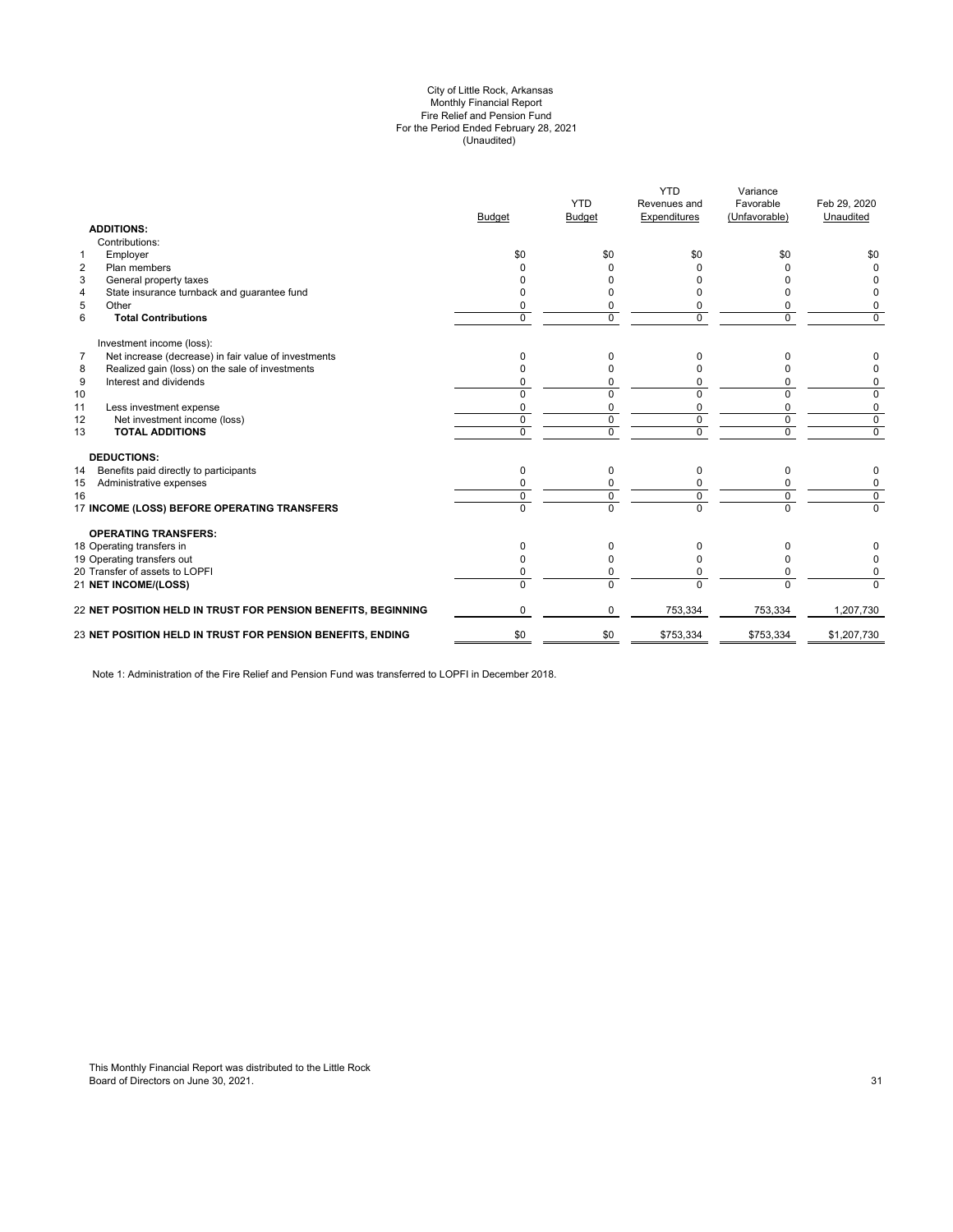#### (Unaudited) For the Period Ended February 28, 2021 City of Little Rock, Arkansas Monthly Financial Report Non-Uniform Defined Benefit Fund

|                                                                        | <b>Budget</b> | <b>YTD</b><br>Budget | <b>YTD</b><br>Revenues and<br>Expenditures | Variance<br>Favorable<br>(Unfavorable) | Feb 29, 2020<br>Unaudited |
|------------------------------------------------------------------------|---------------|----------------------|--------------------------------------------|----------------------------------------|---------------------------|
| <b>ADDITIONS:</b>                                                      |               |                      |                                            |                                        |                           |
| Contributions:                                                         |               |                      |                                            |                                        |                           |
| Employer<br>$\mathbf 1$                                                | \$0           | \$0                  | \$0                                        | \$0                                    | \$0                       |
| $\overline{2}$<br>Plan members                                         |               | 0                    | 0                                          |                                        | 4,441                     |
| 3<br>General property taxes                                            |               | n                    | n                                          |                                        | O                         |
| State insurance turnback and guarantee fund<br>4                       |               |                      | n                                          |                                        | 0                         |
| 5<br>Other                                                             |               | 0                    | 0                                          |                                        | $\Omega$                  |
| 6<br><b>Total Contributions</b>                                        | 0             | $\mathbf 0$          | $\mathbf 0$                                | $\Omega$                               | 4,441                     |
| Investment income (loss):                                              |               |                      |                                            |                                        |                           |
| $\overline{7}$<br>Net increase (decrease) in fair value of investments | O             | $\Omega$             | 175,638                                    | 175,638                                | (564, 434)                |
| Realized gain (loss) on the sale of investments<br>8                   |               | 0                    | 56.679                                     | 56.679                                 | 0                         |
| 9<br>Interest and dividends                                            | n             | 0                    | 19,386                                     | 19,386                                 | 53,455                    |
| 10                                                                     |               | 0                    | 251,703                                    | 251,703                                | (510, 979)                |
| 11<br>Less investment expense                                          | 0             | 0                    | (1,750)                                    | (1,750)                                | (4,094)                   |
| Net investment income (loss)<br>12                                     | $\Omega$      | $\mathbf 0$          | 249,953                                    | 249,953                                | (515,073)                 |
| <b>TOTAL ADDITIONS</b><br>13                                           | $\Omega$      | $\Omega$             | 249,953                                    | 249,953                                | (510, 631)                |
| <b>DEDUCTIONS:</b>                                                     |               |                      |                                            |                                        |                           |
| Benefits paid directly to participants<br>14                           | $\Omega$      | 0                    | 277,214                                    | (277, 214)                             | 286,509                   |
| Administrative expenses<br>15                                          | 0             | 0                    | $\Omega$                                   |                                        | 10,107                    |
| <b>TOTAL DEDUCTIONS</b><br>16                                          | 0             | 0                    | 277,214                                    | (277, 214)                             | 296,616                   |
| 17 NET INCREASE (DECREASE)                                             | U             | 0                    | (27, 261)                                  | (27, 261)                              | (807, 247)                |
| 18 NET POSITION HELD IN TRUST FOR PENSION BENEFITS, BEGINNING          | 0             | $\Omega$             | 12,503,204                                 | 12,503,204                             | 12,472,209                |
| 19 NET POSITION HELD IN TRUST FOR PENSION BENEFITS, ENDING             | \$0           | \$0                  | \$12,475,943                               | \$12,475,943                           | \$11,664,962              |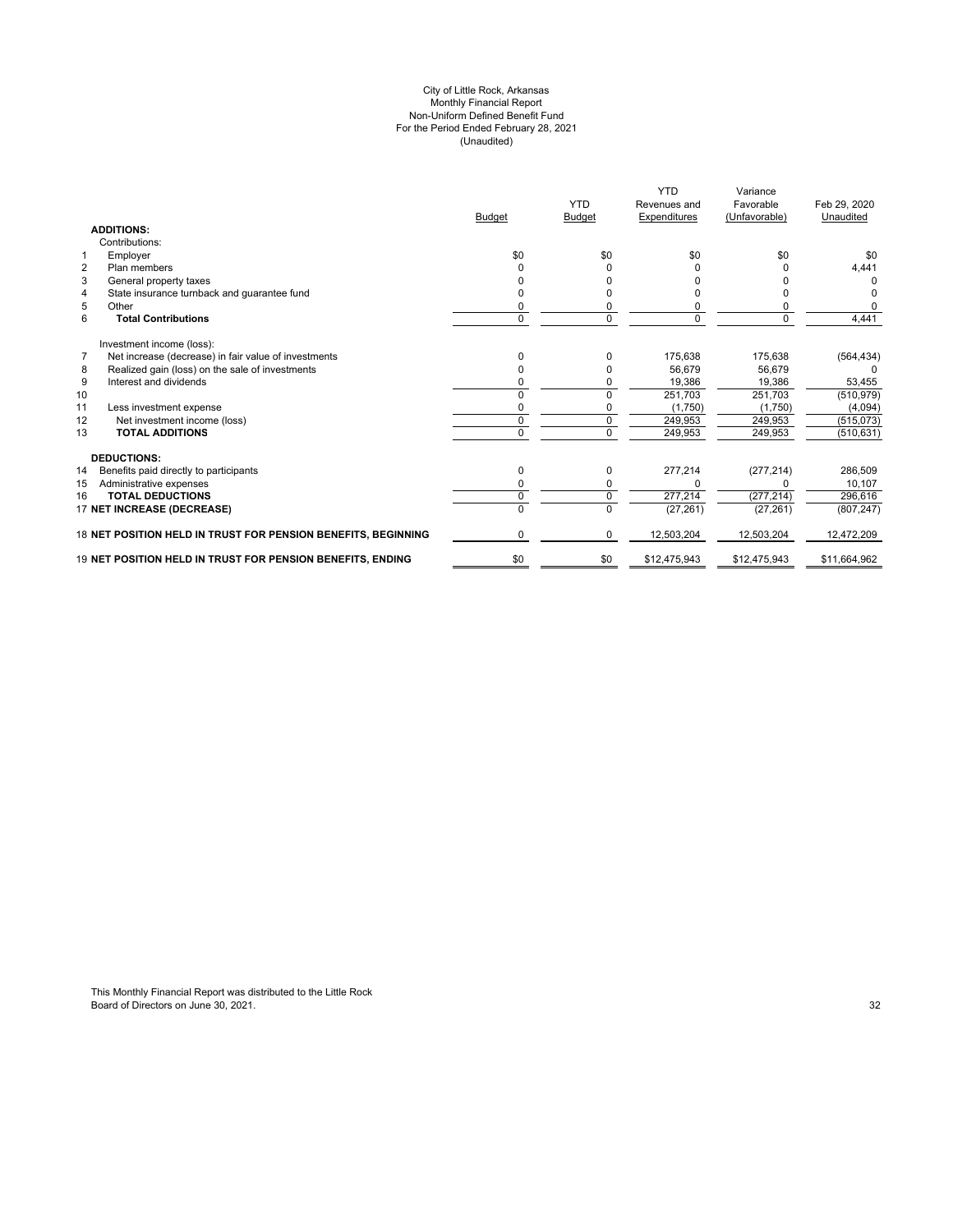#### City of Little Rock, Arkansas (Unaudited) For the Period Ended February 28, 2021 Non-Uniform Defined Contribution Fund Monthly Financial Report

|                                                                        |                                                               | <b>Budget</b>  | <b>YTD</b><br><b>Budget</b> | <b>YTD</b><br>Revenues and<br>Expenditures | Variance<br>Favorable<br>(Unfavorable) | Feb 29, 2020<br>Unaudited |
|------------------------------------------------------------------------|---------------------------------------------------------------|----------------|-----------------------------|--------------------------------------------|----------------------------------------|---------------------------|
| <b>ADDITIONS:</b>                                                      |                                                               |                |                             |                                            |                                        |                           |
| Contributions:                                                         |                                                               |                |                             |                                            |                                        |                           |
| Employer<br>1                                                          |                                                               | \$0            | \$0                         | \$4,872                                    | \$4,872                                | \$9,544                   |
| $\overline{2}$<br>Plan members                                         |                                                               |                |                             | 2.686                                      | 2,686                                  | 5,400                     |
| 3<br>General property taxes                                            |                                                               |                |                             |                                            |                                        |                           |
| State insurance turnback and guarantee fund<br>$\overline{4}$          |                                                               |                |                             |                                            |                                        |                           |
| 5<br>Other                                                             |                                                               | $\Omega$       |                             |                                            |                                        | 193                       |
| 6<br><b>Total Contributions</b>                                        |                                                               | 0              | $\Omega$                    | 7,558                                      | 7,558                                  | 15,137                    |
| Investment income (loss):                                              |                                                               |                |                             |                                            |                                        |                           |
| Net increase (decrease) in fair value of investments<br>$\overline{7}$ |                                                               | ŋ              |                             | 264,214                                    | 264,214                                | (811, 613)                |
| Realized gain (loss) on the sale of investments<br>8                   |                                                               |                |                             | 45,599                                     | 45,599                                 |                           |
| Interest and dividends<br>9                                            |                                                               |                |                             | 16.102                                     | 16.102                                 | 45,954                    |
| 10                                                                     |                                                               | 0              | $\Omega$                    | 325,915                                    | 325,915                                | (765, 659)                |
| 11<br>Less investment expense                                          |                                                               | $\Omega$       |                             | $\Omega$                                   |                                        | (6, 275)                  |
| 12<br>Net investment income (loss)                                     |                                                               | 0              | 0                           | 325,915                                    | 325,915                                | (771, 934)                |
| 13<br><b>TOTAL ADDITIONS</b>                                           |                                                               | $\Omega$       | $\Omega$                    | 333,473                                    | 333,473                                | (756, 797)                |
| <b>DEDUCTIONS:</b>                                                     |                                                               |                |                             |                                            |                                        |                           |
| 14<br>Benefits paid directly to participants                           |                                                               | 0              | $\Omega$                    | $\Omega$                                   | $\Omega$                               | 420,112                   |
| 15<br>Administrative expenses                                          |                                                               | $\Omega$       | $\Omega$                    | 3,000                                      | (3,000)                                | 14,124                    |
| <b>TOTAL DEDUCTIONS</b><br>16                                          |                                                               | 0              | $\Omega$                    | 3.000                                      | (3,000)                                | 434.236                   |
| 17 NET INCREASE (DECREASE)                                             |                                                               | $\overline{0}$ | $\Omega$                    | 330,473                                    | 330,473                                | (1, 191, 034)             |
|                                                                        | 18 NET POSITION HELD IN TRUST FOR PENSION BENEFITS, BEGINNING | $\Omega$       | $\Omega$                    | 13,592,499                                 | 13,592,499                             | 15,773,186                |
| <b>19 NET POSITION HELD IN TRUST FOR PENSION BENEFITS. ENDING</b>      |                                                               | \$0            | \$0                         | \$13,922,972                               | \$13,922,972                           | \$14,582,153              |

Note: The City implemented a new defined benefit plan for non-uniform employees in 2014. Employees were given the option to purchase prior service credit by rolling over assets from the Non-Uniform Defined Contribution Fund.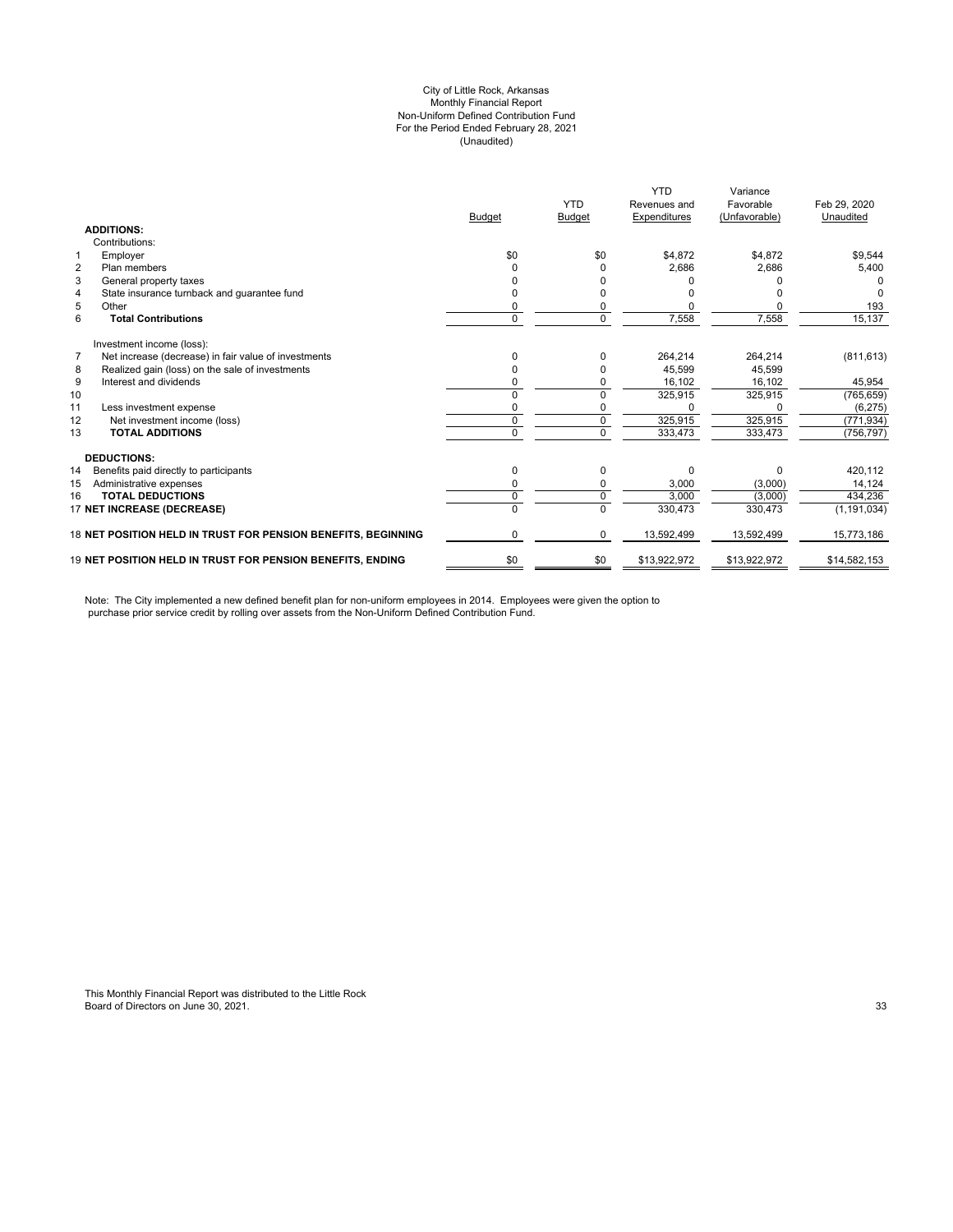#### (Unaudited) City of Little Rock, Arkansas Monthly Financial Report 401 (a) Pension Fund For the Period Ended February 28, 2021

|                                                               | <b>Budget</b> | <b>YTD</b><br><b>Budget</b> | <b>YTD</b><br>Revenues and<br>Expenditures | Variance<br>Favorable<br>(Unfavorable) | Feb 29, 2020<br>Unaudited |
|---------------------------------------------------------------|---------------|-----------------------------|--------------------------------------------|----------------------------------------|---------------------------|
| <b>ADDITIONS:</b>                                             |               |                             |                                            |                                        |                           |
| Contributions:                                                |               |                             |                                            |                                        |                           |
| Employer<br>$\mathbf{1}$                                      | \$0           | \$0                         | \$0                                        | \$0                                    | \$0                       |
| $\overline{2}$<br>Plan members                                |               |                             |                                            |                                        |                           |
| 3<br>General property taxes                                   |               |                             |                                            |                                        |                           |
| State insurance turnback and guarantee fund<br>4              |               |                             |                                            |                                        |                           |
| 5<br>Other                                                    |               |                             |                                            |                                        | 0                         |
| 6<br><b>Total Contributions</b>                               | 0             | 0                           |                                            | $\Omega$                               | $\Omega$                  |
| Investment income (loss):                                     |               |                             |                                            |                                        |                           |
| Net increase (decrease) in fair value of investments<br>7     |               |                             |                                            |                                        |                           |
| Realized gain (loss) on the sale of investments<br>8          |               |                             |                                            |                                        |                           |
| 9<br>Interest and dividends                                   |               |                             |                                            |                                        | 0                         |
| 10                                                            |               |                             |                                            |                                        | 0                         |
| 11<br>Less investment expense                                 |               | $\Omega$                    |                                            | ŋ                                      | 0                         |
| 12<br>Net investment income (loss)                            | 0             | 0                           | $\Omega$                                   | 0                                      | 0                         |
| 13<br><b>TOTAL ADDITIONS</b>                                  | 0             | $\Omega$                    | <sup>n</sup>                               | $\Omega$                               | $\Omega$                  |
| <b>DEDUCTIONS:</b>                                            |               |                             |                                            |                                        |                           |
| Benefits paid directly to participants<br>14                  | 0             | 0                           | 0                                          | 0                                      | 0                         |
| 15<br>Administrative expenses                                 | 0             | 0                           | 0                                          | $\Omega$                               | 0                         |
| <b>TOTAL DEDUCTIONS</b><br>16                                 | 0             | 0                           | $\Omega$                                   | $\Omega$                               | 0                         |
| 17 NET INCREASE (DECREASE)                                    | n             | $\Omega$                    | U                                          | $\Omega$                               | $\Omega$                  |
| 18 NET POSITION HELD IN TRUST FOR PENSION BENEFITS, BEGINNING | 0             | $\Omega$                    | 9,569,740                                  | 9,569,740                              | 8,047,446                 |
| 19 NET POSITION HELD IN TRUST FOR PENSION BENEFITS, ENDING    | \$0           | \$0                         | \$9,569,740                                | \$9,569,740                            | \$8,047,446               |

Note: The City implemented a new defined benefit plan for non-uniform employees in 2014. Employees were given the option to purchase prior service credit by rolling over assets from the 401 (a) Pension Fund.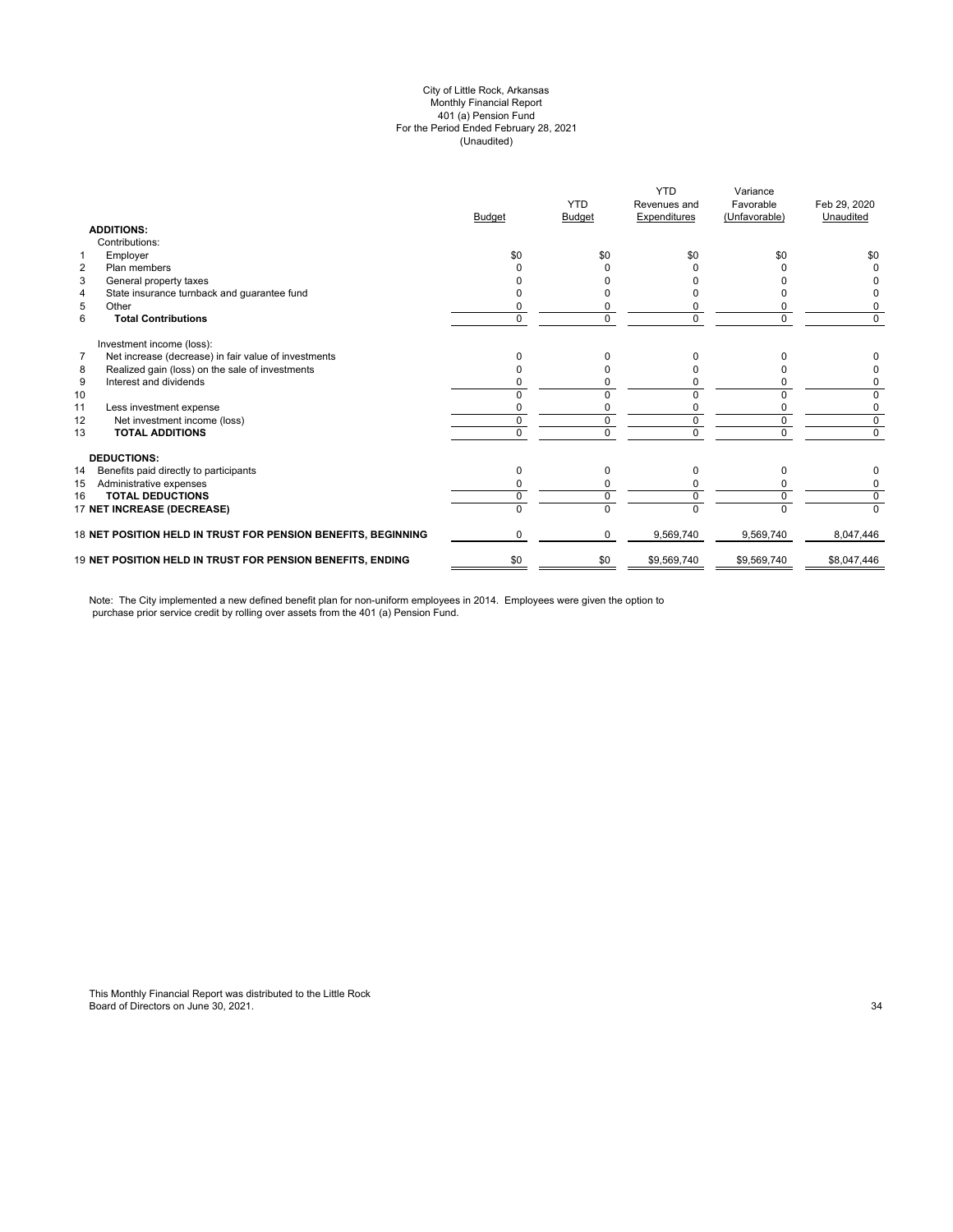#### City of Little Rock, Arkansas Monthly Financial Report 2014 Defined Benefit Plan For the Period Ended February 28, 2021 (Unaudited)

|                |                                                               | <b>Budget</b> | <b>YTD</b><br><b>Budget</b> | <b>YTD</b><br>Revenues and<br>Expenditures | Variance<br>Favorable<br>(Unfavorable) | Feb 29, 2020<br>Unaudited |
|----------------|---------------------------------------------------------------|---------------|-----------------------------|--------------------------------------------|----------------------------------------|---------------------------|
|                | <b>ADDITIONS:</b>                                             |               |                             |                                            |                                        |                           |
|                | Contributions:                                                |               |                             |                                            |                                        |                           |
| $\mathbf{1}$   | Employer                                                      | \$0           | \$0                         | \$618.481                                  | \$618,481                              | \$643,971                 |
| $\overline{2}$ | Plan members                                                  | ი             | O                           | 309.777                                    | 309.777                                | 323,159                   |
| 3              | <b>Participant Directed Transfer</b>                          |               |                             |                                            |                                        |                           |
| $\overline{4}$ | General property taxes                                        |               |                             |                                            |                                        |                           |
| 5              | State insurance turnback and quarantee fund                   |               |                             |                                            |                                        |                           |
| 6              | Other                                                         | 0             |                             |                                            |                                        | (59, 290)                 |
| $\overline{7}$ | <b>Total Contributions</b>                                    | 0             | $\Omega$                    | 928,258                                    | 928,258                                | 907,840                   |
|                | Investment income (loss):                                     |               |                             |                                            |                                        |                           |
| 8              | Net increase (decrease) in fair value of investments          | 0             | 0                           | 771,084                                    | 771,084                                | (2,705,857)               |
| 9              | Realized gain (loss) on the sale of investments               |               |                             | 74,144                                     | 74,144                                 |                           |
| 10             | Interest and dividends                                        | n             | 0                           | 104,084                                    | 104,084                                | 152,784                   |
| 11             |                                                               | U             | $\Omega$                    | 949.313                                    | 949.313                                | (2, 553, 073)             |
| 12             | Less investment expense                                       | 0             |                             | (12,000)                                   | (12,000)                               | (25, 901)                 |
| 13             | Net investment income (loss)                                  | 0             | 0                           | 937.313                                    | 937.313                                | (2,578,973)               |
| 14             | <b>TOTAL ADDITIONS</b>                                        | 0             | $\Omega$                    | 1,865,570                                  | 865,570                                | (1,671,133)               |
|                | <b>DEDUCTIONS:</b>                                            |               |                             |                                            |                                        |                           |
| 15             | Benefits paid directly to participants                        | 0             | 0                           | 355,021                                    | (355, 021)                             | 240,165                   |
| 16             | Administrative expenses                                       | 0             | 0                           |                                            | <sup>0</sup>                           | 72,978                    |
| 17             | <b>TOTAL DEDUCTIONS</b>                                       | 0             | $\mathbf 0$                 | 355.021                                    | (355.021)                              | 313.143                   |
|                | 18 NET INCREASE (DECREASE)                                    | 0             | $\Omega$                    | 1,510,549                                  | 1,510,549                              | (1,984,276)               |
|                | 19 NET POSITION HELD IN TRUST FOR PENSION BENEFITS, BEGINNING | 0             | 0                           | 80,695,466                                 | 80,695,466                             | 69,856,901                |
|                | 20 NET POSITION HELD IN TRUST FOR PENSION BENEFITS, ENDING    | \$0           | \$0                         | \$82,206,015                               | \$82,206,015                           | \$67,872,625              |
|                |                                                               |               |                             |                                            |                                        |                           |

Note: The City implemented a new defined benefit plan for non-uniform employees in 2014. Employees were given the option to purchase prior service credit by rolling over assets from the Non-Uniform Defined Contribution Fund, the 401(a) Pension Fund, and other available sources.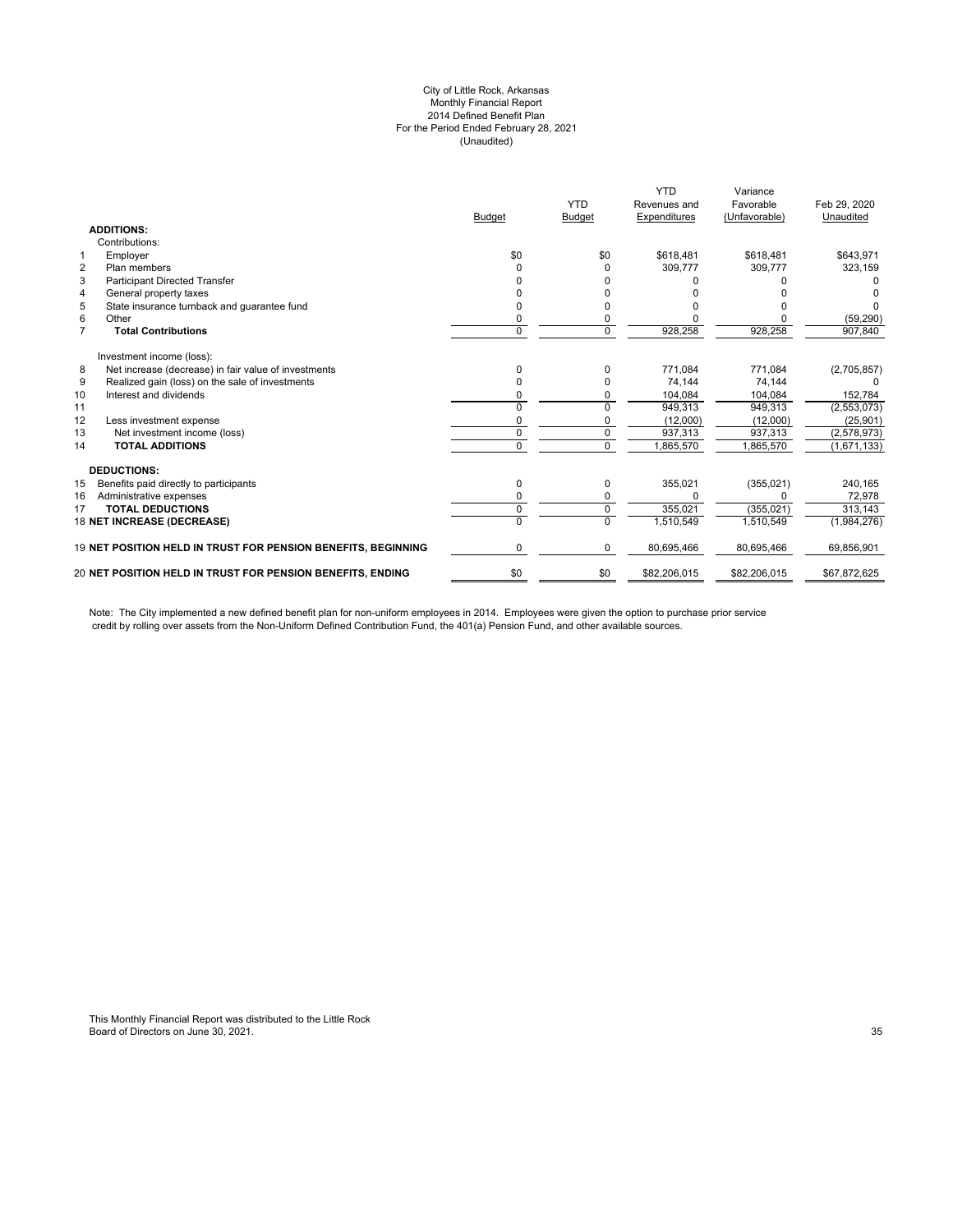#### City of Little Rock, Arkansas Monthly Financial Report Health Management Trust Fund For the Period Ended February 28, 2021 (Unaudited)

|                                                               | <b>Budget</b> | <b>YTD</b><br><b>Budget</b> | <b>YTD</b><br>Revenues and<br>Expenditures | Variance<br>Favorable<br>(Unfavorable) | Feb 29, 2020<br>Unaudited |
|---------------------------------------------------------------|---------------|-----------------------------|--------------------------------------------|----------------------------------------|---------------------------|
| <b>ADDITIONS:</b>                                             |               |                             |                                            |                                        |                           |
| Contributions:                                                |               |                             |                                            |                                        |                           |
| $\mathbf{1}$<br>Employer                                      | \$0           | \$0                         | \$0                                        | \$0                                    | \$0                       |
| $\overline{2}$<br>Plan members                                |               |                             |                                            |                                        |                           |
| 3<br>General property taxes                                   |               |                             |                                            |                                        |                           |
| State insurance turnback and guarantee fund<br>4              |               |                             |                                            |                                        |                           |
| 5<br>Other                                                    | ი             |                             |                                            |                                        | 0                         |
| 6<br><b>Total Contributions</b>                               | 0             | 0                           | 0                                          | $\Omega$                               | 0                         |
| Investment income (loss):                                     |               |                             |                                            |                                        |                           |
| Net increase (decrease) in fair value of investments<br>7     | U             | 0                           | 51,913                                     | 51,913                                 | (173, 633)                |
| Realized gain (loss) on the sale of investments<br>8          |               |                             |                                            | 0                                      |                           |
| 9<br>Interest and dividends                                   | ი             |                             | 9,468                                      | 9,468                                  | 13,795                    |
| 10                                                            | 0             | $\Omega$                    | 61,381                                     | 61,381                                 | (159, 838)                |
| 11<br>Less investment expense                                 | n             |                             |                                            |                                        |                           |
| 12<br>Net investment income (loss)                            | 0             | $\mathbf 0$                 | 61.381                                     | 61,381                                 | (159, 838)                |
| <b>TOTAL ADDITIONS</b><br>13                                  | 0             | 0                           | 61,381                                     | 61,381                                 | (159, 838)                |
| <b>DEDUCTIONS:</b>                                            |               |                             |                                            |                                        |                           |
| Benefits paid directly to participants<br>14                  | 0             | O                           | U                                          | ŋ                                      | 0                         |
| 15<br>Administrative expenses                                 |               |                             | 20,362                                     | (20, 362)                              | 15,887                    |
| <b>TOTAL DEDUCTIONS</b><br>16                                 | 0             | 0                           | 20,362                                     | (20, 362)                              | 15,887                    |
| 17 NET INCREASE (DECREASE)                                    |               |                             | 41,019                                     | 41,019                                 | (175, 725)                |
| 18 NET POSITION HELD IN TRUST FOR PENSION BENEFITS, BEGINNING | 0             | 0                           | 8,407,217                                  | 8,407,217                              | 6,354,377                 |
| 19 NET POSITION HELD IN TRUST FOR PENSION BENEFITS, ENDING    | \$0           | \$0                         | \$8,448,236                                | \$8,448,236                            | \$6,178,652               |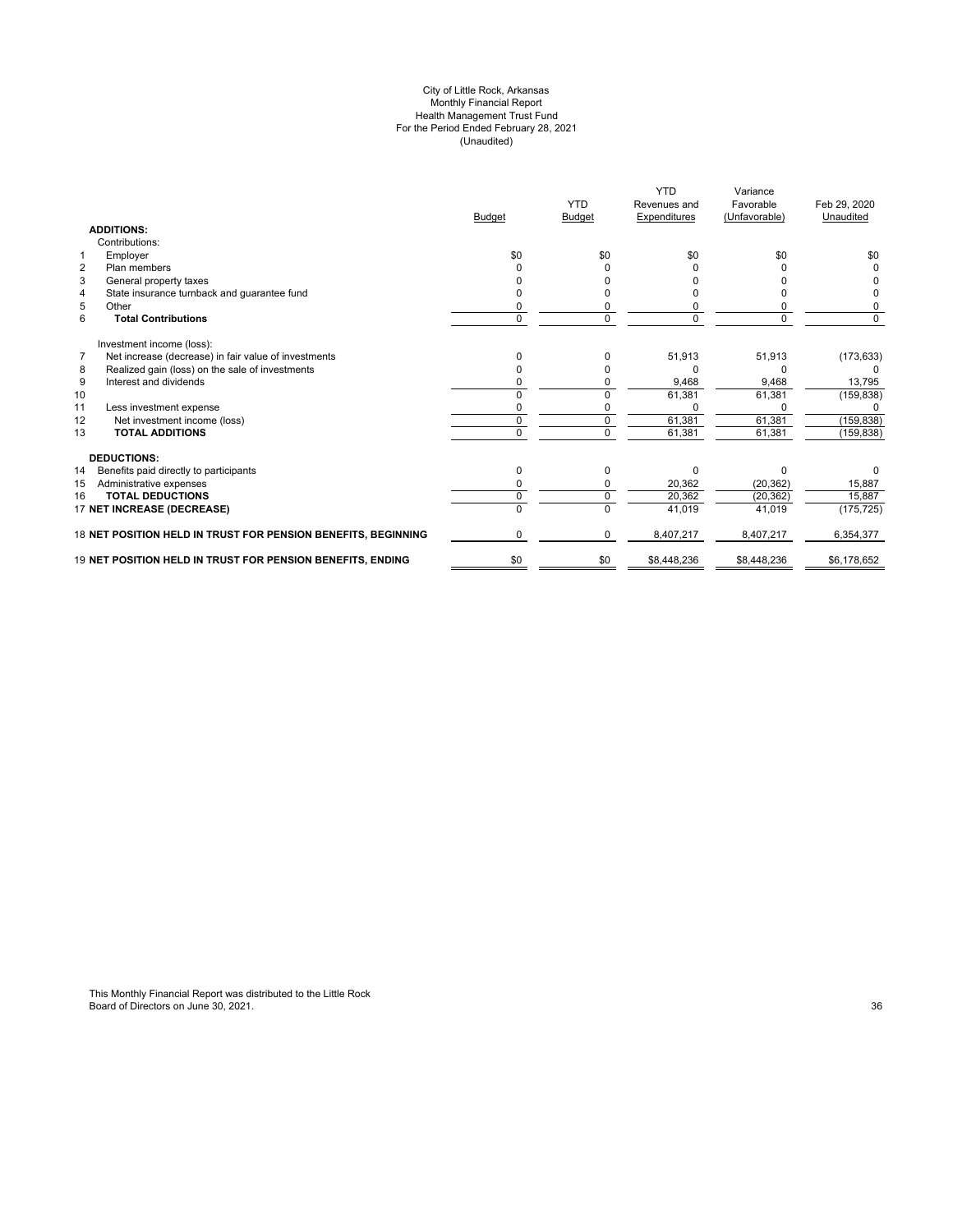# Accounts Payable, Bonds Payable and Other Payables For the Period Ended February 28, 2021

|                                                     | Accounts  | Wages and Benefits | Other     | Deferred   | Deferred | Revenue Bonds | <b>Total Payables</b> |              |
|-----------------------------------------------------|-----------|--------------------|-----------|------------|----------|---------------|-----------------------|--------------|
| Fund                                                | Payable   | Payable            | Payables  | Revenues   | Inflows  | Payable       | Total                 | Encumbrances |
| 100 General                                         | 391,481   | 12,380,060         | 1,324,981 | 34,425,543 |          |               | 48,522,066            | 887,426      |
| 108 General - Special Projects                      | 730,444   |                    |           | 546,328    |          |               | 1,276,772             | 1,767,554    |
| 110 Seized Money                                    |           |                    | 426,393   |            |          |               | 426,393               | 23,784       |
| 140 Franchise Fee Collection                        |           |                    |           |            |          |               | $\Omega$              | $\mathbf 0$  |
| 200 Street                                          |           |                    |           | 6,619,701  |          |               | 6,619,701             | 144,404      |
| 205 Street - Special Projects                       | 2,621     |                    |           |            |          |               | 2,621                 | 225,179      |
| 210 Special Projects                                |           |                    |           | 2,970      |          |               | 2,970                 | 305,907      |
| 220 911                                             |           |                    |           |            |          |               | $\Omega$              | $\mathbf 0$  |
| 230 CDBG                                            |           |                    |           |            |          |               | $\Omega$              | 399,768      |
| <b>240 HIPP</b>                                     |           |                    |           |            |          |               | $\Omega$              | 31,041       |
| 250 NHSP                                            |           |                    |           |            |          |               | $\Omega$              | 21,383       |
| 270 Grants                                          | 749,759   |                    | 18,283    | 1,943,203  |          |               | 2,711,246             | 5,387,692    |
| 324 2015 Library Improvement Bonds                  |           |                    |           |            |          |               | $\Omega$              | $\Omega$     |
| 325 Short Term Financing Capital Improvements       |           |                    |           |            |          |               | $\Omega$              | 1,695,694    |
| 326 2012-2021 Capital Project Fund                  | 91,849    |                    |           |            |          |               | 91,849                | 3,297,541    |
| 330 2013 Capital Improvement Bond                   |           |                    |           |            |          |               | $\Omega$              | $\Omega$     |
| 331 2018 Capital Improvement Bond                   | 110,435   |                    |           |            |          |               | 110,435               | 12,131,799   |
| 351 TIF #1 2014 Capital Improvement Bond            |           |                    |           |            |          |               | $\Omega$              | $\Omega$     |
| 352 TIF - Port Authority                            |           |                    |           | 152,689    |          |               | 152,689               | $\Omega$     |
| 370 2018 Hotel Gross Receipts Tax                   |           |                    |           |            |          |               | $\Omega$              |              |
| 524 2015 Library Improvement Bonds Debt Service     |           |                    |           | 4,151,962  |          |               | 4,151,962             |              |
| 530 2013 Improvement Bonds Debt Service Fund        |           |                    |           | 13,822,889 |          |               | 13,822,889            | $\Omega$     |
| 540 2017 Capital Improvement Refunding Revenue Bond |           |                    |           |            |          |               | $\Omega$              | $\Omega$     |
| 551 TIF #1 2014 Cap Improvement Bond Debt Service   |           |                    |           | 959,098    |          |               | 959,098               | $\Omega$     |
| 560 2017 Library Refunding Bond Fund                |           |                    |           | 4,151,962  |          |               | 4,151,962             | $\Omega$     |
| 570 2018 Hotel Gross Receipts Tax Debt Service      |           |                    |           |            |          |               | $\Omega$              | $\Omega$     |
| 600 Fleet                                           |           | 523,138            |           |            | 211,265  |               | 734,403               | $\Omega$     |
| 601 Vehicle Storage Facility                        | 353       | 119.025            |           | 93,506     | 35,210   |               | 248,094               | $\Omega$     |
| 603 Waste Disposal                                  | 5.748     | 708,899            | 7,642,051 |            | 281,688  | 630,000       | 9,268,387             | $\Omega$     |
| 612 Rivermarket Garage Fund                         |           |                    | 199,365   | 1,987      |          | 5,660,000     | 5,861,352             | $\Omega$     |
| 800 Police Pension                                  |           |                    |           |            |          |               | $\Omega$              | $\Omega$     |
| 801 Fire Pension                                    |           |                    |           |            |          |               | $\Omega$              | $\Omega$     |
| 803 Non-Uniform Defined Benefit                     | 56,913    |                    |           |            |          |               | 56,913                | $\Omega$     |
| 804 Non-Uniform Defined Contribution                |           |                    |           |            |          |               | $\Omega$              |              |
| 805 401 (a) Pensions                                |           |                    |           |            |          |               | $\Omega$              |              |
| 806 Health Management Trust Fund                    |           |                    |           |            |          |               | $\Omega$              |              |
| 807 2014 DB Plan                                    | 7,000     |                    |           |            |          |               | 7,000                 | $\Omega$     |
| 850 Courts Fund                                     | 34,434    |                    | 54,170    |            |          |               | 88,604                | $\Omega$     |
| 940 Accounts Payable Clearing Fund                  | 75,872    |                    |           |            |          |               | 75,872                | $\Omega$     |
| Totals                                              | 2,256,909 | 13,731,123         | 9,665,244 | 66,871,838 | 528,163  | 6,290,000     | 99,343,276            | 26,319,171   |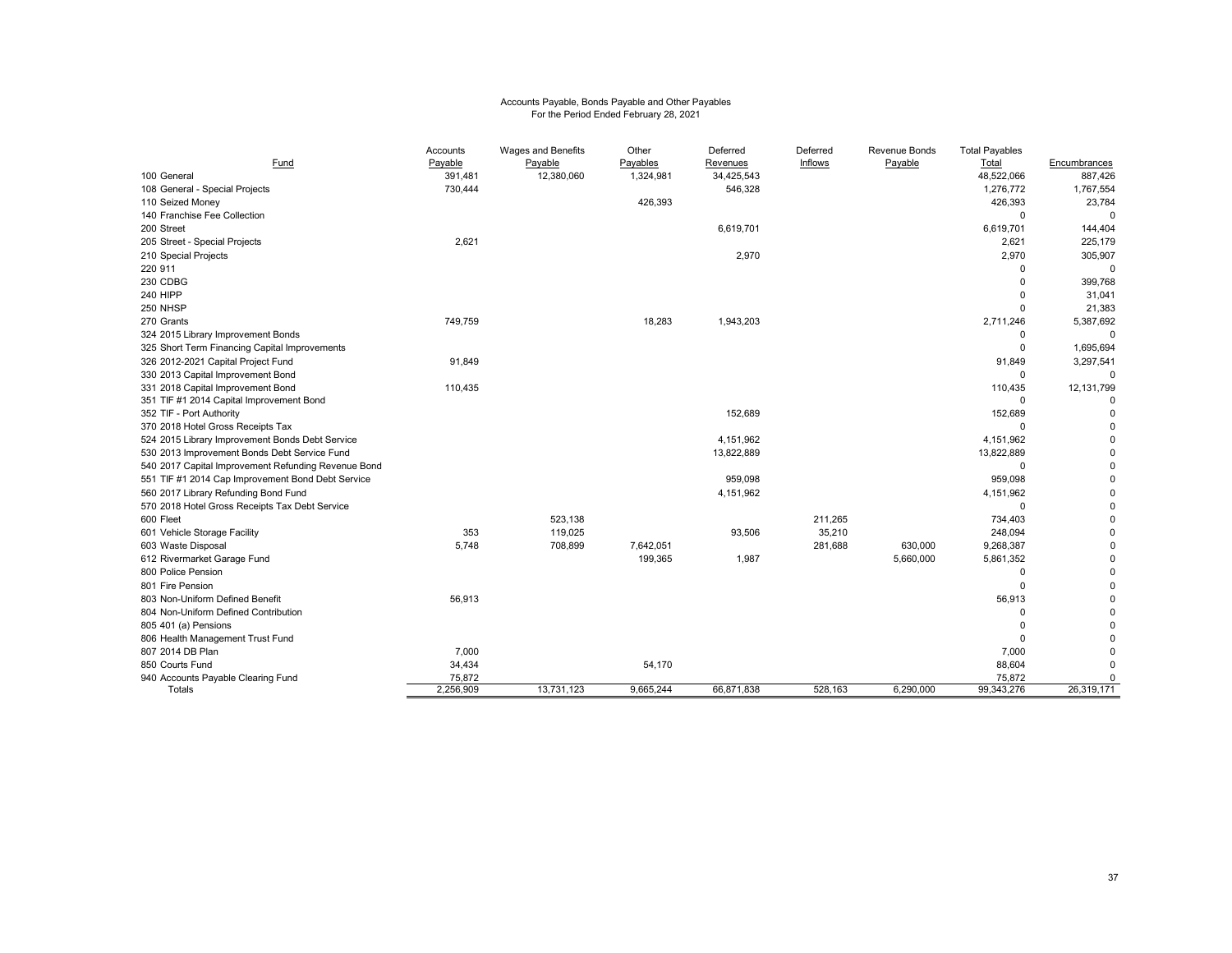#### **SUMMARY OF BOND INDEBTEDNESSFor the Period Ended February 28, 2021**

| <b>GENERAL OBLIGATION DEBT</b>                                        | <b>TRUSTEE</b>                                 | <b>ORIGINAL</b><br><b>AMOUNT</b> | <b>MATURITY</b><br><b>DATE</b> | <b>INTEREST</b><br><b>RATE</b> | <b>PRINCIPAL</b><br><b>BALANCE AT</b><br>12/31/2020 | <b>BONDS</b><br><b>ISSUED</b><br>2021 | <b>PRINCIPAL</b><br><b>PAID IN</b><br>2021 | <b>BONDS</b><br><b>RETIRED</b><br>2021 | <b>PRINCIPAL</b><br><b>BALANCE AT</b><br>2/28/2021 | <b>INTEREST</b><br><b>PAID IN</b><br>2021 |
|-----------------------------------------------------------------------|------------------------------------------------|----------------------------------|--------------------------------|--------------------------------|-----------------------------------------------------|---------------------------------------|--------------------------------------------|----------------------------------------|----------------------------------------------------|-------------------------------------------|
| 2013 Limited Tax Capital Improvement                                  | First Security Bank (Paying Agent & Registrar) | \$58,105,000                     | 4/1/2033                       | 1.00% - 5.00%                  | \$1,325,000                                         | \$0                                   | \$0                                        | \$0                                    | \$1,325,000                                        | \$0                                       |
| 2014 Tax Increment Improvement Bonds (Redevelopment Dist Regions Bank |                                                | 2,615,000                        | 3/1/2036                       | 6.00%                          | 2,035,000                                           |                                       |                                            |                                        | 2,035,000                                          |                                           |
| 2015 Library Construction and Refunding Bonds                         | Regions Bank (Paying Agent & Registrar)        | 36,620,000                       | 3/1/2038                       | $2.05\% - 4.00\%$              | 26,310,000                                          |                                       |                                            |                                        | 26,310,000                                         |                                           |
| 2017 Library Construction and Refunding Bonds                         | Regions Bank (Paying Agent & Registrar)        | 15,925,000                       | 3/1/2027                       | 1.50% - 5.00%                  | 9,200,000                                           | 0                                     |                                            |                                        | 9,200,000                                          |                                           |
| 2018 Limited Tax Capital Improvement                                  | First Security Bank (Paying Agent & Registrar) | 43,475,000                       | 4/1/2028                       | 2.375% - 5.00%                 | 26,535,000                                          | $\mathbf 0$                           |                                            |                                        | 26,535,000                                         | 0                                         |
| <b>REVENUE BONDS</b>                                                  |                                                |                                  |                                |                                |                                                     |                                       |                                            |                                        |                                                    |                                           |
| 2003 Capital Improvement and Refunding-Parking Projects               | U.S. Bank                                      | 11,855,000                       | 7/1/2028                       | 1.50% - 5.30%                  | 5,660,000                                           |                                       |                                            |                                        | 5,660,000                                          | 149,524                                   |
| 2007 Waste Disposal Revenue Bond                                      | Citizens Bank                                  | 3,400,000                        | 5/1/2022                       | 5.30% - 5.87%                  | 630,000                                             |                                       |                                            |                                        | 630,000                                            |                                           |
| 2017 Capital Improvement and Refunding Revenue Bonds                  | <b>First Security Bank</b>                     | 17,875,000                       | 10/1/2033                      | 2.00% - 5.00%                  | 15,180,000                                          | 0                                     |                                            |                                        | 15,180,000                                         |                                           |
| 2018 Hotel Gross Receipts Tax Bonds (Arts Center Bonds)               | First Security Bank (Paying Agent & Registrar) | 32,570,000                       | 12/1/2048                      | $3.00\% - 5.00\%$              | 31,590,000                                          | $\Omega$                              |                                            |                                        | 31,590,000                                         | $\Omega$                                  |
| <b>TEMPORARY NOTE</b>                                                 |                                                |                                  |                                |                                |                                                     |                                       |                                            |                                        |                                                    |                                           |
| 2016 1st Temporary Note                                               | Banc of America Public Capital Corp.           | 4,525,000                        | 6/10/2021                      | 1.54%                          | 932,734                                             |                                       |                                            |                                        | 932,734                                            |                                           |
| 2016 2nd Temporary Note                                               | Relyance Bank                                  | 4,603,000                        | 12/22/2021                     | 1.85%                          | 954,657                                             | 0                                     |                                            |                                        | 954,657                                            |                                           |
| 2017 Temporary Note                                                   | Signature Public Funding                       | 5,250,000                        | 8/8/2022                       | 1.81%                          | 2,156,727                                           |                                       |                                            |                                        | 2,156,727                                          |                                           |
| 2019 Temporary Note                                                   | Centennial Bank                                | 5,650,000                        | 8/24/2024                      | 2.25%                          | 4,569,980                                           | $\mathbf 0$                           |                                            |                                        | 4,569,980                                          |                                           |
| <b>Grand Total</b>                                                    |                                                | \$242,468,000                    |                                |                                | \$127,079,098                                       | \$0                                   | \$0                                        | \$0                                    | \$127,079,098                                      | \$149,524                                 |